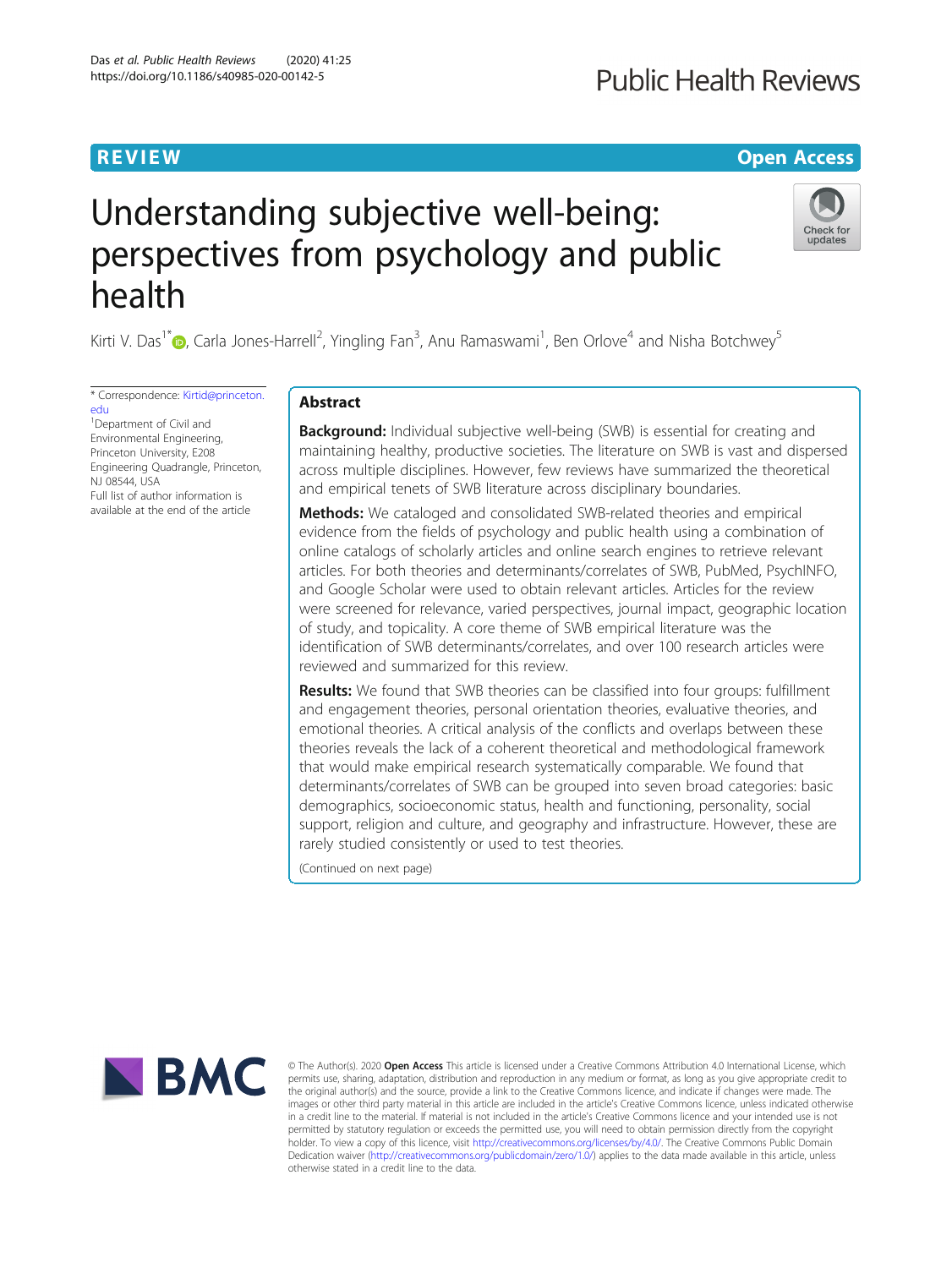# (Continued from previous page)

**Conclusions:** The lack of a clear, unifying theoretical basis for categorizing and comparing empirical studies can potentially be overcome using an operationalizable criterion that focuses on the dimension of SWB studied, measure of SWB used, design of the study, study population, and types of determinants and correlates. From our review of the empirical literature on SWB, we found that the seven categories of determinants/correlates identified may potentially be used to improve the link between theory and empirical research, and that the overlap in the determinant/correlates as they relate to multiple theory categories may enable us to test theories in unison. However, doing so in the future would require a conscious effort by researchers in several areas, which are discussed.

Keywords: Subjective well-being, Theories, Determinants and correlates, Interdisciplinary review, Public health, Psychology, Happiness, Life evaluation, Affective, Cognitive

# Background

Well-being has long been considered key to the creation and maintenance of healthy, productive societies [[1,](#page-26-0) [2\]](#page-26-0). To this end, many countries utilize objective proxies of wellbeing, such as income, literacy, and life expectancy, as well as subjective measures, such as how life is perceived and experienced by individuals [[2](#page-26-0)]. This approach to measuring perceptions and life experiences has been characterized as subjective well-being (SWB). Diener [\[3](#page-27-0)], one of the leading scholars in SWB research, defines SWB as "a person feeling and thinking his or her life is desirable regardless of how others see it." This definition highlights the thinking and feeling dimensions of SWB:

- Feeling refers to the emotional/affective dimension (EMO) of SWB, where a preponderance of positive emotion over negative emotion leads to higher SWB.
- Thinking refers to the evaluative/cognitive dimension (EVA) of SWB, where the evaluation of individuals' lives in predominantly positive terms leads to higher SWB.

To avoid nomenclature confusion, in the following review, SWB refers to both evaluative and emotional SWB, EVA refers to the evaluative aspect, and EMO refers to the emotional aspect.

Diener's [[3\]](#page-27-0) focus on the subjectively reported feeling and thinking states adheres to a hedonic view of well-being  $[4-6]$  $[4-6]$  $[4-6]$  $[4-6]$ . In contrast, the eudemonic view emphasizes the realization of a person's potential [\[7](#page-27-0), [8](#page-27-0)]. According to the eudemonic view, well-being is a normative construct regarded as the possession of certain desirable qualities. As Diener [\[3](#page-27-0)] points out, eudemonic well-being does not reflect "the actor's subjective judgment, but the value framework of the researcher." In this review, we chose not to focus on eudemonic well-being—an external assessment of whether someone is living a desirable or purposeful life—but rather on hedonic well-being—the individual's own sense of his or her well-being, as designated by EVA and EMO.

The literature on SWB is vast and dispersed across multiple disciplines. SWB-related studies appear in traditional disciplines, such as philosophy, economics, and psychology, as well as in emerging fields, such as public health and human ecology. Previous literature reviews of SWB [\[9](#page-27-0)–[11](#page-27-0)] tended to focus on a single discipline. Given that theoretical and empirical SWB studies are often scattered across disciplinary boundaries,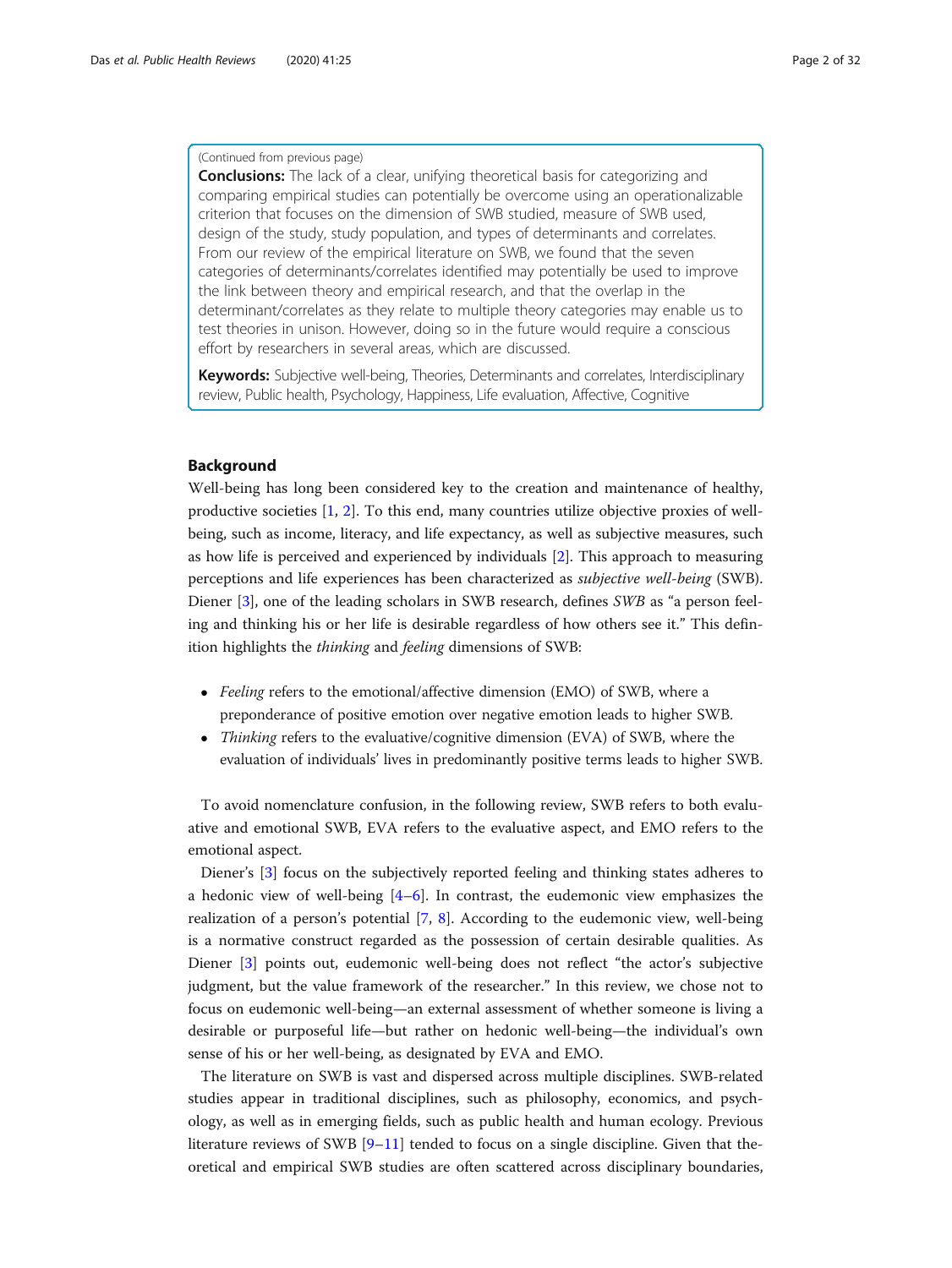reviews within a single discipline rarely consolidate theories and empirical evidence together for new insights into research directions. To address this gap, the current paper attempts to provide a consolidated review of SWB-related theoretical and empirical studies across the psychology and public health disciplines with the intent to develop a theoretical and methodological framework that would make empirical research comparable in a systematic way.

The focus on the disciplines of psychology and public health was selected largely because of the complementary analytical frameworks and methods of the two disciplines when it comes to understanding SWB, especially the emphasis of the former on individuals and of the latter on populations. The theoretical underpinning of SWB concepts have historically drawn on many disciplines, but it is generally acknowledged that psychology has been the most important contributor discipline for identifying theoretically relevant determinants of SWB and the mechanisms through which determinants influence SWB [\[12](#page-27-0)]. In contrast, SWB studies in the public health discipline have frequently been criticized for being atheoretical [[13](#page-27-0)–[16\]](#page-27-0) and have primarily focused on empirically identifying relevant determinants and correlates of SWB. Over time, a more sophisticated and consolidated view of the psychological theories and the empirical public health research is needed for advancing both the theoretical development and empirical examination of SWB.

Based upon a consolidated review of the psychology and public health literature, we summarize and classify theoretical SWB studies into four major categories: fulfillment and engagement theories, personal orientation theories, evaluative theories, and emotional theories. We provide a critical analysis of the conflicts and overlaps between these theories. The analysis helps to reveal that the SWB literature lacks a coherent theoretical and methodological framework that would make empirical research comparable in a systematic way. Instead of trying to generate a coherent framework (that is currently theoretically and methodologically impossible) to inform the review of the empirical literature, we propose an operationalizable criterion that focuses on dimension of SWB studied, measure of SWB used, design of the study, study population, and types of determinants and correlates to organize and summarize the empirical literature.

We find that although many theories of SWB originate in psychology, empirical studies identifying SWB determinants and correlates are dispersed across psychology and public health research. Our review of the empirical literature revealed that psychology and public health studies focus on diverse sets of SWB determinants and correlates, ranging from demographics, personality, geography, and supportive relationships to health status [[17](#page-27-0), [18](#page-27-0)]. Based on our criterion for categorizing and comparing empirical studies, we find numerous challenges limiting comparability including inconsistencies in the dimension of SWB studied, the measures of SWB used, design of studies, the samples used to collect data, and the determinants and correlates included in studies. In addition, very few empirical studies closely follow SWB theories. Most of the empirical studies focus on examining how determinants or correlates influence EVA and EMO. Although theoretical studies indicate that SWB determinants and correlates may interact according to different contextual factors [[19](#page-27-0)], very few empirical studies explore these interactions.

The findings from the review of empirical studies are not surprising and align with the findings from the review of the theories: there is a lack of congruence of basic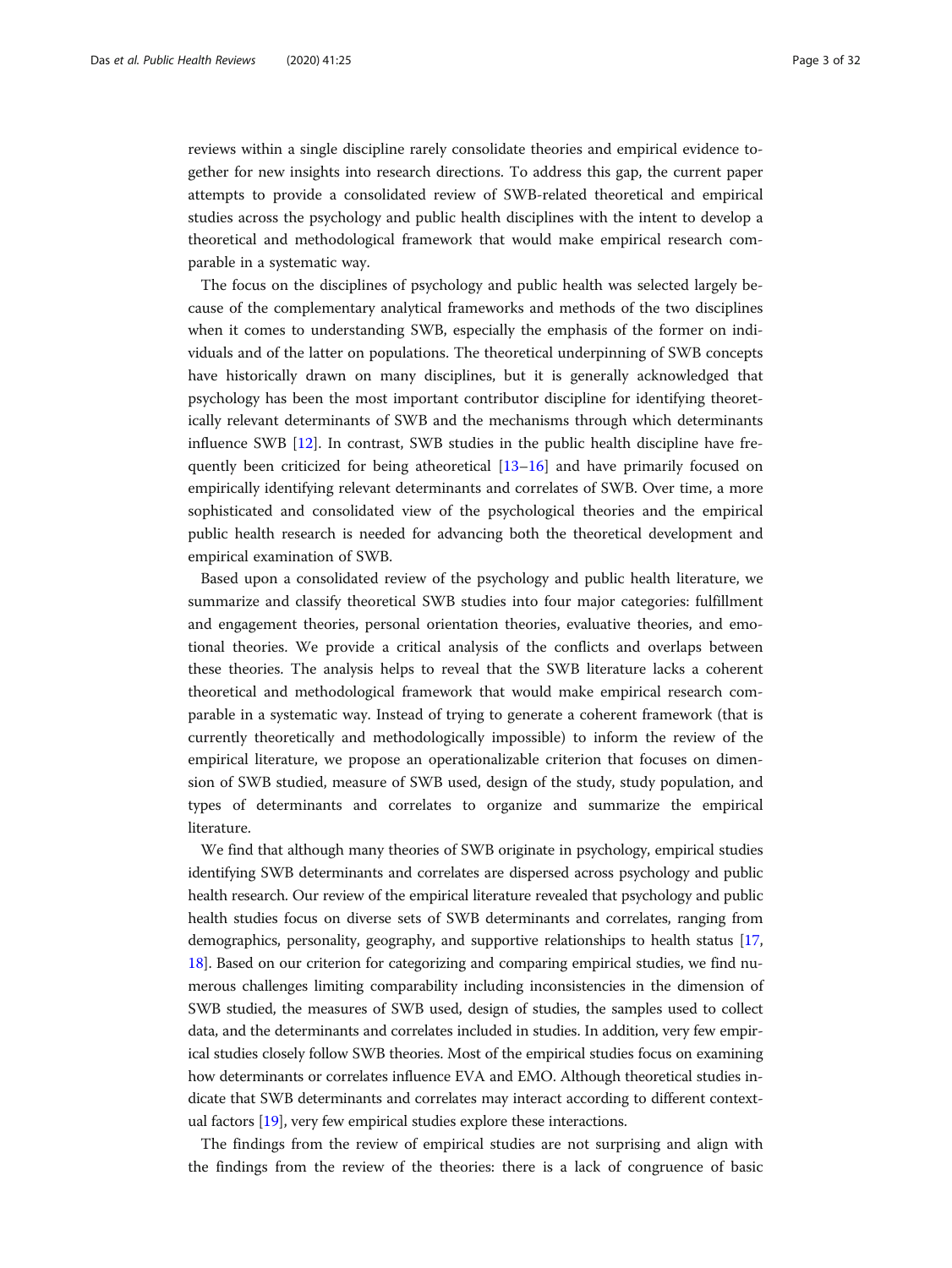categories of analysis, epistemological assumptions, and a number of competing and overlapping theories about SWB and its determinants, within which there are potentially contradictory claims or incommensurable elements. Given the difficulties in using theories to generate comparable empirical studies, we make an argument toward the end of the paper that an empirical summary of determinants/correlates of SWB can potentially be used to improve the link between theory and empirical research and that the overlap in the determinant/correlates as they relate to our four theory categories may enable us to conduct theoretical testing across theories in unison. However, to do so in the future requires a conscious effort by researchers in several areas which are discussed.

#### Methodology

We used a combination of scholarly article online catalogs and online search engines to retrieve relevant articles by discipline. The search was conducted in two stages, first for SWB theories and then for determinants. PubMed, PsychINFO, and Google Scholar were used to obtain relevant articles. Articles were first screened by title, abstract, and keywords. For SWB theories, the inclusion criteria were phrases such as "subjective well-being" and "subjective well-being theories." For determinants, the inclusion criteria were phrases such as "subjective well-being predictors" and "subjective well-being determinants." For determinants, a second query was crafted based on keywords commonly found among the results from the first search. For example, "subjective wellbeing determinants" returned many articles on age and SWB, so a follow-up search was conducted using the keywords "age and subjective well-being." Abstracts were reviewed for relevance, varied perspectives, avoidance of overlap, journal impact, geographic location of study, and topical area. This process led to the selection of 35 (of 68 retrieved) articles related to theories and 105 (of 158 retrieved) articles related to determinants and correlates, all of which were reviewed in detail. The articles selected were published between 1965 and 2018. It is important to distinguish our review from a systematic review of SWB theories and empirical literature. The intent of this review is to identify areas of congruence and incongruence in the theoretical and empirical bodies of literature that can inform the future development of a framework that would make empirical research comparable and aid systematic reviews in the future.

# Results

#### The theoretical foundations of SWB

We found that SWB theories tend to originate from psychology and focus on the mechanisms through which individual SWB is affected by internal (personal) and external (social) factors.

We group SWB-related theories into four major categories: fulfillment and engagement theories, personal orientation theories, evaluative theories, and emotional theories. Figure [1](#page-4-0) summarizes the intermediate constructs and mechanisms that underlie the causes and effects of SWB among the theories. Our categorization of theories and the associations between them (as shown in Fig.  $1$ ) is a preliminary attempt at integration or synthesis of theories to understand them in unison rather than in isolation. As researchers work toward the creation of comprehensive testable propositions which can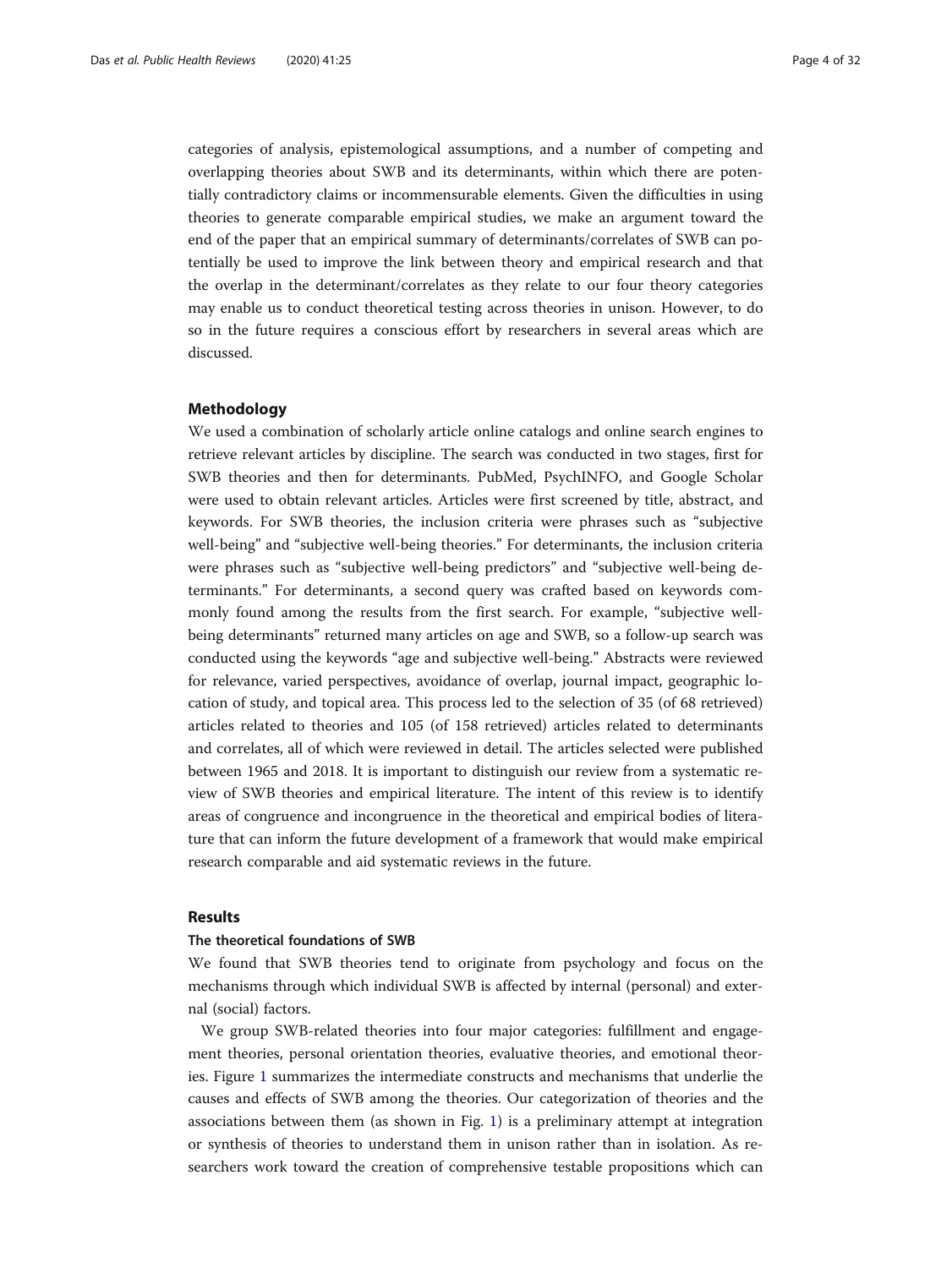<span id="page-4-0"></span>

be linked to potential determinants and correlates of SWB in existing literature, we expect this figure to evolve significantly.

According to these theories, any factors that affect personal orientation, goals, needs, activities, evaluations, or emotions are determinants of SWB. Each category of theories focuses on a different mechanism in which SWB is affected:

- Fulfillment and engagement theories focus on explaining the influences of goals, needs, and activities on SWB.
- Personal orientation theories focus on explaining the influence of temperament on SWB by dynamically affecting the process of fulfillment and engagement as well as how the dynamic process leads to the readjustment of personal orientation.
- Evaluative theories focus on how personal evaluations of life (i.e., the cognitive aspect of SWB) are interconnected with the process of fulfillment and emotions.
- Emotion theories focus on how experiences of emotions (i.e., the affective aspect of SWB) are interconnected with the process of fulfillment, engagement, and evaluations.

# Fulfillment and engagement theories

The first subset, fulfillment and engagement theories, are telic theories. These theories contend that SWB increases when certain needs or goals are met. Such theories are highlighted in the works of Maslow [\[20\]](#page-27-0) and Wilson [[21\]](#page-27-0). As defined by Wilson [[21](#page-27-0)], the "satisfaction of needs causes happiness, and conversely, the persistence of unfulfilled needs causes unhappiness." Telic theories can be need-focused or goal-focused. Need-based theories deal with certain inborn or learned needs that a person may or may not be aware of but which, once met, lead to SWB. Goal-based theories focus on specific desires that a person is aware of and the actions taken to fulfill them; the fulfillment of these desires ultimately leads to SWB [\[22](#page-27-0)].

Another subset of fulfillment and engagement theories focuses on how emotions can be both determinants and outcomes of SWB. These theories emphasize that pleasure and pain are often associated with need and goal fulfillment. Pleasure and pain are thereby connected concepts that rely on an individual's psychological engagement with the goal or need they wish to fulfill [\[23\]](#page-27-0). The greater the psychological engagement, the greater the pleasure when it is achieved, or dissatisfaction when it is not. While most of these theories have to do with psychological gains and losses, including positive and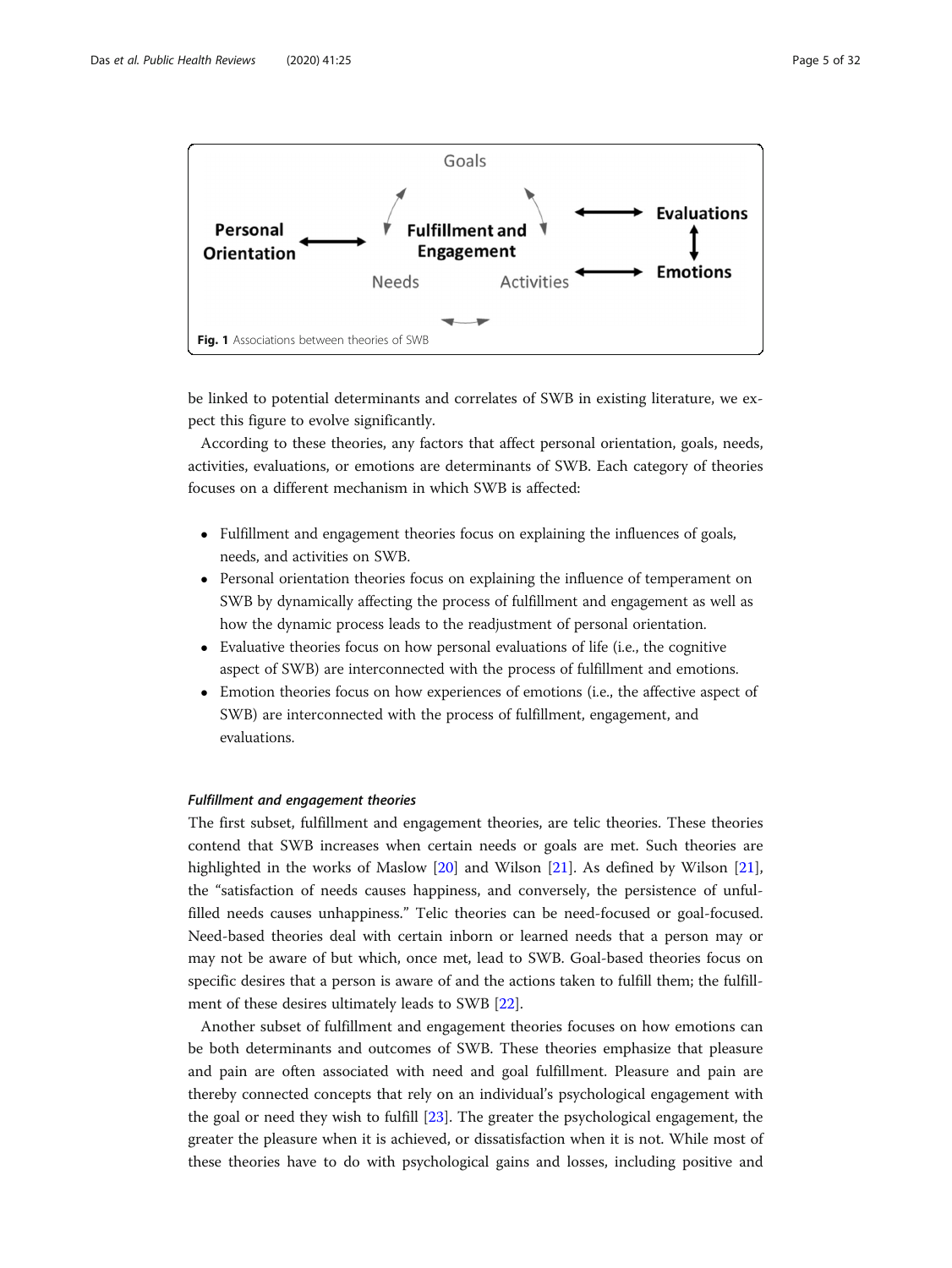negative emotions through activities to achieve needs and goals, some theories extend gains and losses to include physical resources. For example, physical deprivation has been theorized as a prerequisite to psychological engagement with a need or goal [[3](#page-27-0), [24](#page-27-0)]. Solomon's [\[25\]](#page-27-0) opponent process theory postulates that the loss of something good causes pain, while the loss of something bad causes pleasure.

The final subset of fulfillment and engagement theories focuses not on an outcome, such as evaluations and emotions resulting from an occurrence, but on the process of the occurrence itself. With roots tracing as far back as Aristotle, such theories suggest that SWB is a byproduct of human activity wherein deeper engagement in an activity performed satisfactorily that fits an individual's skillset leads to higher SWB. Csikszentmihalyi's [\[26](#page-27-0)] theory of flow purports that activities are most pleasurable when the challenge of activity demands deep engagement and matches an individual's skills. Concentrating on gaining happiness and SWB, in and of oneself, can be self-defeating; scholars suggest that focusing on goals- or needs-driven activities leads to SWB as an unintended byproduct [[27\]](#page-27-0).

While fulfillment and engagement theories are frequently mentioned in the literature, such mentions are often ambiguous; few have been systematically formulated or empirically tested. For telic theories, several universal human needs, including efficacy, selfapproval, and understanding, have been proposed and contested [\[28\]](#page-27-0). The lack of clarity in defining universal needs or goals, however, makes these theories difficult to test. Nonetheless, it is worth noting that fulfillment and engagement theories could be used to bring together two related but often disparate conceptualizations of SWB: eudemonic and hedonic. As mentioned earlier, the hedonic view of SWB focuses on subjective feelings and thinking states, while the eudemonic view emphasizes the realization of a person's potential and the possession of certain desirable qualities. There is a longstanding debate within psychology about the independence of eudemonic and hedonic SWB. Fulfillment and engagement theories uncover the important overlaps and convergences between these two conceptualizations.

### Personal orientation theories

Although demographic variables, such as health, income, educational background, and marital status, have been widely considered as both determinants and proxies for needs, goals, and activities, an exploration of these demographic variables demonstrates that they only account for small variations in SWB [[29,](#page-27-0) [30](#page-27-0)]. The search for better determinants has led researchers to delve deeper into personal temperament and how it may impact SWB. Many of these theories suggest that SWB is primarily determined by our inborn predispositions [\[18,](#page-27-0) [31\]](#page-27-0). Personal orientation theories propose that while SWB may be associated with need or goal fulfillment, personality and personality–environment fit can be just as important.

Headey and Wearing's [\[32](#page-27-0)] dynamic equilibrium model suggests that everyone has a unique baseline level of SWB, primarily determined by their personal orientation. Circumstances may result in swinging above or below this baseline, but all eventually return to it. Similarly, set-point theory also suggests that the effects of life events on SWB are only temporary and eventually regress to a baseline (default) determined by personality and genetics [[31](#page-27-0), [33](#page-27-0)].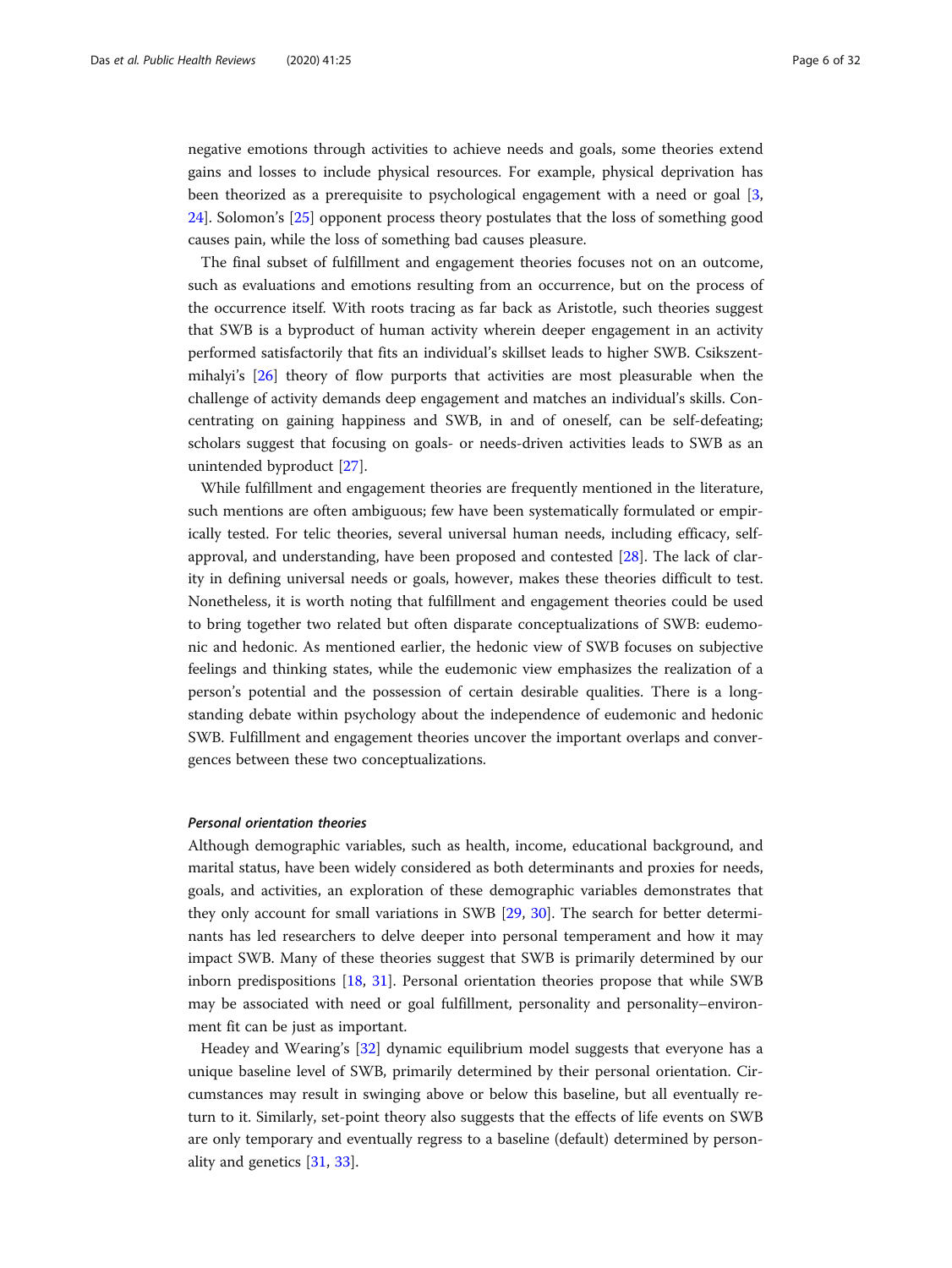Others have theorized that personality not only influences the likelihood of the events encountered (e.g., marriage or employment) but also causes people to react to certain events emotionally in ways that impact their SWB. Based on research focused on the Big Five personality traits of extroversion, agreeableness, openness, conscientiousness, and neuroticism [[34](#page-27-0)], the two most prominent personality traits in relation to SWB are extroversion and neuroticism [\[35](#page-27-0), [36](#page-27-0)]. Neuroticism has been linked to a higher incidence of negative emotions, such as anxiety, fear, frustration, anger, loneliness, and depression. Extroversion has been linked to being more social, gregarious, cheerful, and excitement-seeking. Resting on Gray's [[37](#page-27-0)] theory of personality, Tellegen [[38](#page-27-0)] and Rusting and Larsen [\[39\]](#page-27-0) theorized that extraverts are more reactive to pleasant emotional stimuli than are introverts, and neurotic individuals are more reactive to unpleasant emotional stimuli than are stable individuals. The role of personal orientation is critical to SWB, as it may determine one's baseline SWB, activity engagement, the events or situations faced in life, and how they are experienced.

#### Evaluative theories

Evaluative theories view SWB as a mental comparison between an individual's life, conditions, or circumstances with a specific objective or subjective standard. Personal conditions exceeding this standard result in higher SWB, and vice versa. These comparisons and their related levels of SWB can be conscious, as in life evaluation, or unconscious, as in emotional processes. As such, evaluative theories consider evaluations to be both key outcomes and determinants of SWB.

Evaluative theories can be further divided into two sub-groups based upon how the standard used for comparison is formulated. In social construction theory, peers are often used as the standard for comparison. If an individual thinks of himself or herself better off than others, he or she will have higher SWB [[22](#page-27-0), [40,](#page-27-0) [41\]](#page-27-0). In adaptation and range–frequency theory, an individual's past is often used to set this standard [[42](#page-27-0)–[44](#page-27-0)]. If his or her current life exceeds this standard, that person will have higher SWB. Others, such as Meadow et al. [[45\]](#page-27-0), focus on income and suggest a combined effect where the standard is invariably a combination of one's past and the situation of others. Social construction theory also suggests that this standard is an individual's assessment of what life ought to be [\[46\]](#page-27-0). This standard views SWB as a shared societal or collective notion such as "beauty" or "fairness" that frames how people make social comparisons. Under social construction theory, SWB is the gap between perceptions of what life is and ideas of how life should be [\[47](#page-27-0)]. The standard for comparison is not experience-, event-, or feeling-driven; instead, it is driven by the notion of what SWB is.

Adaptation theory deserves a special mention, as it relates to an individual's formulation of standards. The theory postulates that there is an individual baseline for SWB that moves up or down based on one's life conditions, situations, and experiences. In this way, it differs from both the dynamic equilibrium model and set-point theory mentioned above, which focus on personality as the driving factor of the baseline. Adaptation theory suggests that when events first occur, they can have a positive or negative impact on SWB. Over time, however, a person adapts to such events, and their impact on SWB lessens [\[42](#page-27-0), [48](#page-28-0)]. For example, if events in one's personal life are above the current standard, this will improve SWB, but as these positive events continue, the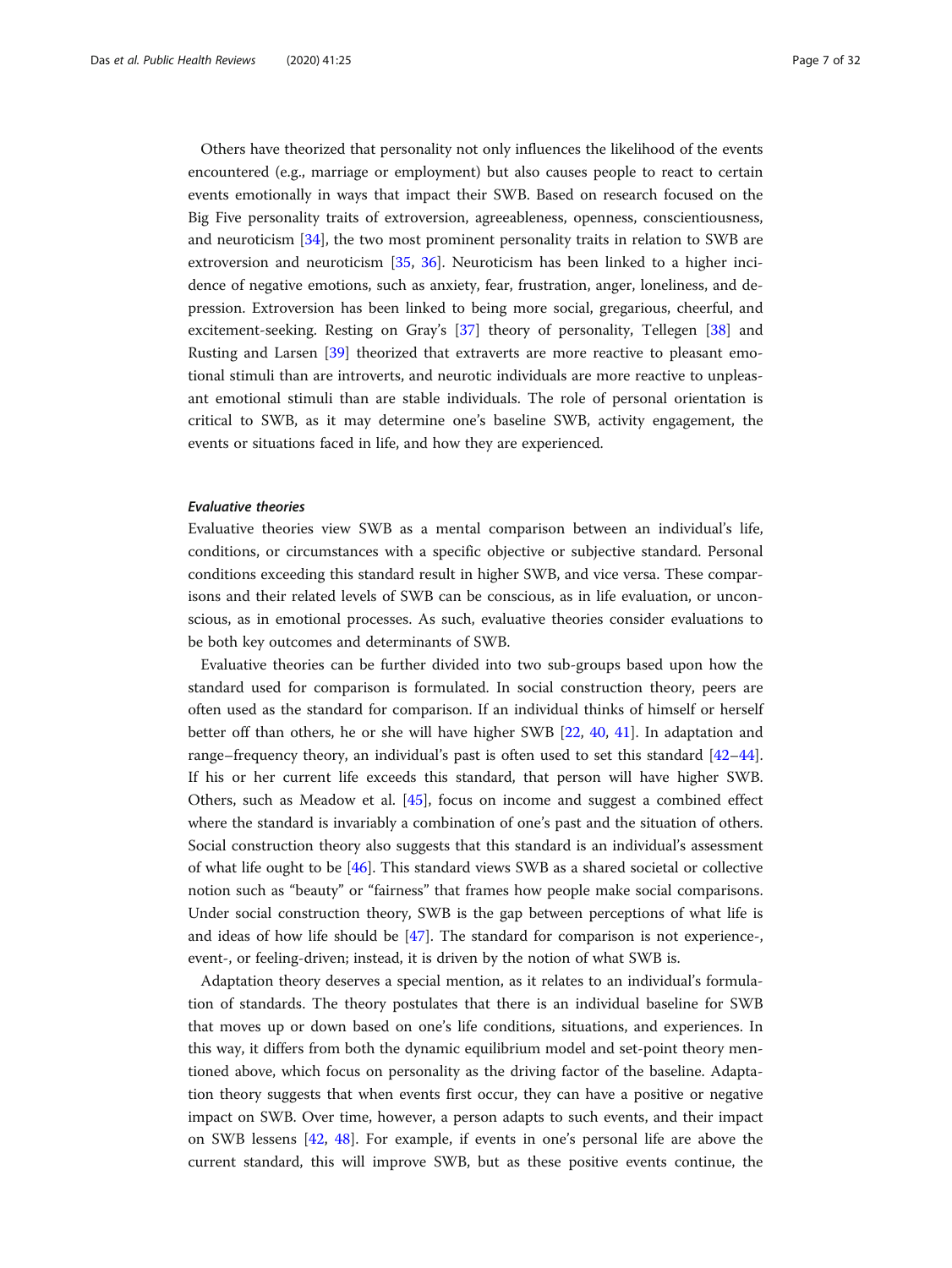person adapts to them and their standard will rise until these positive events become the new standard.

#### Emotion theories

Emotion theories focus on how positive and negative emotions are not only outcomes but also intermediate and direct determinants of SWB. Although this set of theories overlaps somewhat with fulfillment and engagement theories that emphasize the relation of pleasure and pain to need and goal fulfillment, emotion theories represent important extensions that demonstrate additional mechanisms through which emotions affect activities and reinforce SWB.

Fredrickson's [\[49](#page-28-0), [50\]](#page-28-0) broaden-and-build theory of positive emotions is one of these extensions. The theory explores the form and function of a subset of positive emotions that include joy, interest, contentment, and love [[50](#page-28-0)]. The theory posits that positive emotions broaden an individual's momentary thought–action repertoire. Frederickson [[50\]](#page-28-0) contended that joy sparks an urge to play, while interest sparks an urge to explore. The second key element of this theory proposes the consequentiality of positive emotions, suggesting that these emotions build on an individual's enduring personal resources, ranging from physical and intellectual to social and psychological resources [[49\]](#page-28-0). These newly built resources and newly broadened activities further reinforce SWB and form a positive feedback loop between long-term SWB and short-term emotions.

Other theories look at affective experiences through the lens of associative memory networks. Positive experiences trigger positive memories, which contribute to higher SWB. Bower [\[51\]](#page-28-0) has shown that people recall memories that are affectively congruent with their current emotional state. Based on frequent affective experiences, individuals are affectively conditioned, and this conditioning can be extremely resistant to extinction. Thus, happy people might be those who have had positive affective experiences associated with frequent positive stimuli. Zajonc [[52\]](#page-28-0) contends that affective reactions occur independently of, and more rapidly than, the cognitive evaluation of stimuli and are compatible with a conditioning approach to happiness.

#### Conflicts and overlaps between theories

Our review of theories revealed three important issues. First, we found that in many cases, there is a lack of conceptual development of theories to measurable and testable frameworks. For example, when it came to fulfillment and engagement theories, a lack of systematic formulation has left several questions unanswered. Are there universal sets of needs and goals that can best tested across populations and compared? How do an individuals' goals and needs vary based on factors such as age, economic status, family structure, social structure, etc.? Are people aware of their needs and goals? Can these needs and goals be measured directly or do they require proxy measures? Similarly, with personal orientation theories, there is little agreement on what aspects of the personality should be tested in relation to SWB with some studies focusing on the Big Five personality traits and others focusing on more nuanced traits such as optimism and self-efficacy.

Second, we find that theories can be both competing and overlapping with few attempts to synthesize theoretical/conceptual frameworks. This could potentially result in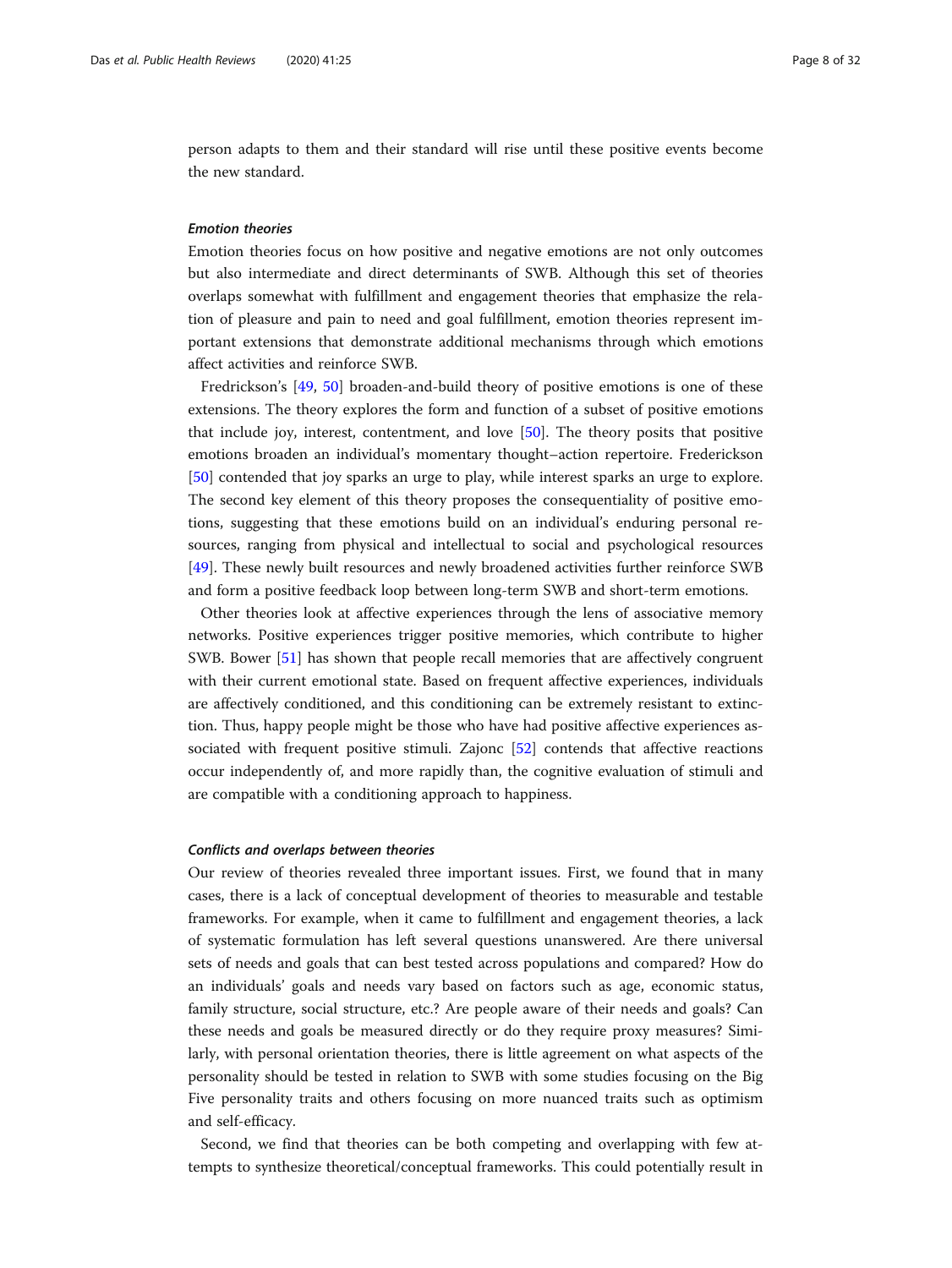empirical studies related to SWB following specific theoretical directions and limiting comparability and synthesis across this area of research. This seems counterintuitive to calls from leading researchers in the field to test multiple theories and their propositions simultaneously to gain a more cohesive view on the structure of SWB [[3](#page-27-0)]. For example, there are gaps in understanding how personal orientation, standards of comparison, and ones' culture influence goal and need formation and the level of SWB associated with completing or accomplishing them. Little is known about how emotions that build an individual's enduring personal resources, ranging from the physical and intellectual to social and psychological, impact ones' ability to formulate and meet goals and needs. Personal orientation theories rarely mention the potential impacts of social and economic resources, culture, and access to activities (to meet needs and goals) in influencing SWB. It would be beneficial to understand if the influence of personality on SWB is moderated by the environment (social conditions, economic conditions, or other life circumstances) one lives in or if the extent of this influence depends on the ability to conduct trait congruent behaviors and activities. Similarly, for evaluative theories, it would be important to understand if the standards of comparison people use to assess their SWB are absolute or relative in terms of where a person stands in life (in terms of age, economic status, family structure, social structure, etc.) or if a persons' tendency to compare upwards or downwards (based on their life situation) depends on their personal orientation. Finally, for emotional theories, it would be important to know how personal orientation influences thought-action repertoire and building of resources and does ones' ability to conduct activities congruent with resource building influence how emotions influence SWB.

Finally, while not the focus of this research, it is important to point out that eudemonic theories can be argued to overlap with almost all theories mentioned here, a common problem with a priori theories. For example, the broaden and build theory looks at the role of emotion in building resources and resilience. These are related to both emotions and eudemonia. Similarly, theories such as Maslow's hierarchy of needs (and its SWB iterations) identify specific needs that one must fulfill for higher SWB which relate to both fulfillment theories and eudemonic theories.

In summary, we used a few examples to illustrate plausible connections between theories that need to be explored and questions that cannot be answered unless these theories are tested in unison. One of the key challenges in accomplishing this is that there is a lack of a clear basis for categorizing and comparing empirical studies for systematic reviews that can help fill these gaps. In the next section, instead of trying to generate a coherent framework (that is currently theoretically and methodologically impossible) to inform the review of the empirical literature, we propose an operationalizable criterion that focuses on dimension of SWB studied, measure of SWB used, design of the study, study population, and types of determinants and correlates to organize and summarize the empirical literature.

### Determinants and correlates of SWB

SWB theories have led to the identification of potential determinants/correlates and their empirical testing. Factors potentially influencing personal orientation, fulfillment and engagement, evaluations, and emotions are considered determinants/correlates of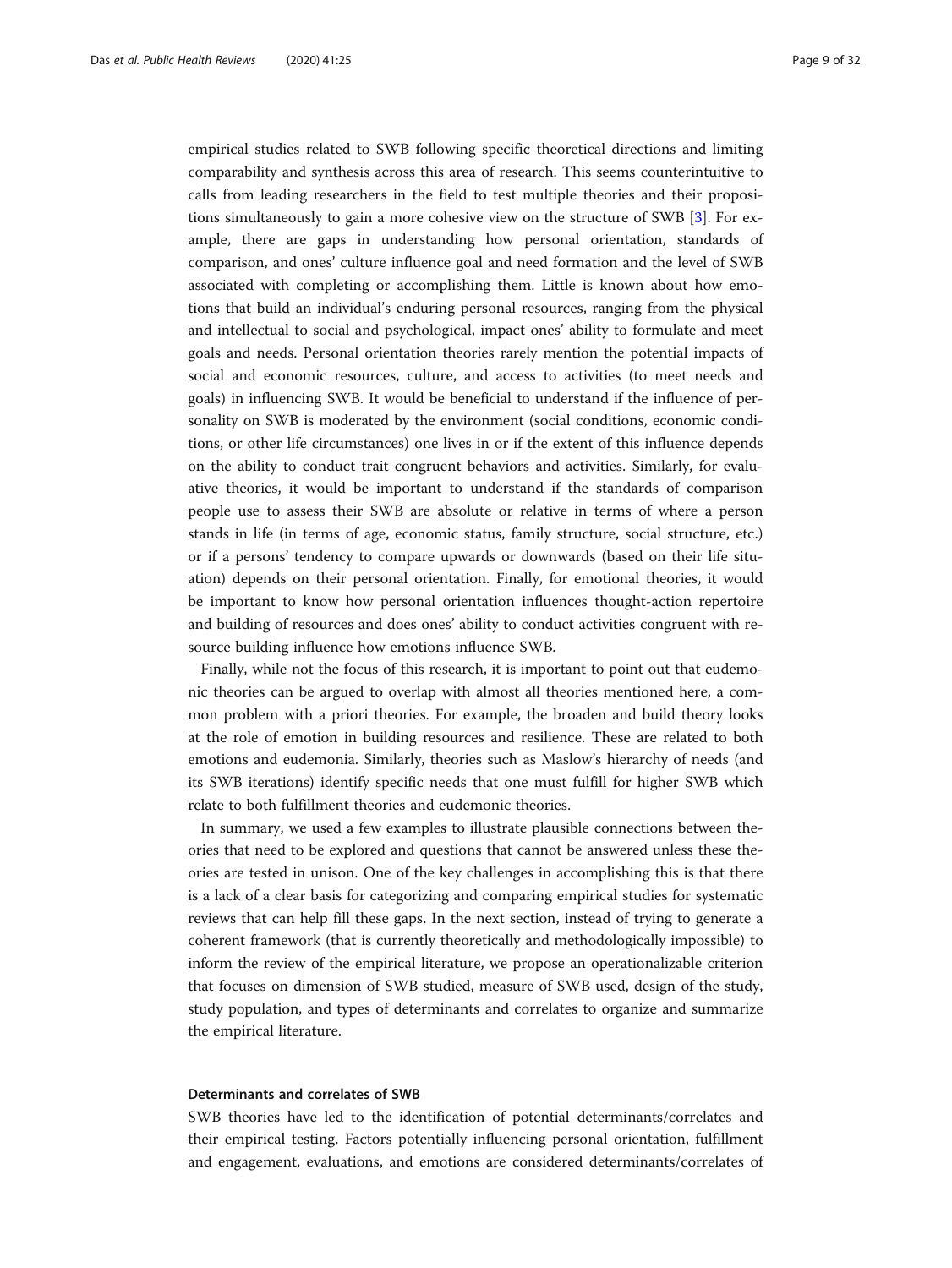SWB. We found that, despite the extensive theoretical studies, very few empirical studies closely follow SWB theories. Most of the empirical studies focus on examining how determinants and correlates influence EVA and EMO.

Unlike SWB theories grounded in psychology, empirical studies are found in both public health and psychology. However, the two disciplines have different empirical aims and interests. Public health studies tended to highlight how specific health conditions affect SWB, and psychology studies tended to highlight how personality traits affect SWB.

Based on our review and consideration of all identified determinants/correlates, we found that they fall into seven broad categories:

- 1. Basic demographics: gender, age, and race/ethnicity
- 2. Socioeconomic status (SES): income, education, employment, family structure, and immigration status
- 3. Health and functioning: general or self-reported health, diseases, mental and physical disability, obesity, sleep deprivation, and physical activity
- 4. Personality: the Big Five personality traits and nuanced traits, such as self-efficacy, optimism, and self-esteem
- 5. Social support: the number of contacts, quality of contacts, friends, family, family satisfaction, social satisfaction, and discrimination
- 6. Religion and culture: conceptualization of SWB, formulation of comparison standards, religiosity, and visits to houses of worship (mosque, temple, synagogue, etc.)
- 7. Geography and infrastructure: conditions at various levels of disaggregation, including nation, region, community (city, town, or parish), neighborhood, and home, and access to infrastructures, such as food, water, sanitation, transportation, greenery, leisure, and ecosystems

Next, we formulated a criterion to group existing empirical literature to assess comparability that could aid in conducting systematic reviews in the future. This involved looking at studies based on:

- 1. Dimension of SWB studied: Conceptualization of SWB varies across the literature. While there is consensus in literature about the existence and independence of EVA and EMO dimensions of SWB, most studies focus on one or the other. If the dimension of SWB being measured across studies is not consistent, it limits their comparability.
- 2. Measurement of SWB used: There is little agreement on the structure of SWB and therefore the scales used to measure it vary significantly. The use of numerous tools with varying components to measure SWB and its dimensions could impact comparability of studies.
- 3. Design of study: Most empirical studies aim to identify determinants of SWB; therefore, the use of longitudinal or experimental study designs would be best suited to tease out causal relationships. The use of cross-sectional designs would at best, be able to identify correlates of SWB. Hence, studies with varying temporal designs would hinder comparability.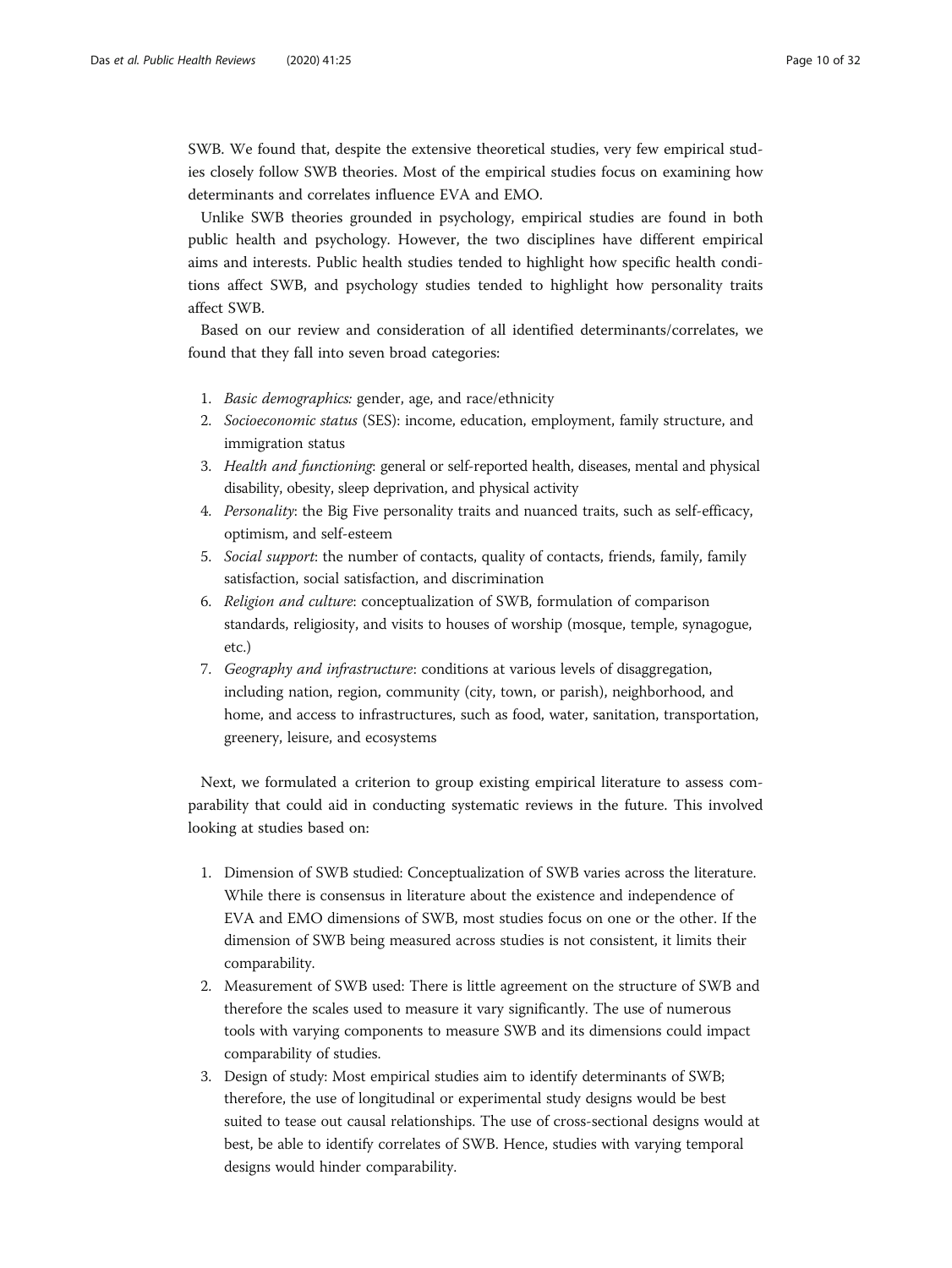- 4. Study population: If we hope to generalize from or compare studies, it is very important that the samples used are comparable. In addition, if the conceptualization of SWB and its structure varies across groups of people based on culture, religion, etc., even if SWB is measured using the same measurement tool, the results may not be comparable.
- 5. Determinants or correlates used: To be able to systematically compare studies, they would need to test similar determinants or correlates of SWB. For example, in terms of comparing potential effect sizes, consistent specifications of models are crucial. Using consistent model specification across different samples would also be critical to identifying any universal drivers of SWB.

Next, we look at how the existing literature fits into this criterion. Figures 2 and [3](#page-11-0) show the distribution of the reviewed studies across key areas, including study design, SWB type (EVA, EMO, or both), determinants and correlates, and study population.

Dimension of SWB studied Of the 105 studies reviewed for determinants, only 36 looked at both EVA and EMO. The use of both dimensions of SWB is more prevalent in psychology (44% of the studies reviewed) than it is in public health (26% of the studies reviewed). Overall, the dominant SWB dimension studied was EVA, being featured in 42% of psychology studies and 65% of public health studies.

Measurement of SWB used A common distinction when it comes to the use of measures of SWB is the use of single-item versus multi-item questions. For the studies reviewed, the use of multi-item questions was more common (90%) compared to

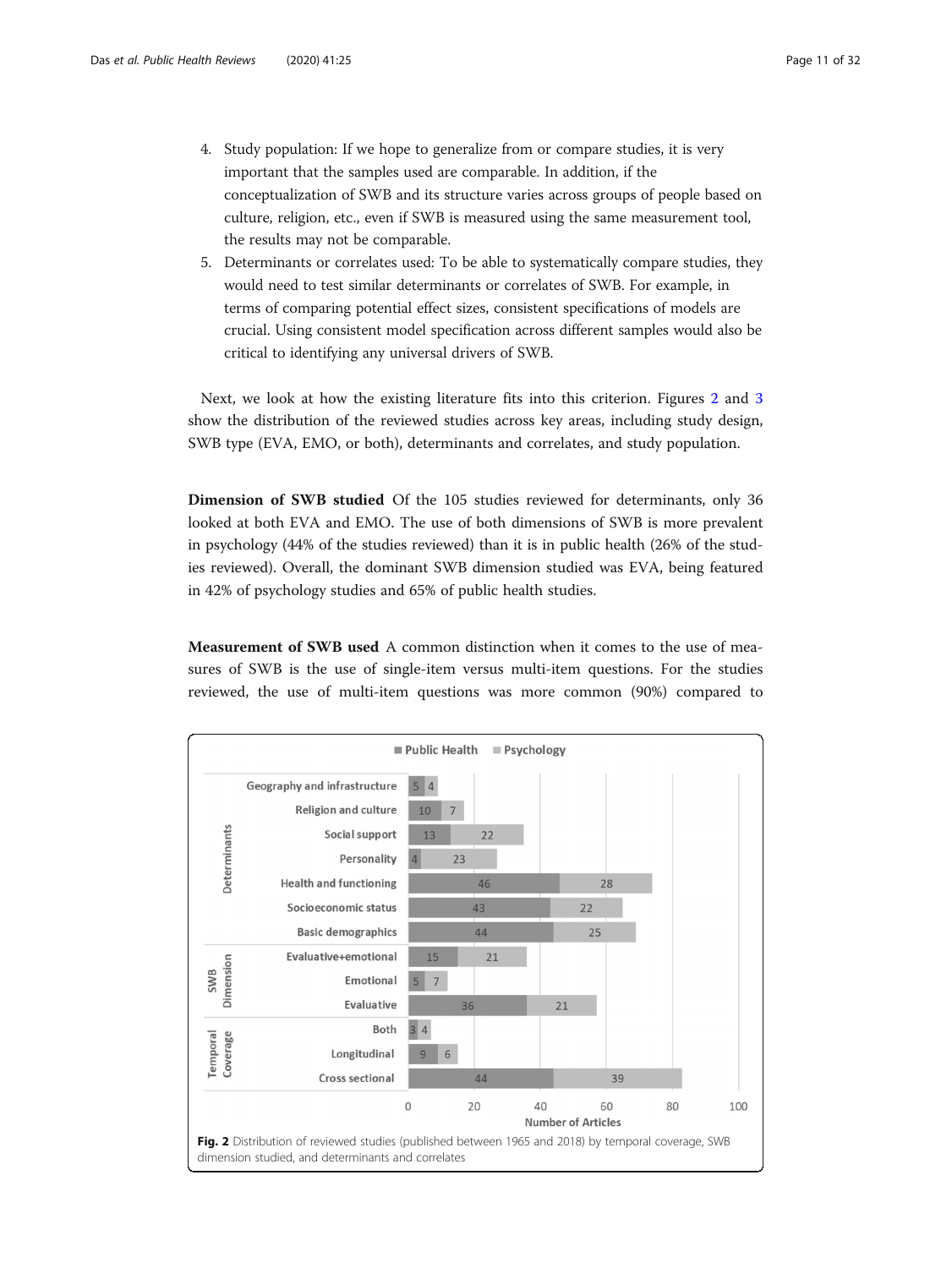<span id="page-11-0"></span>

single-item questions (14%). The distribution was relatively similar for studies from psychology and public health and across EVA and EMO. In the studies reviewed, 139 distinct measures were used to measure EMO and EVA. The most common measure of EVA was the Satisfaction With Life Scale (SWLS) and the most common measure of EMO was the Positive And Negative Affect Scale (PANAS). The SWLS was used in 22% of the studies in public health and 40% of the studies in psychology. Similarly, PANAS was used in 4% of the studies in public health and 18% of the studies in psychology.

Design of study In terms of study design, 83 (a majority) of the studies were crosssectional, 15 were longitudinal, and 7 employed both designs. Cross-sectional studies were more common in psychology (81%) than they were in public health (77%). None of the studies used an experimental or quasi-experimental design.

Study population In terms of study populations (Fig. 3), 23 studies focused on adults; 22 focused on the elderly (ages 50 and above); 16 focused on patients with a medical condition such as obesity, mental illness, or cancer; 9 focused exclusively on college students; and only three utilized geographically representative samples. A focus on patients with a given condition was more prevalent in public health studies, while a focus on college students was limited to psychology studies.

Table [1](#page-12-0) provides information on the 105 studies reviewed.

Determinants or correlates used The seven broad categories of SWB determinants/ correlates we identified are basic demographics, SES, health and functioning, personality, social support, religion and culture, and geography and infrastructure. Sixty-nine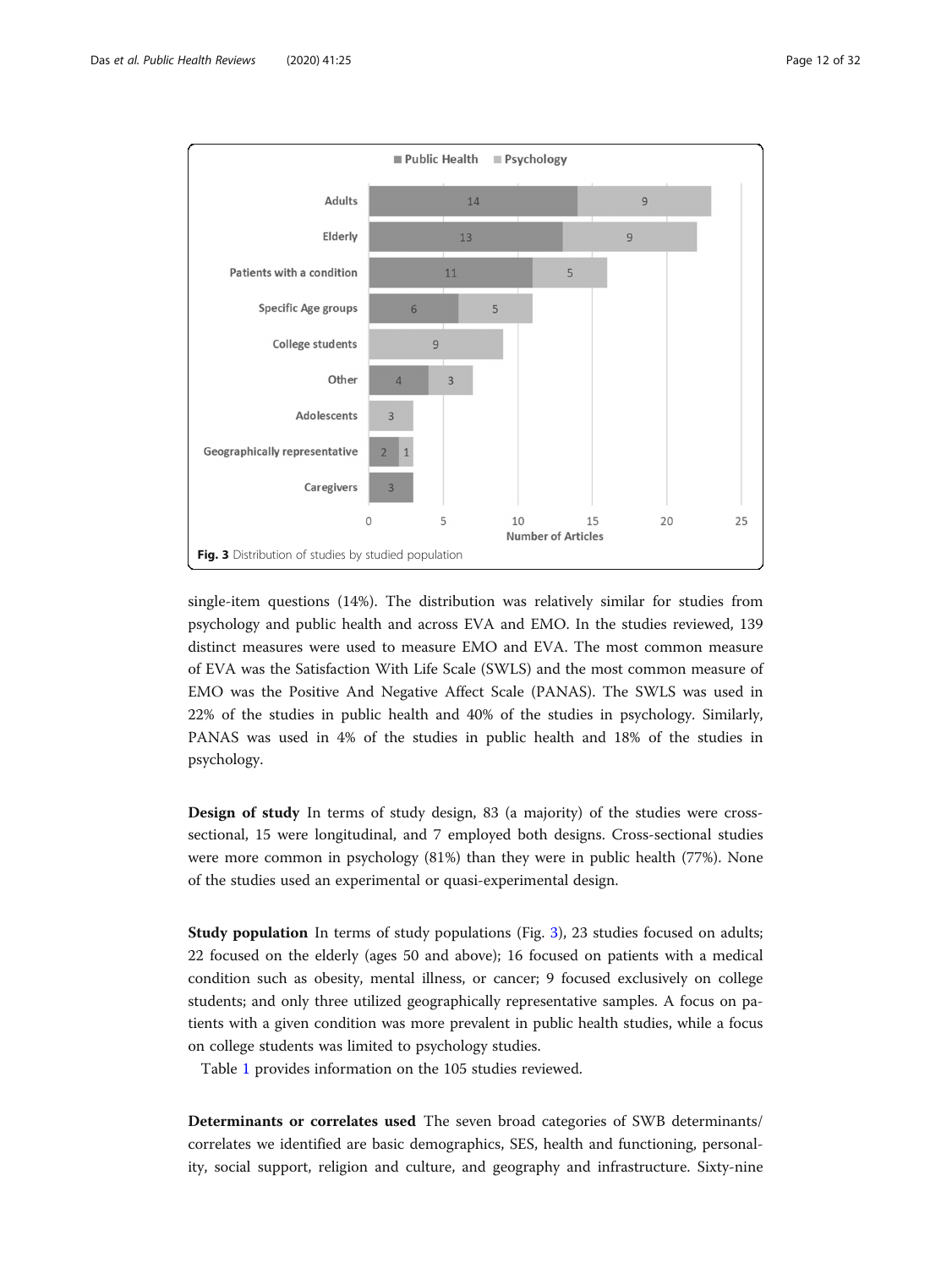<span id="page-12-0"></span>

|                    | Table 1 Summary of reviewed studies |                         |                      |                                      |                  |                                                          |            |                           |             |                   |                         |                                 |
|--------------------|-------------------------------------|-------------------------|----------------------|--------------------------------------|------------------|----------------------------------------------------------|------------|---------------------------|-------------|-------------------|-------------------------|---------------------------------|
| S. No.             | Article                             | Discipline              | Temporal<br>coverage | Study population                     | dimension<br>SWB | Determinants and correlates of SWB<br>Basic demographics | SES        | functioning<br>Health and | Personality | Support<br>Social | and culture<br>Religion | Geography and<br>infrastructure |
|                    | Abbott and Byrne 2012 [53]          | PSY                     | CROSS                | College students                     | ₹<br>E           |                                                          |            | $\supseteq$               |             | $\times$          |                         |                                 |
| $\sim$             | Abdel-Khalek 2011 [54]              | PSY                     | CROS:                | College students                     | EVA,             |                                                          |            | $\times$                  |             |                   | $\bigcirc$              |                                 |
| $\infty$           | Allen et al. 2012 [55]              | ΡSΥ                     | CROS:                | Ages 63+                             | EVA,             |                                                          |            | $\times$                  | $\supset$   |                   |                         |                                 |
| 4                  | Andrews 1986 [56]                   | PSY                     | CROS:                | Multiple (Review)                    | EVA+EMO          | $\times$                                                 | $\times$   | $\times$                  | $\times$    | $\times$          | $\! \times$             | $\! \times$                     |
| 5                  | Ardelt and Edwards 2015 [57]        | PSY                     | CROS:                | Ages 71-77                           | EM.              | $\times$                                                 | $\times$   | $\times$                  | $\supset$   | $\times$          |                         |                                 |
| $\circ$            | Arent et al. 2000 [58]              | 굳                       | $CROS + LONG$        | Older adults (60+)                   | EMO              |                                                          |            | ≏                         |             |                   |                         |                                 |
|                    | Bradburn and Caplovitz 1965 [59]    | PSY                     | CROSS                | Adults                               | EMO              | $\times$                                                 | $\times$   | $\times$                  |             |                   |                         |                                 |
| ${}^{\infty}$      | Bradburn 1969 [60]                  | PSY                     | CROS:                | <b>Adults</b>                        | EMO              | $\times$                                                 | $\times$   | $\times$                  |             | $\times$          |                         |                                 |
| $\circ$            | Braun 1978 [61]                     | PSY                     | CROS:                | Ages 16-74                           | EVA+EMO          | $\times$                                                 | $\times$   | $\times$                  |             |                   | $\times$                |                                 |
| ₽                  | Brdarić et al. 2015 [62]            | $\overline{\mathbb{E}}$ | CROS:                | Avg. age 28.93                       | EVA+EMC          |                                                          |            | △                         |             |                   |                         |                                 |
| Ξ                  | Calys-Tagoe et al. 2014 [63]        | $\overline{\mathbb{E}}$ | CROS:                | Ages 50+                             | EVA              | $\bigcirc$                                               | $\times$   |                           |             |                   |                         |                                 |
| $\mathbf{r}$       | Campbell et al. 1976 [64]           | 준                       | CROS:                | Adults                               | EVA+EMO          | $\times$                                                 | $\times$   | $\times$                  |             | $\times$          | $\times$                |                                 |
| ≘                  | Campbell 1981 [65]                  | $\overline{\mathbb{E}}$ | <b>PNC</b>           | Adults                               | EVA+EMO          | $\times$                                                 | $\times$   | $\times$                  |             | $\times$          |                         | $\times$                        |
| $\overline{4}$     | Cantril 1965 [66]                   | PSY                     | CROS:                | Multiple countries                   | EVA              |                                                          | $\times$   | $\times$                  |             | $\times$          | $\times$                | $\times$                        |
| $\frac{5}{1}$      | Chen and Page 2016 [67]             | $\overline{\mathbb{E}}$ | <b>PNC</b>           | Ages 17-25                           | S                | $\bigcirc$                                               | $\times$   |                           |             |                   |                         |                                 |
| $\frac{\infty}{2}$ | Cheng 2004 [68]                     | PSY                     | CROS:                | Adult                                | EVA+EMO          | $\supset$                                                | $\times$   | $\times$                  |             | $\times$          |                         |                                 |
| Þ                  | Chou 1999 [69]                      | ΡSΥ                     | CROS:                | Young adults                         | EMO              | $\times$                                                 |            |                           |             | $\bigcirc$        |                         |                                 |
| $\frac{8}{10}$     | Clemente and Sauer 1976 [70]        | $\overline{\mathbb{E}}$ | CROS:                | Adults                               | EVA              | $\supset$                                                | $\times$   | $\times$                  |             | $\times$          | $\times$                |                                 |
| $\overline{0}$     | Clemente and Sauer 1976 [71]        | $\frac{\pi}{\Delta}$    | CROS:                | Adults                               | €\A              | $\times$                                                 | $\bigcirc$ | $\times$                  |             |                   | $\times$                |                                 |
| $\gtrsim$          | Costa and McCrae 1980 [72]          | PSY                     | $CROS + LONG$        | Adults                               | EVA+EMO          |                                                          |            |                           | $\supset$   |                   |                         |                                 |
| $\overline{\sim}$  | Cramm et al. 2010 [73]              | PSY                     | S<br>CROS:           | Poor                                 | EVA,             |                                                          | $\supset$  | $\times$                  |             | $\times$          |                         |                                 |
| $\overline{2}$     | Cubí-Mollá et al. 2014 [74]         | $\overline{\mathbb{E}}$ | CROS:                | Parkinson's patients                 | EVA,             | $\times$                                                 | $\times$   | △                         |             |                   |                         |                                 |
| 23                 | Derdikman-Eiron et al. 2011 [75]    | PSY                     | CROS:                | Adolescents                          | EXA,             | $\supset$                                                | $\times$   | $\times$                  |             | $\times$          |                         |                                 |
| 24                 | Desemo et al. 2017 [76]             | $\overline{\mathbb{E}}$ | CROS:                | Autism spectrum<br>disorder patients | €\A              | $\times$                                                 |            | $\times$                  |             | $\bigcirc$        |                         |                                 |
| $25$               | Diener et al. 2003 [36]             | PSY                     | CROS:                | NA (Review)                          | EVA+EMO          |                                                          |            |                           | $\times$    |                   | $\bigcirc$              |                                 |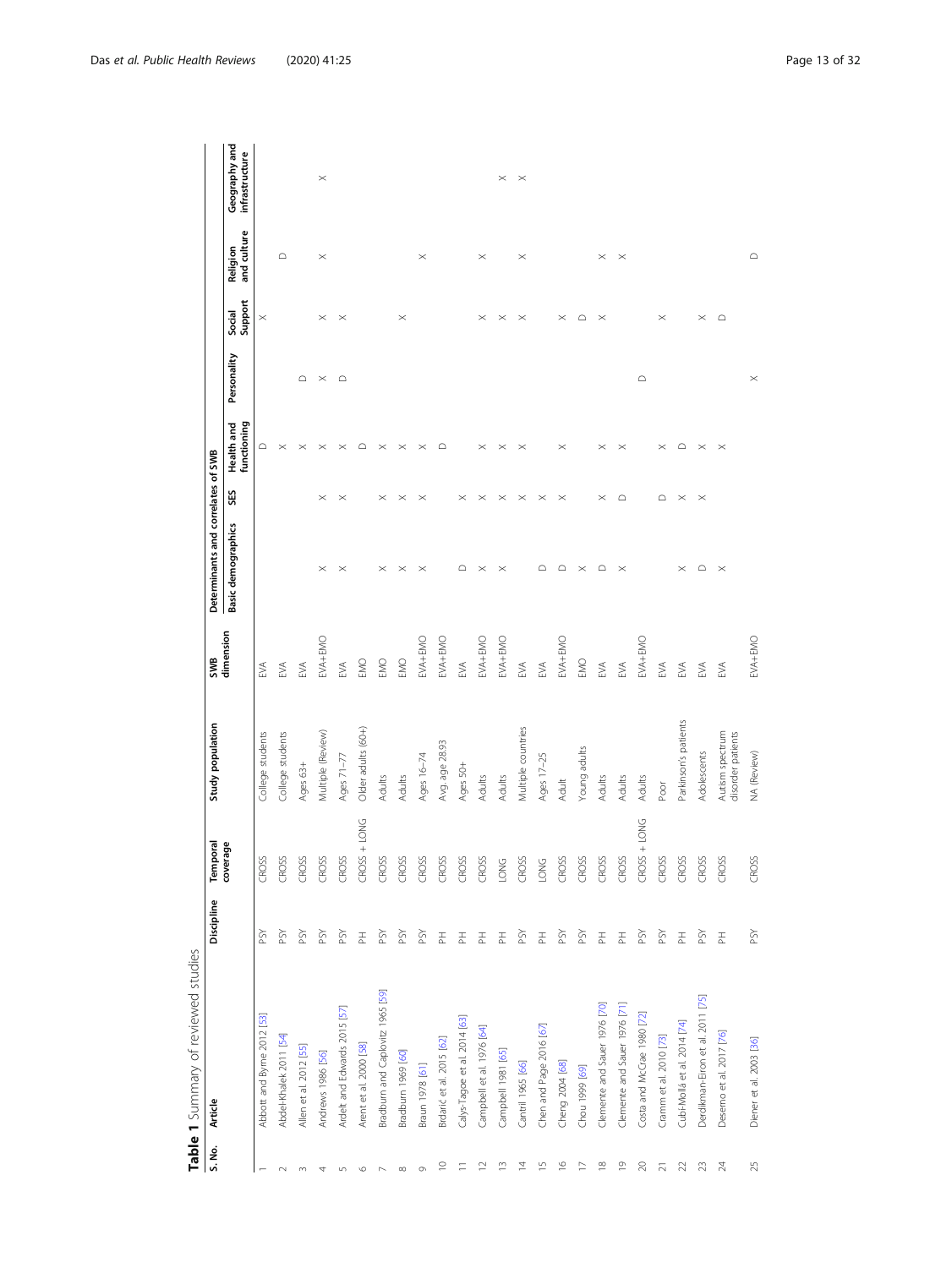| S. No.                                            | Table 1 Summary of reviewed studies (Continued)<br>Article | Discipline              | Temporal     | Study population      | SWB       | Determinants and correlates of SWB |            |                           |             |                   |                         |                                 |
|---------------------------------------------------|------------------------------------------------------------|-------------------------|--------------|-----------------------|-----------|------------------------------------|------------|---------------------------|-------------|-------------------|-------------------------|---------------------------------|
|                                                   |                                                            |                         | coverage     |                       | dimension | Basic demographics                 | SES        | functioning<br>Health and | Personality | Support<br>Social | and culture<br>Religion | Geography and<br>infrastructure |
| 26                                                | Dierk et al. 200 [77]                                      | PSY                     | CROSS        | Obese                 | EVA+EMO   | $\times$                           | $\times$   | $\supset$                 |             | $\times$          |                         |                                 |
| 27                                                | Edelstein et al. 2016 [78]                                 | 준                       | CROSS        | Glioblastoma patients | EMO       |                                    |            | $\bigcirc$                |             |                   |                         |                                 |
| 28                                                | Emerson and Hatton 200 [79]                                | 굳                       | CROSS        | Mentally disabled     | EVA,      | $\times$                           | $\times$   | $\bigcirc$                |             | $\times$          |                         |                                 |
| 50                                                | Fox 1999 [121                                              | 군                       | CROSS        | Multiple (Review)     | ₹.        |                                    |            | $\bigcirc$                |             |                   |                         |                                 |
| $\approx$                                         | Freudiger 1983 [80]                                        | 폰                       | CROSS        | Adult women           | EM.       | $\times$                           | $\bigcirc$ | $\times$                  |             |                   | $\times$                |                                 |
| $\widetilde{\widetilde{\phantom{m}}}\hspace{2mm}$ | Frey and Stutzer 2010 [81]                                 | PSY                     | LONG         | NA (Review)           | EVA,      |                                    | $\bigcirc$ |                           | $\times$    |                   |                         |                                 |
| 25                                                | George and Landerman 1984 [82]                             | $\overline{\Xi}$        | CROSS + LONG | NA (Review)           | EVA+EMO   | $\times$                           | $\times$   | $\times$                  |             | $\times$          | $\times$                |                                 |
| 33                                                | Grant et al. 2009 [83]                                     | PSY                     | CROSS        | <b>Adults</b>         | EVA+EMO   |                                    |            |                           | $\supset$   |                   |                         |                                 |
| 24                                                | Guite et al. 2006 [84]                                     | 굳                       | CROSS        | <b>Adults</b>         | EVA,      | $\times$                           | $\times$   |                           |             |                   |                         | $\supset$                       |
| 35                                                | Gull and Dawood 2013 [85]                                  | $\overline{\mathbb{E}}$ | CROSS        | Elderly               | EVA+EMO   | $\times$                           |            |                           |             |                   | $\supset$               |                                 |
| 96                                                | Hamilton et al. 2007 [86]                                  | PSY                     | CROSS        | Adults                | EVA+EMO   | $\times$                           |            | $\supset$                 |             |                   |                         |                                 |
| $\approx$                                         | Hammond et al. 2014 [87]                                   | 푼                       | CROSS        | Caregivers            | EXA,      | $\times$                           | △          |                           |             |                   |                         |                                 |
| 38                                                | Hnilica 2011 [88]                                          | 군                       | CROSS        | Ages 15+              | EVA+EMO   |                                    | $\times$   |                           |             | $\supset$         |                         |                                 |
| 39                                                | Ickovics et al. 2006 [89]                                  | 준                       | LONG         | Female HIV patients   | EMO       | $\times$                           | $\times$   | $\bigcirc$                |             |                   |                         |                                 |
| $\Theta$                                          | Jia et al. 2017 [90]                                       | PSY                     | CROSS        | Migrant adolescents   | EVA+EMO   | $\times$                           | $\times$   |                           | $\supset$   | $\bigcirc$        |                         |                                 |
| $\triangleq$                                      | Jivraj and Nazroo 2014 [57]                                | $\overline{\mathbb{E}}$ | CROSS        | Ages 50+              | Š         | $\times$                           | $\times$   | $\times$                  |             |                   |                         |                                 |
| 42                                                | Jivraj et al. 2014 [91]                                    | PSY                     | LONG         | Ages 50+              | EXA,      | $\bigcirc$                         | $\times$   | $\! \times$               |             | $\! \times$       |                         |                                 |
| $\frac{4}{3}$                                     | Ju et al. 2013 [92]                                        | 굳                       | CROSS        | Elderly women         | EVA+EMO   |                                    | $\times$   | $\times$                  | $\bigcirc$  |                   |                         |                                 |
| $\ddot{4}$                                        | Kahneman and Deaton 2010 [93]                              | 준                       | CROSS        | <b>Adults</b>         | EVA+EMO   | $\times$                           | $\bigcirc$ | $\times$                  |             |                   | $\times$                |                                 |
| 45                                                | Kaliterna Lipovčan et al. 2007 [94]                        | 푼                       | CROSS        | Adults                | EVA+EMO   |                                    | $\bigcirc$ |                           |             |                   |                         |                                 |
| $\frac{4}{6}$                                     | Kasl and Harburg 1975 [95]                                 | 굳                       | CROSS        | <b>Adults</b>         | EMO       | $\times$                           | $\times$   |                           |             |                   |                         | $\supset$                       |
| $\overline{4}$                                    | Khan and Husain 2010 [96]                                  | PSY                     | CROSS        | College students      | EXA,      |                                    |            |                           | $\bigcirc$  | $\times$          |                         |                                 |
| $\frac{8}{4}$                                     | Kim et al. 2012 [97]                                       | PSY                     | CROSS        | College students      | EVA+EMO   |                                    |            | $\times$                  | $\supset$   | $\times$          |                         |                                 |
| $\frac{4}{9}$                                     | Krause 2003 [98]                                           | PSY                     | CROSS        | Elderly               | €\A       | $\times$                           | $\times$   |                           | $\times$    |                   | $\bigcirc$              |                                 |
| SO                                                | Kunzmann et al. 2000 [99]                                  | PSY                     | CROSS + LONG | Elderly               | EMO       | $\times$                           |            | $\supset$                 |             |                   |                         |                                 |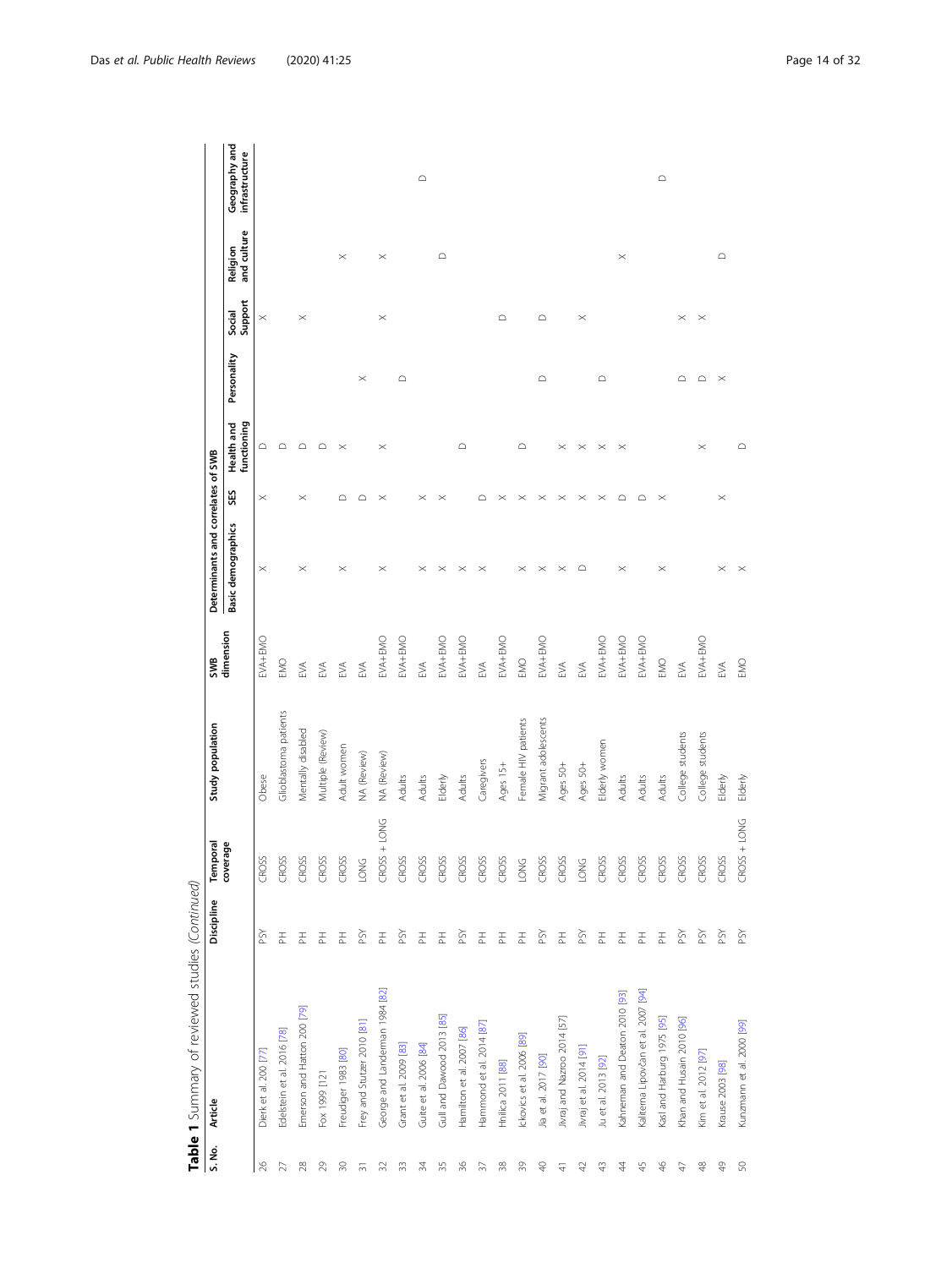|                  | Table 1 Summary of reviewed studies (Continued) |                         |                      |                         |                  |                                                          |            |                           |             |                   |                         |                                         |
|------------------|-------------------------------------------------|-------------------------|----------------------|-------------------------|------------------|----------------------------------------------------------|------------|---------------------------|-------------|-------------------|-------------------------|-----------------------------------------|
| S. No.           | Article                                         | Discipline              | Temporal<br>coverage | Study population        | dimension<br>SWB | Determinants and correlates of SWB<br>Basic demographics | SES        | functioning<br>Health and | Personality | Support<br>Social | and culture<br>Religion | Geography and<br>infrastructure         |
| ᆔ                | Kutek et al. 2011 [100]                         | 굳                       | CROSS                | Rural men               | ₹.               | $\times$                                                 | ×          | $\supseteq$               |             | $\times$          |                         |                                         |
| 52               | amu and Olsen 2016 [101]                        | 굳                       | CROSS                | Adults                  | EVA              | $\times$                                                 | $\times$   | $\times$                  |             | $\times$          |                         |                                         |
| S                | Lee and Browne 2008 [102]                       | 준                       | CROSS                | Rural residents         | EVA,             | $\times$                                                 | $\times$   | $\supset$                 |             |                   |                         |                                         |
| 24               | Lemola et al. 2013 [103]                        | $\overline{\mathbb{E}}$ | CROSS                | General population      | EVA+EMO          | $\times$                                                 | $\times$   | $\bigcirc$                |             |                   |                         |                                         |
| 55               | Li and Fung 2014 [104]                          | PSY                     | CROSS                | Married couples         | EVA              | $\times$                                                 | $\times$   |                           |             | $\times$          |                         |                                         |
| 56               | Li et al. 2016 [105]                            | ΡSΥ                     | CROSS                | Adults                  | EVA+EMO          | $\times$                                                 | ≏          |                           |             |                   |                         |                                         |
| 57               | Librán 2006 ]139]                               | PSY                     | CROSS                | College students        | EVA+EMC          |                                                          |            |                           | $\supset$   |                   |                         |                                         |
| $58$             | Linna et al. 2013 [106]                         | F                       | CROSS                | Young adult twins       | EM               | $\times$                                                 | $\times$   | $\supset$                 |             |                   |                         |                                         |
| 59               | Liu et al. 2016 [107]                           | F                       | CROSS                | Ages 95+                | EVA+EMO          | $\times$                                                 | $\times$   | ≏                         |             |                   |                         |                                         |
| $\odot$          | Lu et al. 2015 [108]                            | $\overline{\mathbb{E}}$ | CROSS                | Adult caregivers        | €⁄A              | $\times$                                                 | $\bigcirc$ | $\times$                  |             |                   |                         |                                         |
| 5                | Lu 2006 [109]                                   | PSY                     | CROSS                | College students        | EVA              | $\times$                                                 |            |                           |             |                   | $\supset$               |                                         |
| $\odot$          | Ludwig et al. 2012 [110]                        | 굳                       | <b>LONG</b>          | Program participants    | €\A              | $\times$                                                 | $\times$   |                           |             |                   |                         | $\hspace{0.2cm} \supset \hspace{0.2cm}$ |
| $\mathbb{S}$     | Ma et al. 2015 [111]                            | PSY                     | CROSS                | Adolescents             | EVA              | $\times$                                                 |            |                           | $\supset$   |                   |                         |                                         |
| 2                | Magallares et al. 2014 [112]                    | ΡSΥ                     | CROSS                | Obese                   | EVA+EMO          | $\times$                                                 |            |                           |             | $\times$          |                         |                                         |
| $65$             | Malathi et al. 2000 [113]                       | F                       | LONG                 | Staff                   | EVA,             |                                                          |            | $\bigcirc$                |             | $\times$          |                         |                                         |
| $\delta$         | McDonough et al. 2014 [114]                     | PSY                     | LONG                 | Breast cancer survivors | €\A              | $\times$                                                 | $\times$   | $\times$                  |             | $\supset$         |                         |                                         |
| $\odot$          | Medley 1980 [115]                               | $\frac{1}{\Delta}$      | CROSS                | Adults (22+)            | EVA              | $\times$                                                 | $\bigcirc$ |                           |             |                   |                         |                                         |
| $\rm ^{\otimes}$ | Mhaoláin et al. 2012 [116]                      | PSY                     | CROSS                | Elderly                 | €\A              | $\times$                                                 | $\times$   | ≏                         | $\times$    |                   |                         |                                         |
| $_{69}$          | Michalos 1980 [22]                              | $\overline{\mathbb{E}}$ | CROSS                | Adults                  | €\A              | $\times$                                                 | $\times$   | $\times$                  | $\times$    | $\! \times$       |                         |                                         |
| R                | Moskowitz et al. 2009 [10]                      | PSY                     | $+$ LONG<br>CROSS -  | Multiple (Review)       | EMO              |                                                          |            | ≏                         |             |                   |                         |                                         |
| 下                | Olsson et al. 2014 [117]                        | $\overline{\mathbb{E}}$ | <b>CROSS</b>         | Ages 69-79              | EVA,             | $\times$                                                 |            | $\supset$                 |             |                   |                         |                                         |
| 72               | Ozcakir et al. 2014 [118]                       | $\overline{\mathbb{E}}$ | CROSS                | Patients                | EVA              | $\times$                                                 | $\times$   | $\supset$                 |             |                   |                         |                                         |
| $73\,$           | Palmore 1979 [119]                              | 굳                       | <b>LONG</b>          | Older adults (60+)      | EVA,             | $\! \times$                                              | $\times$   | $\bigcirc$                |             |                   |                         |                                         |
|                  | Pérez-Garín et al. 2015 [120]                   | PSY                     | CROSS                | Mentally disabled       | EVA+EMO          |                                                          |            | $\circ$                   |             |                   |                         |                                         |
| 75               | Persoskie et al. 2014 [17]                      | $\frac{1}{\Delta}$      | <b>LONG</b>          | Adult patients          | EVA+EMO          | $\times$                                                 | $\times$   | $\supset$                 | $\times$    |                   |                         |                                         |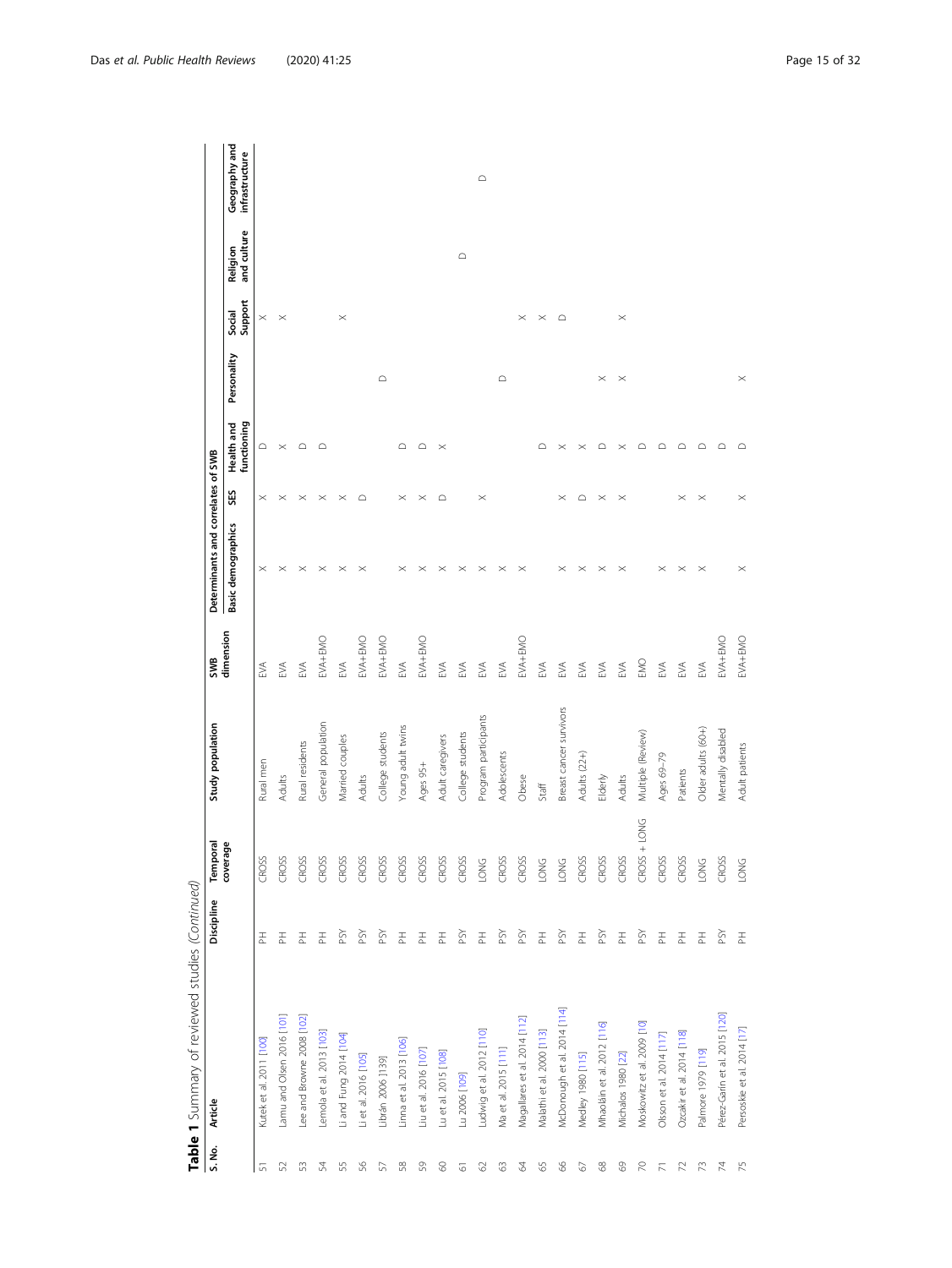|                    | Table 1 Summary of reviewed studies (Continued) |                         |                      |                                                   |                  |                                    |            |                           |             |                   |                         |                                 |
|--------------------|-------------------------------------------------|-------------------------|----------------------|---------------------------------------------------|------------------|------------------------------------|------------|---------------------------|-------------|-------------------|-------------------------|---------------------------------|
| S. No.             | Article                                         | Discipline              | Temporal<br>coverage | Study population                                  | dimension<br>SWB | Determinants and correlates of SWB |            |                           |             |                   |                         |                                 |
|                    |                                                 |                         |                      |                                                   |                  | Basic demographics                 | š          | functioning<br>Health and | Personality | Support<br>Social | and culture<br>Religion | Geography and<br>infrastructure |
| $\%$               | Pinquart and Sörensen et al. 2000) [121]        | 준                       | CROSS                | Elderly                                           | EVA              | $\times$                           | $\times$   | $\times$                  |             | $\times$          |                         |                                 |
| 77                 | Reis et al. 2013 [122]                          | 굳                       | LONG                 | Adult patients                                    | EVA+EMO          |                                    |            | $\bigcirc$                |             |                   |                         |                                 |
| 78                 | Riddick 1980 [123]                              | 굳                       | CROSS                | Women (representative<br>sample for the US)       | EVA,             |                                    | $\supset$  | $\times$                  |             |                   |                         |                                 |
| R,                 | Rijken et al. 1995 [124]                        | ΡSΥ                     | CROSS                | Elderly women                                     | EVA,             |                                    |            | $\bigcirc$                | $\times$    |                   |                         |                                 |
| $\otimes$          | Sand and Gruber 2018 [125]                      | $\overline{\mathbb{E}}$ | CROSS                | Elderly                                           | EMO              | $\times$                           | $\times$   | $\times$                  |             |                   |                         |                                 |
| 5                  | Sandstrom and Dunn 2014) [126]                  | PSY                     | CROSS                | College students                                  | EVA+EMO          |                                    |            |                           | $\times$    | $\supset$         |                         |                                 |
| $\approx$          | Sharma et al. 2008 [127]                        | PSY                     | LONG                 | Adults                                            | EVA,             |                                    |            | $\bigcirc$                |             |                   |                         |                                 |
| 83                 | Shiah et al. 2016 [128]                         | $\overline{\mathbb{E}}$ | CROSS                | Adults                                            | EVA              |                                    |            |                           |             |                   | $\supset$               |                                 |
| $\mathfrak{A}$     | Soto 2015 [129]                                 | PSY                     | <b>LONG</b>          | Nationally representative<br>sample for Australia | EVA+EMO          |                                    |            |                           | $\supset$   |                   |                         |                                 |
| $85$               | Spinhoven et al. 2015 [130]                     | PSY                     | <b>LONG</b>          | Adults with an emotional<br>disorder              | EMO              | $\times$                           | $\times$   | $\times$                  | $\bigcirc$  |                   |                         |                                 |
| 86                 | Spreitzer and Snyder 1974 [131]                 | 준                       | CROSS                | Older Adults (65+)                                | EVA              | $\times$                           | $\times$   | $\times$                  |             |                   | $\times$                |                                 |
| 2                  | Steverink et al. 2001 [132]                     | PSY                     | CROSS                | Ages 40-85                                        | EVA+EMO          | $\supset$                          | $\times$   | $\times$                  |             | $\times$          |                         |                                 |
| $88$               | Strobel et al. 2011 [133]                       | PSY                     | CROSS                | College students                                  | EVA,             |                                    |            |                           | $\bigcirc$  |                   |                         |                                 |
| 89                 | Strózik et al. 2016 [134]                       | ΡSΥ                     | CROSS                | Ages 8-12                                         | EVA              |                                    | $\times$   | $\times$                  |             | $\times$          |                         | $\times$                        |
| 8                  | Tanksale 2015 [135]                             | PSY                     | CROSS                | Ages 30-40                                        | EVA+EMO          |                                    |            |                           | $\bigcirc$  |                   |                         |                                 |
| $\overline{\circ}$ | Taylor et al. 2000 [136]                        | PSY                     | $+$ LONG<br>CROSS    | Multiple (Review)                                 | EMO              |                                    |            | $\times$                  | $\supset$   |                   |                         |                                 |
| 95                 | Tian 2016 [137]                                 | PSY                     | CROSS                | Elderly                                           | EVA+EMO          |                                    |            |                           | $\times$    | $\supset$         |                         |                                 |
| æ                  | Uppal 2006 [138]                                | 굳                       | CROSS                | Disabled                                          | EVA,             | $\times$                           | ×          | $\bigcirc$                |             |                   | $\times$                |                                 |
| R                  | van Campen et al. 2013 [139]                    | $\overline{\mathbb{E}}$ | CROSS                | Caregivers and<br>non-caregivers                  | EVA              | $\times$                           | $\bigcirc$ | $\times$                  |             |                   |                         |                                 |
| 95                 | Vos et al. 2010 [140]                           | 굳                       | CROSS                | Disabled                                          | S                | $\times$                           |            | $\bigcirc$                |             |                   |                         |                                 |
| X                  | Wadsworth and Pendergast 2014 [141]             | 폰                       | CROSS                | Adults                                            | EXA,             | $\times$                           | $\times$   | $\supset$                 |             |                   |                         | $\times$                        |
| $\Im$              | Wang 2016 [142]                                 | PSY                     | CROSS                | Elderly                                           | EVA+EMO          |                                    |            |                           |             | $\supset$         |                         |                                 |
| $\frac{8}{2}$      | Winstanley et al. 2015 [143]                    | $\frac{\pi}{\Delta}$    | CROSS                | Adults                                            | EXA,             | $\times$                           | $\times$   | $\bigcirc$                | $\times$    |                   |                         |                                 |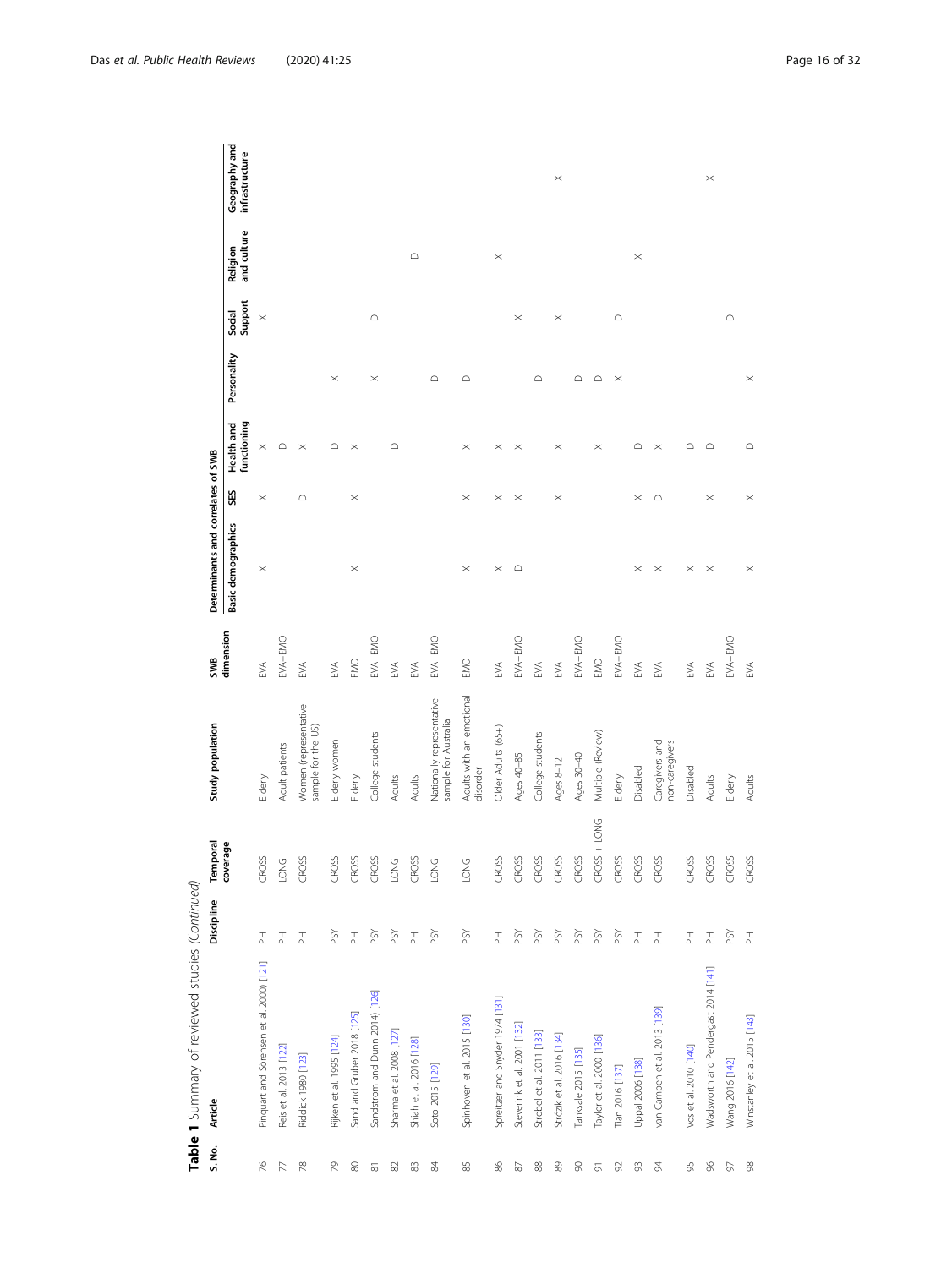|                | S. No. Article              | Discipline Tempo | πā                       | Study population   | SWB       | Determinants and correlates of SWB                   |             |          |                         |                                 |
|----------------|-----------------------------|------------------|--------------------------|--------------------|-----------|------------------------------------------------------|-------------|----------|-------------------------|---------------------------------|
|                |                             |                  | coverage                 |                    | dimension | Basic demographics SES Health and Personality Social | functioning | Support  | and culture<br>Religion | Geography and<br>infrastructure |
| 8              | Wolinsky et al. 1985 [144]  | 굴                | <b>DNG</b>               | White elderly      | Š         |                                                      |             | $\times$ |                         |                                 |
| $\approx$      | Wyller et al. 1997 [145]    | E                | CROSS                    | Elderly            | EVA,      |                                                      |             |          |                         |                                 |
| $\overline{a}$ | You and Shin 2017 [146]     | 굳                | CROSS                    | Middle-aged adults | EVA+EMO   |                                                      |             |          |                         |                                 |
| $\approx$      | Yu and Chen 2016 [147]      | ΡSΥ              | CROSS                    | <b>Adults</b>      | EVA+EMO   |                                                      | $\times$    |          |                         | $\times$                        |
| $\approx$      | Yue et al. 2017 [148]       | ΡSΥ              | CROSS                    | College students   | EVA,      |                                                      |             |          |                         |                                 |
| $\overline{5}$ | Zank and Leipoid 2001 [149] | 굳                | CROSS                    | Dementia patients  | EVA,      | $\times$                                             |             |          |                         |                                 |
| 105            | Zautra and Hempel 1984 [11] | E                | CROSS + LONG NA (Review) |                    | EVA+EMO   |                                                      | ≏           |          |                         |                                 |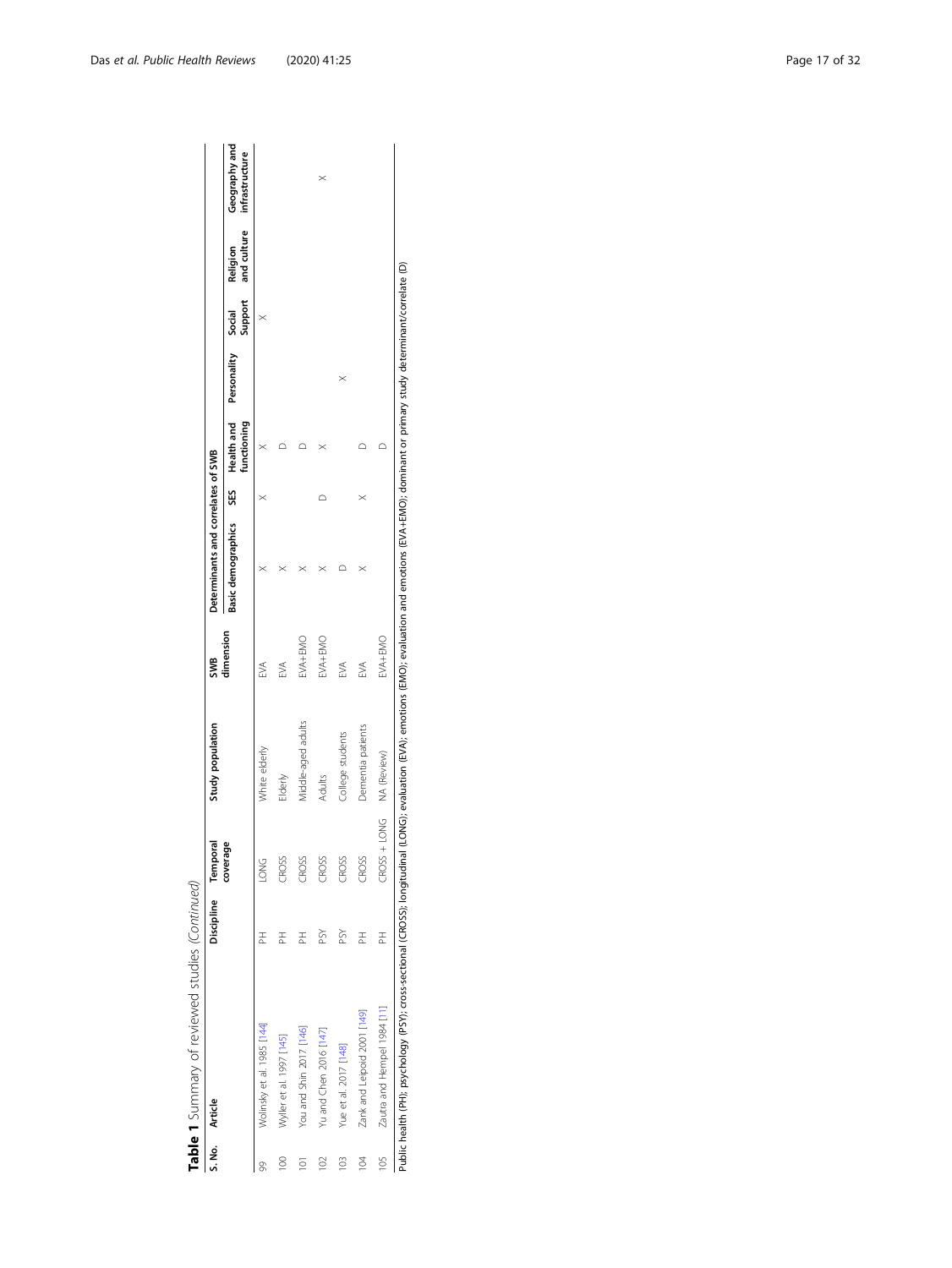studies included basic demographics, 65 included SES, 74 included health and functioning, 27 incorporated personality, 35 included social support, 17 incorporated religion and culture, and only 9 included geography and infrastructure. A focus on basic demographics, SES, and health and function was more prevalent in public health studies, while a focus on personality was more prominent in psychology studies. Only 59 studies focused on three or more determinant/correlate categories.

In addition to the issues identified, when assessing existing studies based on our comparability criterion, we also found that of the studies reviewed only 21% included discussions of SWB theories (while not necessarily testing them). Inclusion of theories was more common in psychology (27%) than in public health (17%) and more common when exploring EMO (28%) than EVA (17%).

To better understand if and how information from existing studies can be used to test SWB theories and improved to encourage comparability, we delve deeper into how these determinants and correlates influence the two SWB outcomes of EVA and EMO. One thing we would like to make clear is the distinction between determinants and correlates of SWB. The term determinant has the implicit connotation of causality which may not necessarily be the case between all variables and SWB. While this study was initially aimed at looking at determinants of SWB, a lack of longitudinal research which aids in such causal inferences led us to realize that what studies often referred to as determinants of SWB were at best correlates.

#### Basic demographics

Basic demographics include age, gender, and race/ethnicity. For the studies reviewed, we found that basic demographics were mostly used as control variables. In studies explicitly focused on basic demographics (indicated by a "D" under the "determinants and correlates" columns in Table [1](#page-12-0)), age was investigated the most, followed by gender and race/ethnicity. We found that age- and race/ethnicity-centered studies tended to focus more on EVA, while gender-focused studies were more concerned with EMO.

Studies of the direct influence of age on SWB have typically focused on EVA, and they were found to have inconsistent results. Some studies showed a U-shaped relationship, typically flattened at age 40 [[88,](#page-28-0) [138](#page-30-0)], while others showed a positive association [[66,](#page-28-0) [71](#page-28-0), [118,](#page-29-0) [139,](#page-30-0) [150](#page-30-0)], a negative association [[59,](#page-28-0) [63](#page-28-0), [101,](#page-29-0) [138\]](#page-30-0), or no association [[56](#page-28-0), [100](#page-29-0), [112](#page-29-0), [117\]](#page-29-0). While these studies relied on absolute age, other studies focused on the process of aging and suggested that changes in socioeconomic circumstances, personality, and health related to age are what truly influence SWB [[67,](#page-28-0) [99](#page-29-0), [132,](#page-30-0) [134](#page-30-0)]. For instance, in the elderly, aging has been associated with physical decline, continuous personal development, change in familial responsibilities, retirement, and social loss, all of which have been found to influence SWB [[57,](#page-28-0) [68,](#page-28-0) [92,](#page-29-0) [103](#page-29-0), [132](#page-30-0), [137](#page-30-0)].

Gender-focused studies have also shown mixed results; for example, being female has been found to be both positively [\[101](#page-29-0), [102](#page-29-0), [118,](#page-29-0) [132\]](#page-30-0) and negatively [\[63](#page-28-0), [107](#page-29-0), [132\]](#page-30-0) associated with SWB. General agreement, however, surrounds the idea that women are more susceptible to intense affective responses because they report greater negative and positive emotions compared to men in similar situations [\[61,](#page-28-0) [69](#page-28-0), [151](#page-30-0)]. Gender differences in certain personal characteristics—such as self-efficacy, self-esteem, gratitude, optimism, and propensity to conditions such as depression and anxiety—have also been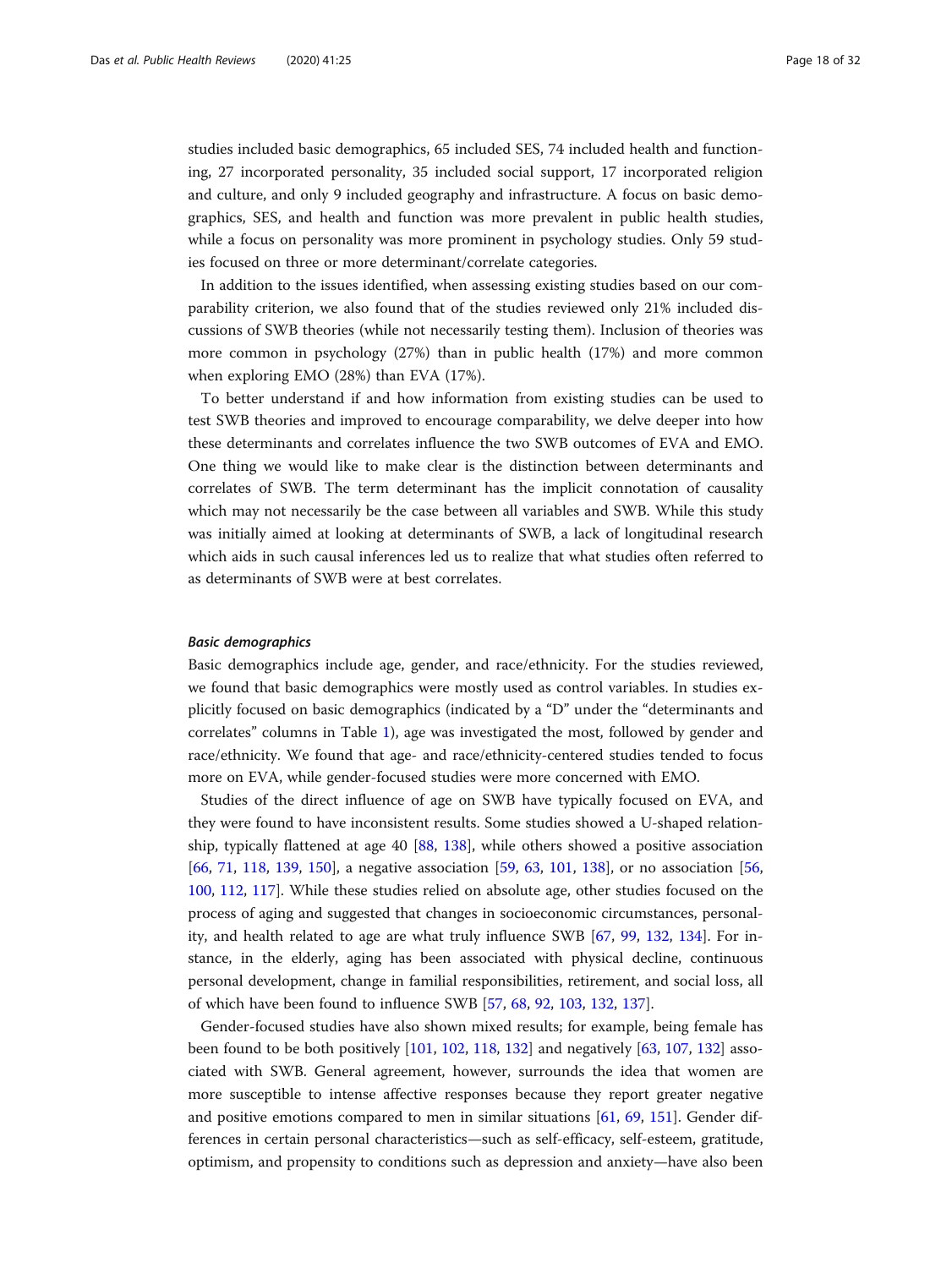shown to create discrepancies in the emotions experienced [[75](#page-28-0), [111,](#page-29-0) [148\]](#page-30-0). Limited research in the United States (US) has suggested that minorities, such as African American, Asian, and Hispanic women, report lower SWBs than do their White counterparts [[56](#page-28-0), [60](#page-28-0), [141\]](#page-30-0). Overall, discrepancies in findings about how basic demographics influence SWB may be attributable to the fact that SES-, health-, and personality-related factors are inconsistently controlled for in these studies [[67](#page-28-0), [99,](#page-29-0) [132\]](#page-30-0).

# SES

SES includes income, education, employment, immigration status, and family structure. Similar to basic demographics, we found that most studies used some SES correlates as control variables. Within SES-focused studies, income received the most attention, followed by family structure, employment, education, and immigration status. Measures of SES tended to be objective in nature, such as income, being married, and being employed; however, in many cases, subjective measures, such as wealth satisfaction, income adequacy, and satisfaction with marriage, were also used. In general, SES studies focused more on EVA compared to EMO. Of all SES determinants/correlates, family structure–related studies paid the most attention to EMO.

There is a consensus that income positively influences SWB [\[73,](#page-28-0) [94](#page-29-0)]. How it does so, however, is constantly debated. Some suggest that higher income may not necessarily increase SWB but does buffer the impacts of negative emotions, such as worry [[105](#page-29-0), [147](#page-30-0), [152](#page-30-0)]. Income may also exert a greater influence on SWB at extreme levels of poverty, but once basic needs are met, the influence wanes [\[93\]](#page-29-0). Income can also relate to specific aspects of life that may lead to higher EVA, such as satisfaction with material status, social status, health, achievement, and future security [[82](#page-28-0), [94,](#page-29-0) [105,](#page-29-0) [121,](#page-29-0) [144\]](#page-30-0). Education has been found to be weakly related to EVA [\[101,](#page-29-0) [118](#page-29-0), [119\]](#page-29-0), and this relationship is influenced significantly by income and other socioeconomic variables [[59](#page-28-0), [63,](#page-28-0) [73,](#page-28-0) [103](#page-29-0), [118](#page-29-0), [131](#page-30-0), [150](#page-30-0)]. Unemployment has been found to have a detrimental impact on SWB that extends beyond the obvious financial difficulties to include loss of self-esteem, social stigma, stress, anxiety, unhealthy behaviors, and other health issues [\[64,](#page-28-0) [81](#page-28-0), [101](#page-29-0), [102](#page-29-0), [138,](#page-30-0) [141,](#page-30-0) [153\]](#page-30-0).

Limited research also suggests that immigrants typically have lower SWB than do less recently settled residents, which can be attributed to assimilation needs and the availability of resources, but these differences decrease with time of residence [[125](#page-30-0), [138](#page-30-0)]. In terms of family structure, being married or living with a partner—and being satisfied with the relationship—have a positive influence on SWB [[22](#page-27-0), [64](#page-28-0), [80,](#page-28-0) [82,](#page-28-0) [88](#page-28-0), [101,](#page-29-0) [116](#page-29-0), [144](#page-30-0), [150](#page-30-0)]. However, the influence varies based on age and gender [\[104\]](#page-29-0). Studies on having children are generally limited and inconclusive [\[56](#page-28-0), [82\]](#page-28-0), with a few studies finding that living with children may lead to higher EVA and negative emotions [\[132,](#page-30-0) [147\]](#page-30-0). Informal caregiving for children, parents, relatives, or the disabled has a negative impact on SWB if the care-receiver is disabled or if the caregiver has a full-time job in addition to having caregiver responsibilities [[87,](#page-28-0) [139\]](#page-30-0). A combination of family structure and income satisfaction has also been found to influence emotions in terms of what one worries about and how one thinks these worries can be resolved [[61](#page-28-0), [66](#page-28-0), [82](#page-28-0), [88](#page-28-0), [94](#page-29-0), [105\]](#page-29-0).

The combination of determinants/correlates that constitute SES also influence EVA by determining an individual's standard of comparison and the resources available to cope with adversity in life [[81\]](#page-28-0).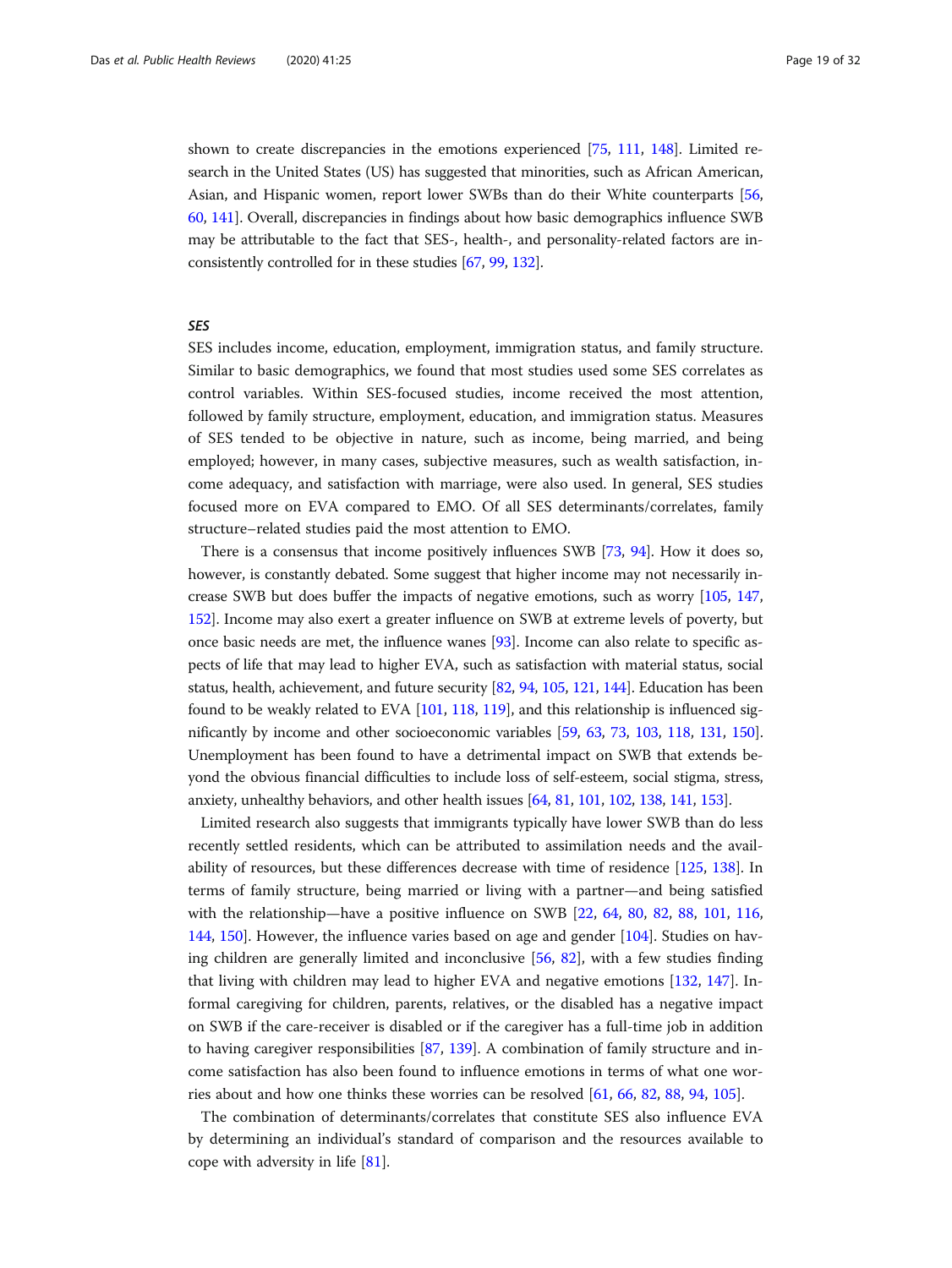### Health and functioning

Health and functioning include general health status, body weight, physical activity, sleep, disability, and specific diseases. Across all studies reviewed, the use of general or self-reported health as a control variable was very common. Within health and functioning-focused studies, specific diseases received the most attention, followed by general health, physical activity, disability, body weight, and sleep. Measures of health and functioning tended to include both objective and subjective measures. The most common subjective measure was general or self-reported health, followed by perceived intrusiveness of any health condition and perceived physical and mental functioning. Once again, we found these studies to have an EVA focus, with some attention being paid to EMO. Studies related to specific diseases and physical activity typically paid more attention to EMO.

There is a consensus that general health status and self-reported health are positively and strongly associated with EVA, even after controlling for other determinants/correlates [\[11,](#page-27-0) [82](#page-28-0), [101,](#page-29-0) [102,](#page-29-0) [123\]](#page-30-0). The perception of intrusiveness in terms of reduced cognitive and physical functioning influences this association [\[78](#page-28-0), [154\]](#page-30-0). Developmental disabilities, physical disabilities, and mental disorders (e.g., bipolar, depression, or anxiety) all influence SWB primarily through the impairments they cause to functioning [[75,](#page-28-0) [76,](#page-28-0) [107](#page-29-0), [118](#page-29-0), [130](#page-30-0), [140,](#page-30-0) [149,](#page-30-0) [155\]](#page-30-0). Specific medical conditions and diseases, such as pre-term birth, HIV-positive status, and cancer, have negative impacts on SWB [[10](#page-27-0), [89](#page-29-0), [143](#page-30-0)]. Insomnia, day-to-day variability in sleep, subjective sleep quality, and average sleep duration have all been found to influence EVA [[86,](#page-28-0) [103,](#page-29-0) [156](#page-30-0)–[158](#page-30-0)]. The increased severity of all the conditions mentioned above has also been consistently associated with lower SWB [[53](#page-28-0), [74,](#page-28-0) [86,](#page-28-0) [138,](#page-30-0) [159,](#page-31-0) [160\]](#page-31-0). Such conditions cause physical, psychological, economic, and social suffering, which impact SWB [[122](#page-29-0), [161\]](#page-31-0). Body weight, in terms of high and low body mass index (BMI), lowers SWB [\[106\]](#page-29-0), with women reporting more significant effects from weight-related issues on SWB, in general [\[77](#page-28-0), [112](#page-29-0)]. Physical activity has consistently been found to influence EVA and EMO positively [[58](#page-28-0), [146](#page-30-0), [160](#page-31-0)] through its direct effect on physical health and its ability to counteract depression, stress, and anxiety [[95](#page-29-0), [113](#page-29-0), [127](#page-30-0), [146\]](#page-30-0).

In addition to their direct effects on EVA and EMO, health and function determinants/correlates can also have indirect effects through their influence on other aspects of life, such as personal control, social engagement, social satisfaction, discrimination, stigma, marriage, employment, income, independence, and self-esteem [[62](#page-28-0), [76](#page-28-0), [77,](#page-28-0) [79](#page-28-0), [112](#page-29-0), [120](#page-29-0), [140](#page-30-0), [141](#page-30-0)]. Gender, SES, culture, social support, personality, and differences in resource availability have also been found to influence the relationship between health and functioning and SWB [\[11](#page-27-0), [17](#page-27-0), [75,](#page-28-0) [79,](#page-28-0) [114,](#page-29-0) [136\]](#page-30-0).

### **Personality**

Studies on personality fell into one of two distinct groups: those that looked at the Big Five personality traits (i.e., extroversion, agreeableness, openness, conscientiousness, and neuroticism) and those that investigated more nuanced personality attributes (e.g., optimism, self-esteem, and self-efficacy). Both groups tended to be well researched, and equal attention was paid to EVA and EMO. Personality was typically measured using subjective personality scales.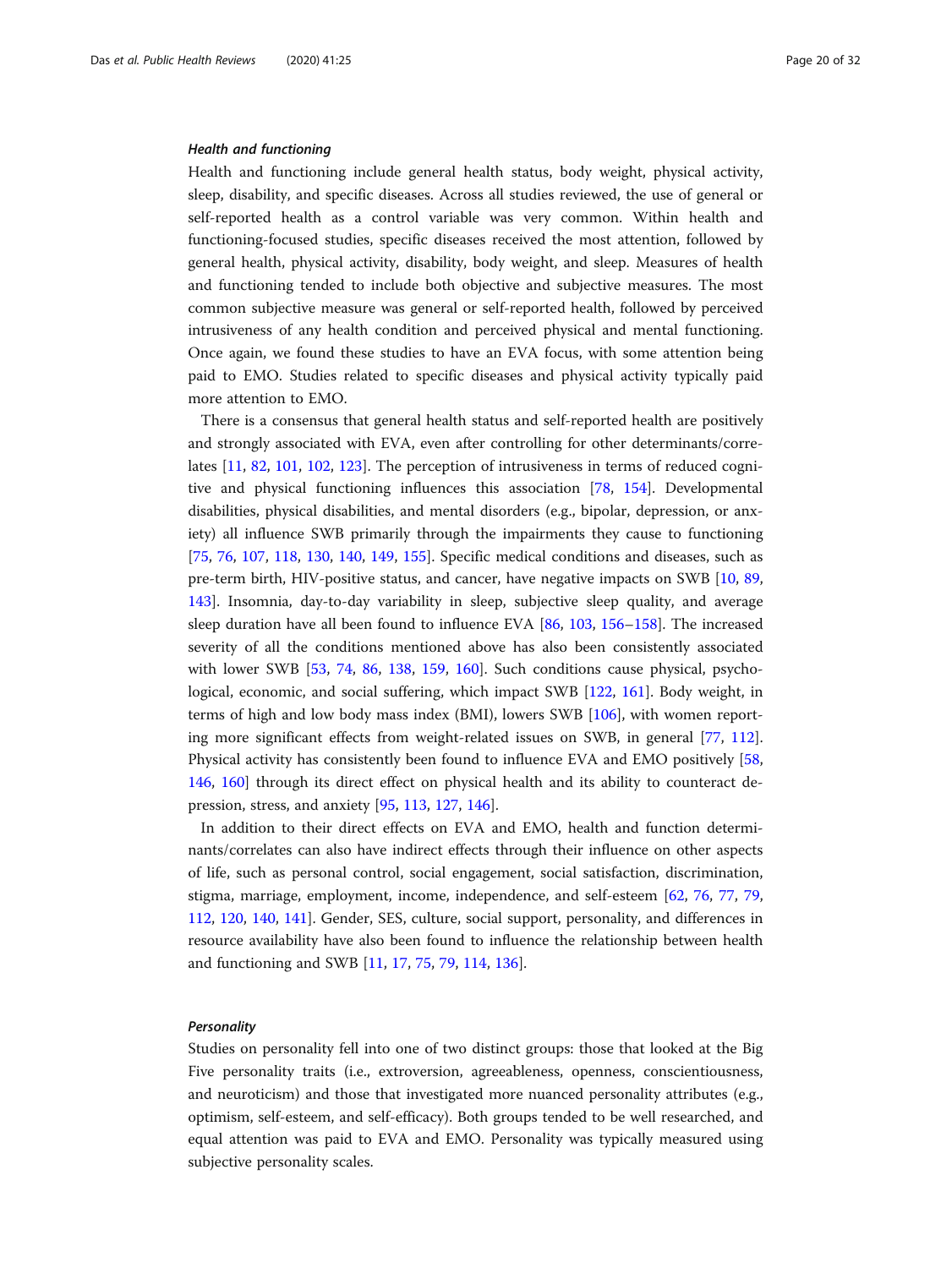There seems to be a consensus on how the Big Five and more nuanced personality attributes influence SWB. For the Big Five, conscientiousness is positively associated with EVA, extroversion is associated with positive emotions, and neuroticism is associated with negative emotions [\[72](#page-28-0), [83,](#page-28-0) [135](#page-30-0), [162](#page-31-0)]. Extraverted individuals tend to have a stronger emotional reaction to positive events, while neurotic people tend to have stronger reactions to negative events [[129](#page-30-0)]. More nuanced personality traits, such as self-efficacy, self-esteem, and optimism, also mediate the effect of personality on EVA [[96,](#page-29-0) [133\]](#page-30-0). Adaptation has been found to influence both EVA and EMO [[72,](#page-28-0) [162\]](#page-31-0). Some studies have also found evidence of a reciprocal relationship between SWB and personality traits, in which people who are initially extraverted, agreeable, conscientious, and emotionally stable report higher EVA, and people with higher EVA become more extraverted, agreeable, conscientious, and emotionally stable over time [\[129](#page-30-0)].

#### Social support

Studies in this category tended to measure social support using both objective means (e.g., number of social contacts or frequency of interaction) and subjective means (e.g., quality of social contacts or satisfaction with social contacts). Equal attention was paid in such studies to EVA and EMO aspects of SWB.

Studies have consistently found that perceived social support from family, community, and friends and acquaintances yielded a positive effect on SWB [[73,](#page-28-0) [96](#page-29-0), [100](#page-29-0)]. Studies indicate that the size of the social network [[117\]](#page-29-0), quality of relationships [\[121](#page-29-0), [126](#page-30-0)], and interaction frequency [[69\]](#page-28-0) all influence EVA. Moreover, a lack of social support and discrimination (e.g., based on age, gender, or immigration status) exerts downward pressure on EMO [[88,](#page-28-0) [90\]](#page-29-0). These findings also identify potential mediators between social support and SWB, such as loneliness, self-esteem, and stress [\[100](#page-29-0), [137](#page-30-0)]. Social support may also be more critical to EVA for the elderly or for individuals with health challenges or disabilities as compared to the general population [\[69](#page-28-0), [114,](#page-29-0) [121,](#page-29-0) [132](#page-30-0)].

#### Religion and culture

Religion and culture receive equal attention in the literature reviewed for this study, and the two determinates often tend to be intertwined. They are typically measured using both subjective means (e.g., religiosity or individualist vs. collective culture) and objective means (e.g., number of visits to a place of worship). These studies tended to focus on EVA. Due to the limited number of studies in this category, it may be premature to make claims regarding the consistency of the findings.

Current research suggests that religion and culture impact SWB through a variety of pathways, including psychological ramifications, coping mechanisms, and conceptualization of SWB. Studies on religion tended to focus on non-US populations and rarely controlled for socio-demographic variables. Ellison [\[163](#page-31-0)] suggested that religion may yield psychological benefits that result in better SWB, such as helping individuals deal with and resolve problematic situations, and supporting self-esteem and self-efficacy. EVA is most often found to be positively associated with religiosity (defined as identifying as being actively religious) and frequent visits to places of worship [\[54,](#page-28-0) [85](#page-28-0), [98](#page-29-0)]. Religion and culture also impact EVA through their influence on how SWB is conceptualized (e.g., if is it an individual or collective concept), how comparison standards are formulated for EVA, and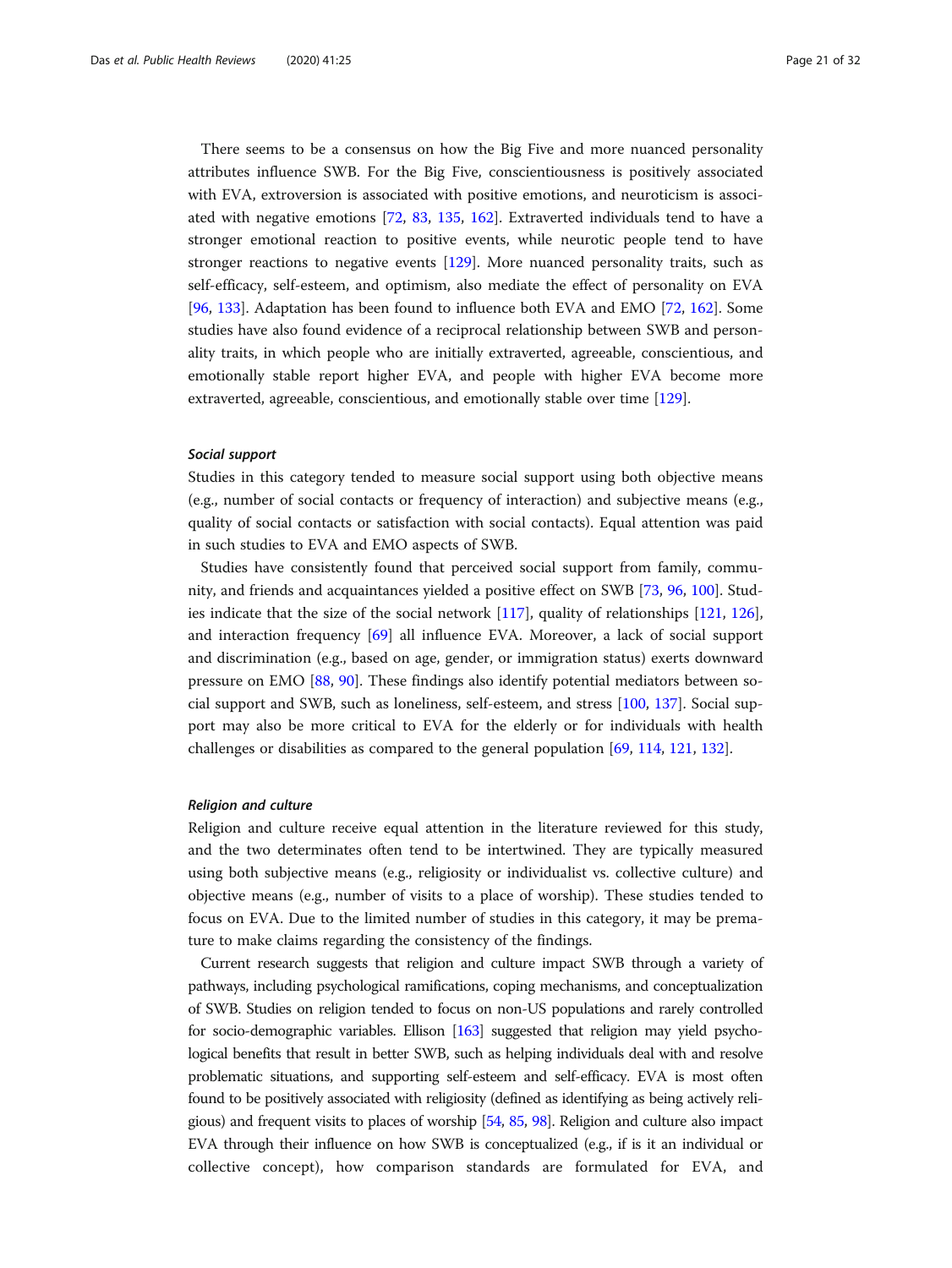optimism [[66,](#page-28-0) [109,](#page-29-0) [128\]](#page-30-0). Religions and cultures also influence EMO through optimism, coping with life events and stress, and how individuals feel they fit within the larger cultural context [[98,](#page-29-0) [128](#page-30-0)].

# Geography and infrastructure

Studies in this category tended to rely on both objective means (e.g., physical location or economic conditions) and subjective means (e.g., perception of access) to measure geography and infrastructure. The primary focus was EVA. Once again, due to the limited number of studies in this category, it may be premature to make claims regarding the consistency of the findings.

The studies focused on EVA and tended to be comparative by nature, looking at different neighborhoods or communities and comparing the EVA of their inhabitants. Lower EVA has been reported for urban residents compared to rural residents [[134](#page-30-0)] and for residents living in economically disadvantaged areas [[110\]](#page-29-0). EVA is also influenced by location-based (e.g., country-specific or state-specific) life priorities and comparison standards that lead to certain aspirations and worries [\[66\]](#page-28-0). Limited studies also indicate that access disparities for basic services, such as food, water, and sanitation; living conditions in the home; and opportunities for recreation and transportation can influence SWB [[84,](#page-28-0) [95,](#page-29-0) [110](#page-29-0)].

Due to our focus on public health and psychology, studies from other disciplines related to geography and infrastructure were not included in this review. However, it is of value to highlight some findings from other disciplines to identify potential research directions for public health and psychology. In terms of geography, studies have found that distinct SWB determinants/correlates arise at multiple geographical scales. At the national level, Veenhoven and Ehrhardt's [\[164](#page-31-0)] livability theory suggests that certain characteristics exist across cultures that make the quality of life in some countries higher than it is in others. This is supported by research that suggest that the nations with the highest SWB tend to experience economic development and wealth; a strong rule of law and human rights; lower corruption; effective and efficient governments; progressive taxation laws; income and job security programs; political freedoms and protection; lower levels of unemployment; better overall health; and income equality [[165\]](#page-31-0). At the regional level, those in urban areas (larger counties and metropolitan areas in particular) have been reported to have lower EVA due to higher pollution, traffic, crime, living costs, congestion, and alienation, and a lack of green spaces [[166](#page-31-0)]. Similarly, local labor market conditions, the local price of goods and services, and regional amenities have been found to influence SWB [\[166,](#page-31-0) [167\]](#page-31-0).

Studies related to infrastructure can be combined with studies looking at city/neighborhood level determinants/correlates of SWB, as the geographic scale of these studies typically overlaps [\[167,](#page-31-0) [168](#page-31-0)]. At the city/neighborhood level, parks, safety, amenities (such as grocery stores and cultural facilities), social support (such as interacting with neighbors), economic features (such as the cost of living and commuting times), institutional features (such as the quality of government services), and environmental conditions (such as pollution) have all been linked to SWB [[167,](#page-31-0) [168\]](#page-31-0). Peoples' subjective appraisals of the environment in which they live have also been found to impact SWB [[169\]](#page-31-0). Finally, numerous aspects related to the natural environment at multiple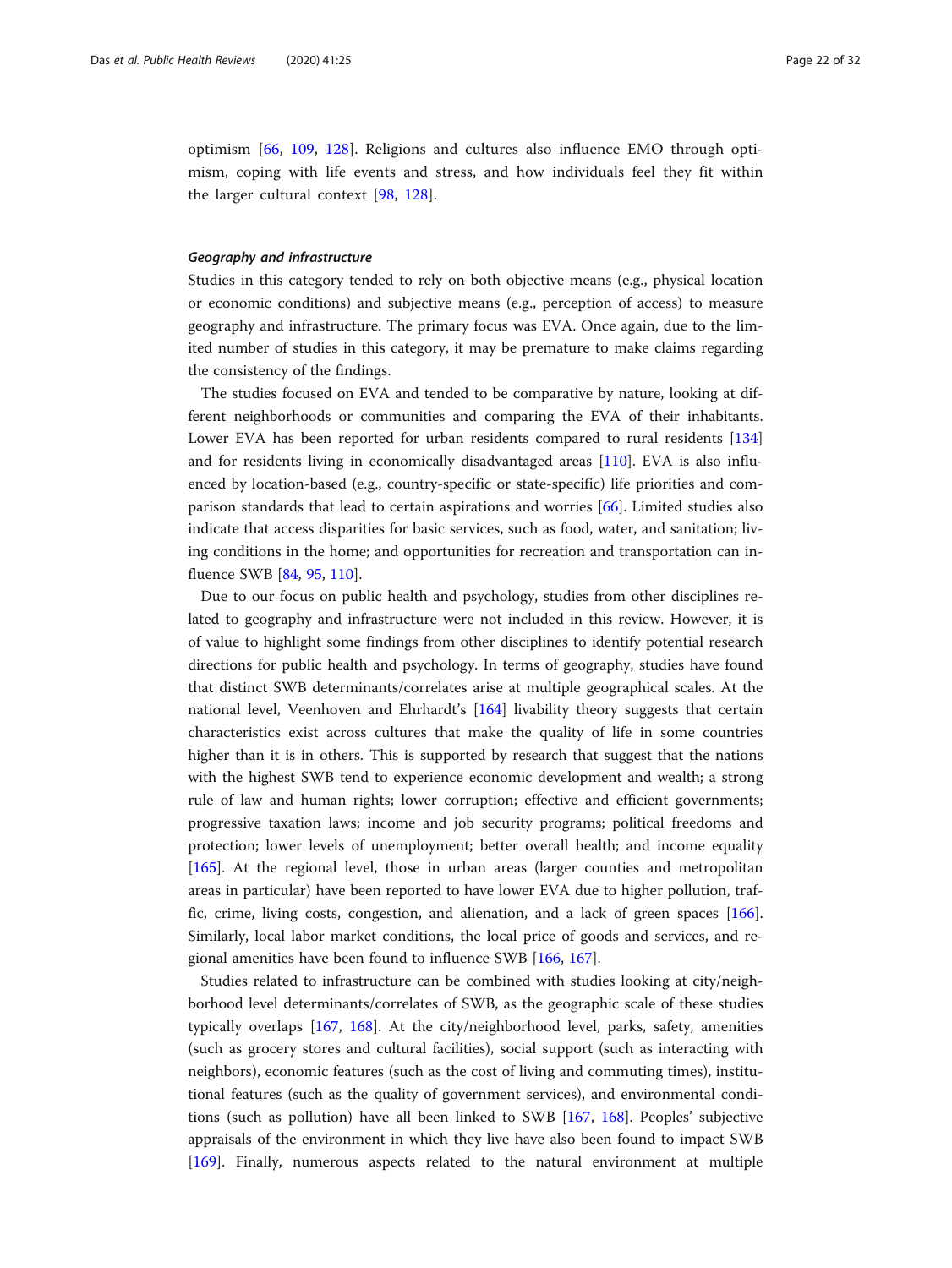geographical scales—such as access to natural spaces, panoramas and landscapes, biodiversity, lower air and noise pollution levels, cultural and recreational value, healthrelated services, and aesthetic experiences—have all been linked to higher SWB [[154](#page-30-0), [165](#page-31-0), [168](#page-31-0), [170](#page-31-0)]. Conversely, climate change and the degradation of nature have negative effects on SWB at both the local and global scale [\[171\]](#page-31-0). With climate change comes biodiversity loss, food contamination, invasive species, and environmental pollution, which are all associated with lower SWB [\[171](#page-31-0), [172\]](#page-31-0).

Overall, the studies reviewed in this section highlighted the potential determinants/ correlates of SWB and how they might interact with one another. Given that most of these studies included a limited number of determinants/correlates and control variables—only 59 of 105 studies focused on 3 or more determinant categories—the findings lack consistency, and opportunities for comparisons are rare. This issue also brings into question the relatively consistent findings regarding how SWB is influenced by income, general health, disability, physical activity, personality, and social support. In addition, the pathways through which these determinants/correlates influence SWB remain insufficiently researched.

Based on our review, we find that the seven categories of determinants/correlates of SWB can potentially be used to improve the link between theory and empirical research and that the overlap in the categories as they relate to our four theory categories enables us to conduct theoretical testing across theories in unison. While given the lack of systematic reviews at this point it is premature to suggest conceptual frameworks, we can still highlight how theory and empirical literature potentially connect.

Fulfillment and engagement theories Basic demographics, SES, and personality play a role in goal and need formulation, engagement in various activities, and the resources available (personal, social or monetary) to meet goals and needs. In addition, personality influences how people adapt to their situations and cope with goal and need fulfillment or lack thereof. Health can significantly influence need and goal fulfillment by enabling or restricting activities while social support can act as a resource and coping mechanism. Religion and culture can shape need and goal formulation, influence SWB consequences of meeting or not meeting them, impact the value associated with conducting activities, and be a resource for coping with life events and stress. Finally, geography and infrastructure influences access to activity opportunities and resources to meet goals and needs.

Personal orientation theories Basic demographics can influence personal orientation. In particular, the process of aging and gender can influence more nuanced personality traits such as optimism and self-efficacy. SES and social support can act as a resource and coping mechanism influencing more nuanced personality traits such as selfesteem. Aspects of health and functioning such as disability and the intrusiveness of medical conditions can also influence personal orientation. Religion and culture can influence personal orientation through their impact on long-term self-esteem, selfefficacy, and optimism. Finally, by promoting beneficial behaviors such as physical activity and access to beneficial settings such as nature, geography and infrastructure also influence personal orientation.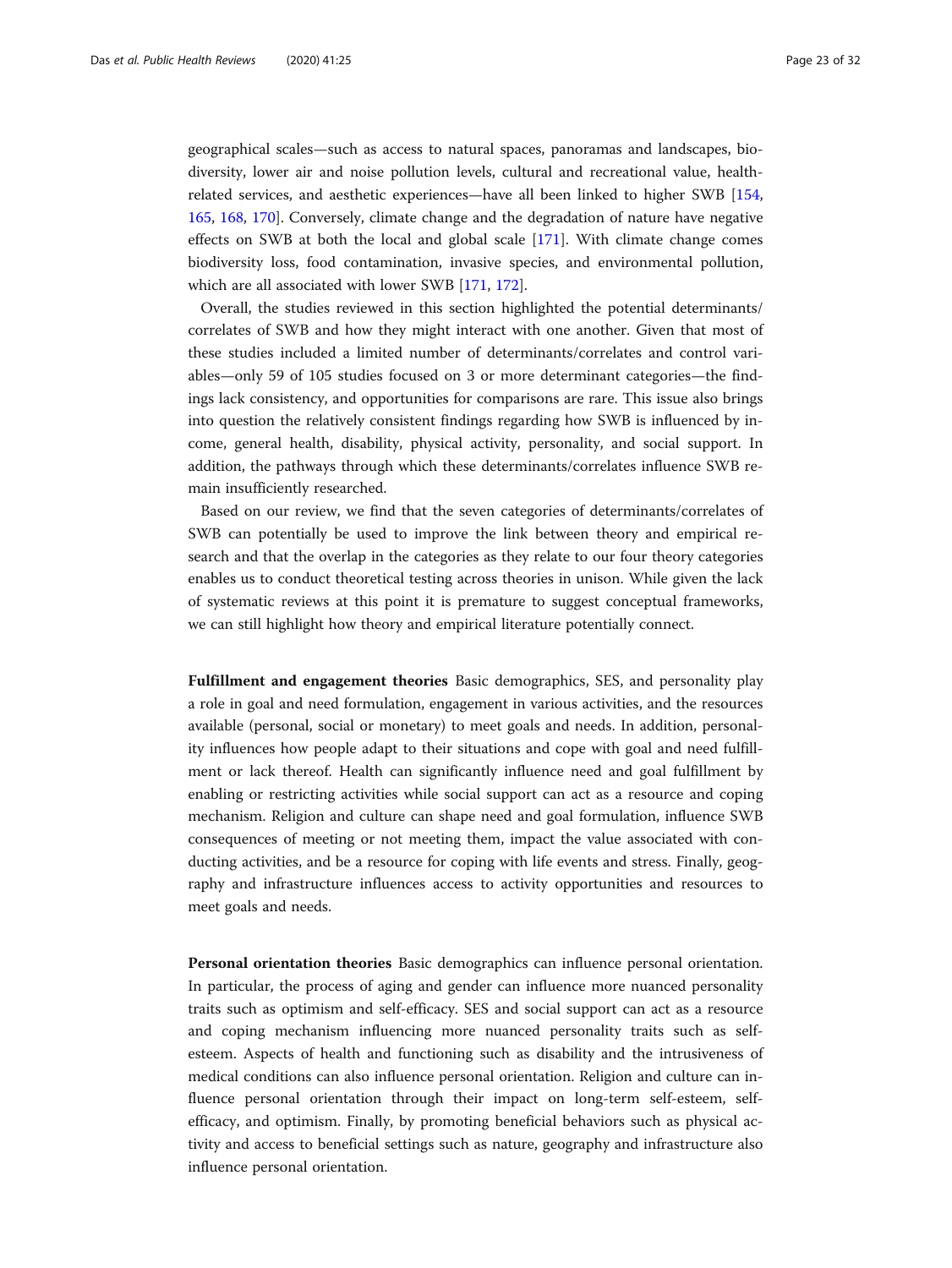Evaluative theories Basic demographics, SES, personality, health and functioning, religion and culture, and geography and infrastructure impact evaluation by playing a role in influencing standards of comparisons a person uses. SES also provides one with resources to cope with difficulties in life. Personality plays a role in determining whether people compare themselves to higher or lower standards and how they process the results of these comparisons. Social support impacts evaluation by acting as a resource and coping mechanism. Religion and culture also determine what is valued in the process of comparison as well as how people cope with results of the comparison. Geography and infrastructure influences who people compare themselves with in terms of proximity.

Emotion theories Basic demographics such as age and gender influence the propensity to experience positive emotions while SES and health and functioning influence issues and worries one faces in life that determine the opportunities one has to experience positive emotions. Personality plays an important role in how we experience life events and experiences (e.g., optimists vs. pessimists) and how we adapt to these emotions. Social support is an important resource and coping mechanism for various life events. Religion and culture influence values systems that determine if we see experiences as positive or negative as well as provide support to cope with stressful events. Finally, geography and infrastructure influences localized experiences and stressors that influence emotions (e.g., crime, economy).

While initial, these findings suggest the potential of a comprehensive set of determinants or correlates to test theories. Systematic reviews in the future can help provide more evidence for these potential connections and aid in the creation of more holistic frameworks on the drivers of SWB.

## **Discussion**

Although we began with our review efforts with intent to develop a theoretical and methodological framework that would make empirical research comparable in a systematic way, our efforts end up providing more value in revealing the ways that SWB literature lacks a coherent theoretical and methodological framework than attempting to develop such a framework. In our review, we found that existing theories on SWB can be both contradictory and overlapping and that there is a need to explore connections between theories by developing unified propositions that can be tested. Further, there is a lack of a clear, unifying theoretical basis for categorizing and comparing empirical studies. As a result, we did not formulate a theoretically informed criterion to group existing empirical literature, but rather operationalized the organization of empirical literature based upon the dimension of SWB studied, measure of SWB used, design of the study, study population, and types of determinants and correlates to organize and summarize the empirical literature. Based on our review of empirical literature on SWB, we found that the seven categories of determinants/correlates identified can potentially be used to improve the link between theory and empirical research and that the overlap in the determinant/correlates as they relate to multiple theory categories enables us to conduct testing of theories in unison. However, to do so in the future would require a conscious effort by researchers in several areas.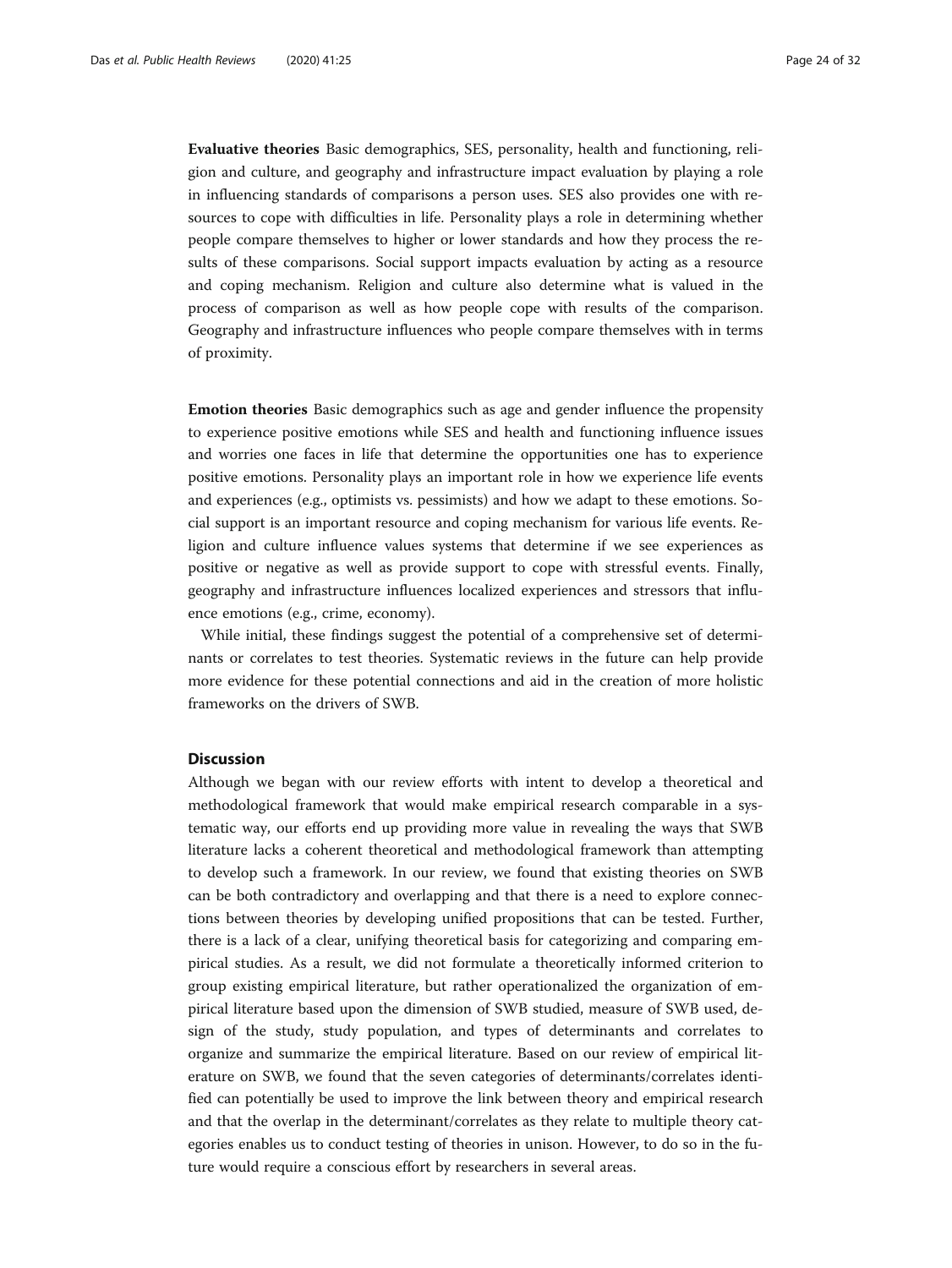First, this review identified several determinants and correlates that have not received adequate attention in existing research, including race/ethnicity, education, immigration status, religion and culture, and geography and infrastructure. Among the public health studies reviewed, 15% focused on a single determinant category, and 67% included three or more determinant categories. Among the psychology studies reviewed, 20% focused on a single determinant category, and only 42% included three or more determinant categories. Even when similar categories were used, different determinants/correlates within them were analyzed. For instance, for SES, some studies evaluated income while others evaluated income adequacy, or, for social support, some studies used the number of social contacts while others used the perceived quality of social contacts. We also included a few studies on geography and infrastructure from disciplines other than public health and psychology and found that these studies highlighted the fact that understanding the spatial nature of SWB is important because peoples' needs, desires, and potential methods to improve their SWB are all context sensitive. Therefore, future studies in public health and psychology should build on and further such research. Several inter-determinant relationships are suggested in this review, such as disability with social networks; age with physical decline, social loss, and personal development; and gender with self-efficacy, which are critical to understanding SWB and cannot be realized until holistic frameworks of determinants/correlates are tested. Future studies should focus on using a comprehensive set of SWB determinants/correlates to increase comparability across studies, enable researchers to progress from discovering SWB correlates to exploring effect sizes, and facilitate empirically testing theories. There is also a need for more comparative methods of analysis. In all the studies reviewed for this paper, no single prevalent analysis method in either discipline or across disciplines emerged; methods ranged from descriptive and simple correlation to structural equation modeling, confounding comparisons between them.

Second, there is a need to focus on data collection. The availability of data related to SWB is a constant problem and often a deterrent for research, especially at the local level; most studies, such as the World Values Survey and the Gallup World Poll, focus on macro-level analyses. The use of the macro datasets is restrictive, as researchers cannot control for variables which hampers comparability across datasets. Moreover, most of the reviewed studies relied on secondary data, and studies that collected original data contained homogeneous samples. For example, nine psychological studies focused just on data from college students, while only three—two from public health and one from psychology—used a geographically representative sample. Other homogenous samples were based on age, obesity, disease, or disability. While these studies are extremely valuable for specific demographics, the findings are inherently non-generalizable and non-comparable. The associated costs of primary data collection are also restrictive for academic researchers. However, to advance SWB research, more sophisticated, SWBfocused data needs to be collected, as opposed to relying on existing datasets.

Another issue related to reliance on secondary data is the inconsistency in the SWB dimension studied and use of SWB measures. Of the 105 studies reviewed for determinants, only 36 looked at both EVA and EMO. The use of both dimensions of SWB is more prevalent in psychology (44% of the studies reviewed) than it is in public health (26% of the studies reviewed). Overall, the dominant SWB dimension studied was EVA, being featured in 42% of psychology studies and 65% of public health studies. This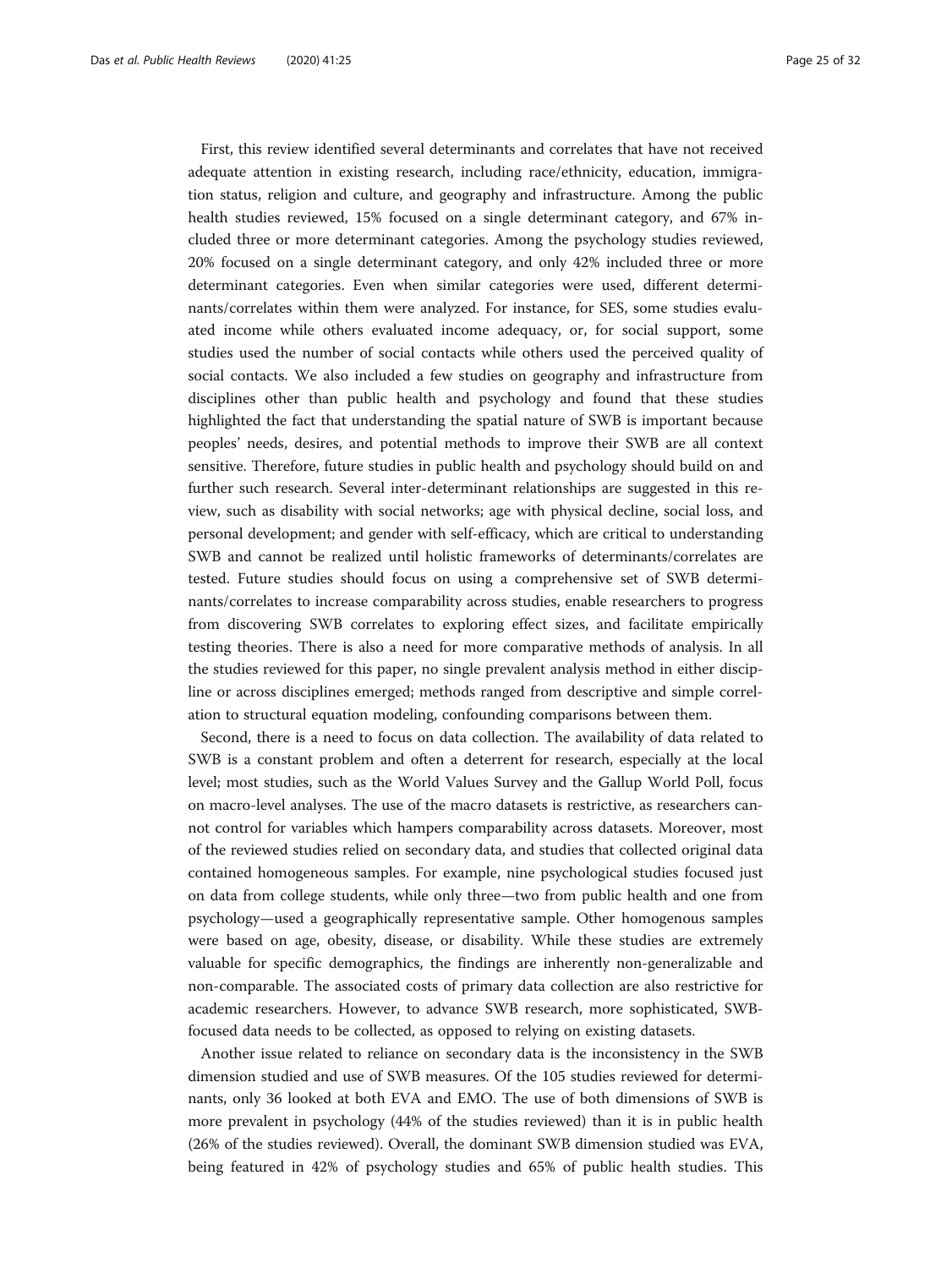EVA focus leads to a lack of research that looks at how EMO is influenced by determinants such as age, race/ethnicity, income, education, employment, immigration status, general health, body weight, disability, sleep, religion and culture, and geography and infrastructure. EVA measures are typically much simpler to collect, which may account for this research focus; however, favoring one aspect of SWB can be problematic. For instance, Morrison [[173\]](#page-31-0) indicated that place of residence would affect people's judgments of EMO more than of EVA. Looking only at one or the other may overestimate or underestimate the effects of different SWB determinants and limits comparability of empirical research. Therefore, there is a need for more studies that incorporate both the EVA and EMO to determine factors influencing SWB more accurately Moreover, even when looking at similar dimensions of SWB, we found a significant amount of variation in the measures used. The most commonly used measures were the Satisfaction with Life Scale for EVA, and the Positive and Negative Affect Schedule for EMO. While we do not prescribe the use of any one measure for either, the use of so many different measures also impedes comparisons among these studies.

Finally, the current state of data collection does not lend itself to longitudinal research, as very few longitudinal surveys collect SWB data. Of the studies reviewed for this paper, only 23% of public health studies and 19% of psychology studies were longitudinal. More longitudinal studies are needed to elucidate the direction, effect size, and mediating or moderating relationships between SWB and its determinants. This type of research would also allow for the exploration of adaptation and SWB, and from the perspective of aging and lifecycle-based research in a rapidly changing world, longitudinal research might tease out temporal changes in SWB. Also, longitudinal data collection would enable the conducting of experimental research to facilitate interventions to improve SWB. As pointed out by other researchers [\[3](#page-27-0)] and evident in our review of empirical research, there seems to be adequate research on the correlates of SWB. What is needed now are longitudinal studies focused on assessing causality to identify determinants of SWB.

In progressing the study of SWB, it is necessary to understand how each field assesses and measures it and how research can be categorized and compared across disciplines in a systematic manner to build a better understanding of SWB over time. Defining a set of determinants for SWB creates the opportunity for a standardized study protocol in this emerging field. While we feel that the recommendations discussed above would help conducting studies that are more comparable in the future, for those pursuing more immediate systematic reviews of SWB determinants/correlates, we recommend assessing studies for inclusion based on the criterion discussed in this paper. This review examines SWB literature in psychology and public health, and future studies should consider how other fields are assessing SWB to yield a more thorough evaluation of both the state of SWB and its future directions. While this study begins to unpack these intricacies, continuing this methodology will ensure SWB and its determinants and correlates are appropriately and comprehensively delineated.

It is important to acknowledge the limitations of this review. The first limitation is its focus on only two disciplines. Much of the use of SWB within public health stems from psychological theories, and this degree of overlap provided a logical pairing. The two disciplines also presented a wealth of literature on determinants and correlates. However, we do intend to add more disciplines in future research. Another limitation of this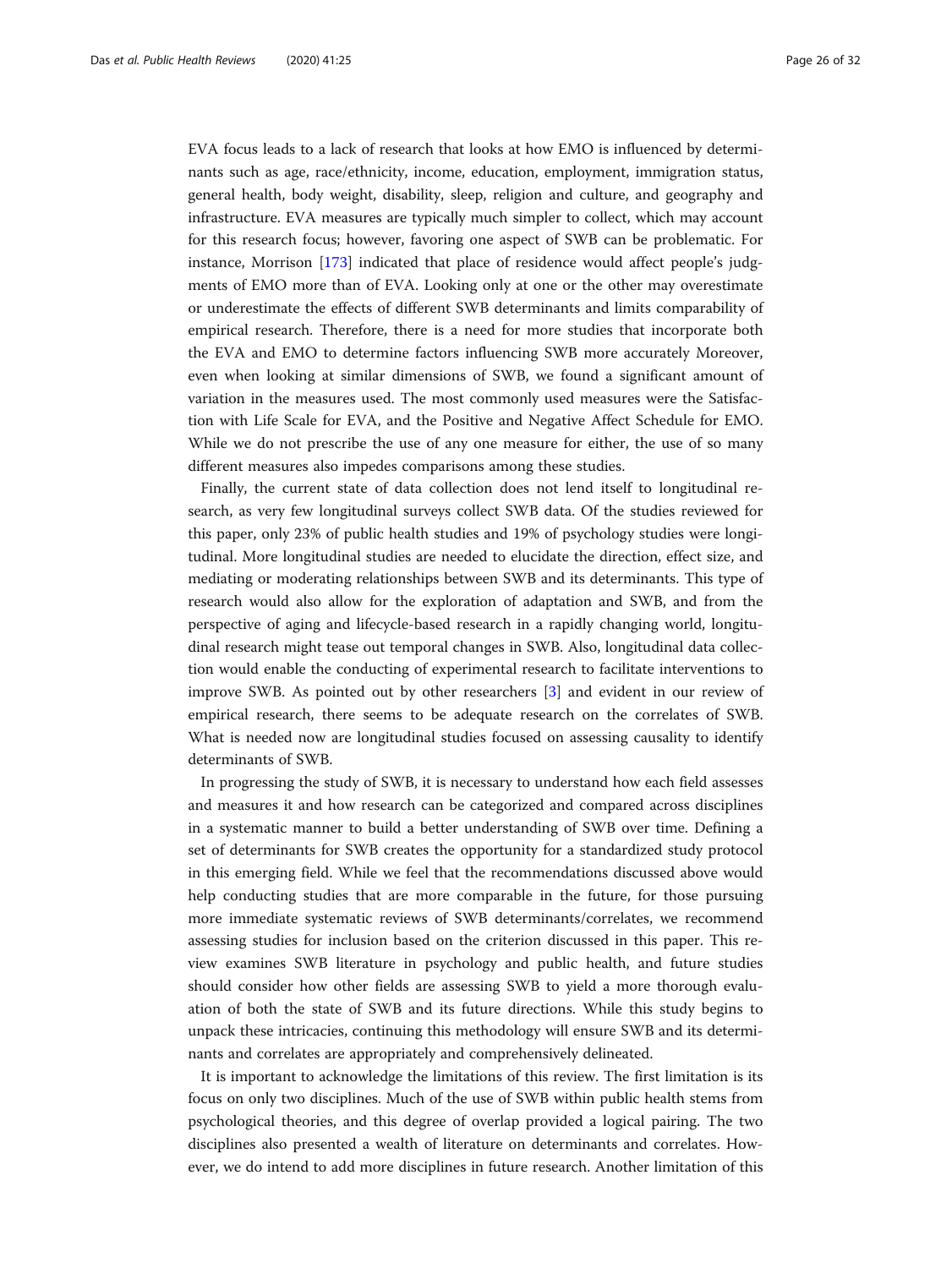<span id="page-26-0"></span>review is that it is heavily focused on individual SWB at the expense of macro-societal forces that could be affecting SWB in entire communities. This focus leads to highly resource-intensive, individualized interventions, such as prescribing a specialized diet to reduce an individual's BMI versus broader interventions that could improve SWB for a larger percentage of the population, such as revising policies to allow for urban agriculture. This focus on the individual can also lead to an ecological fallacy, wherein upon finding a relationship between individual SWB and individual BMI, one assumes a similar relationship between community SWB and community BMI. These limitations percolate through much of the literature base and thus must be accounted for when interpreting the findings. Finally, due to concerns of brevity, in this review we explicitly focus on empirical literature on how determinants and correlates influence EVA and EMO. Literature on the relationships between EVA and EMO, between determinants/ correlates and specific theories (however rare), while equally important, were not explored in detail. Using the categories described in this study to systematically compare SWB studies, we hope to do this in the future.

#### Abbreviations

SWB: Subjective well-being; EMO: Emotional/affective dimension of SWB; EVA: Evaluative/cognitive dimension of SWB; SES: Socioeconomic status; BMI: Body mass index; PANAS: Positive and Negative Affect Schedule; PH: Public health; PSY: Psychology; CROSS: Cross-sectional; LONG: Longitudinal; EVA+EMO: Evaluation and emotions; D: Dominant or primary study determinant

#### Acknowledgements

Not applicable.

#### Authors' contributions

KD was main author and researcher for the review. KD and CJ contributed to acquisition and screening of articles collected for this review. YF, AR, BO, and NB made substantial contributions to the conception and design of the work, and substantively revised it. YF provided primary advising to KD and CJ for this paper. All authors read and approved the final manuscript.

#### Funding

This review was funded by the Sustainable Research Network project of the National Science Foundation of USA: Integrated Urban Infrastructure Solutions for Environmentally Sustainable, Healthy and Livable Cities. (Award #: 1444745).

#### Availability of data and materials

Not applicable.

#### Ethics approval and consent to participate Not applicable.

Consent for publication

Not applicable.

#### Competing interests

The authors declare they have no competing interests.

#### Author details

1 Department of Civil and Environmental Engineering, Princeton University, E208 Engineering Quadrangle, Princeton, NJ 08544, USA. <sup>2</sup>Rollins School of Public Health, Emory University, 1518 Clifton Rd, Atlanta, GA 30322, USA. <sup>3</sup>Hubert H. Humphrey School of Public Affairs, University of Minnesota, 301 19th Avenue South, Minneapolis, MN 55455, USA. <sup>4</sup>School of International and Public Affairs, Columbia University, New York, NY 10027, USA. <sup>5</sup>College of Design, Georgia Tech, 245 4th Street, NW, Suite 204, Atlanta, GA 30332, USA.

#### Received: 6 November 2019 Accepted: 4 November 2020 Published online: 19 November 2020

#### References

- 1. Diener E, Suh E. Measuring quality of life: Economic, social, and subjective indicators. Social indicators research. 1997; 40(1-2):189–216.
- 2. Durand M. The OECD better life initiative: How's life? and the measurement of well-being. Review of Income and Wealth. 2015;61(1):4–17.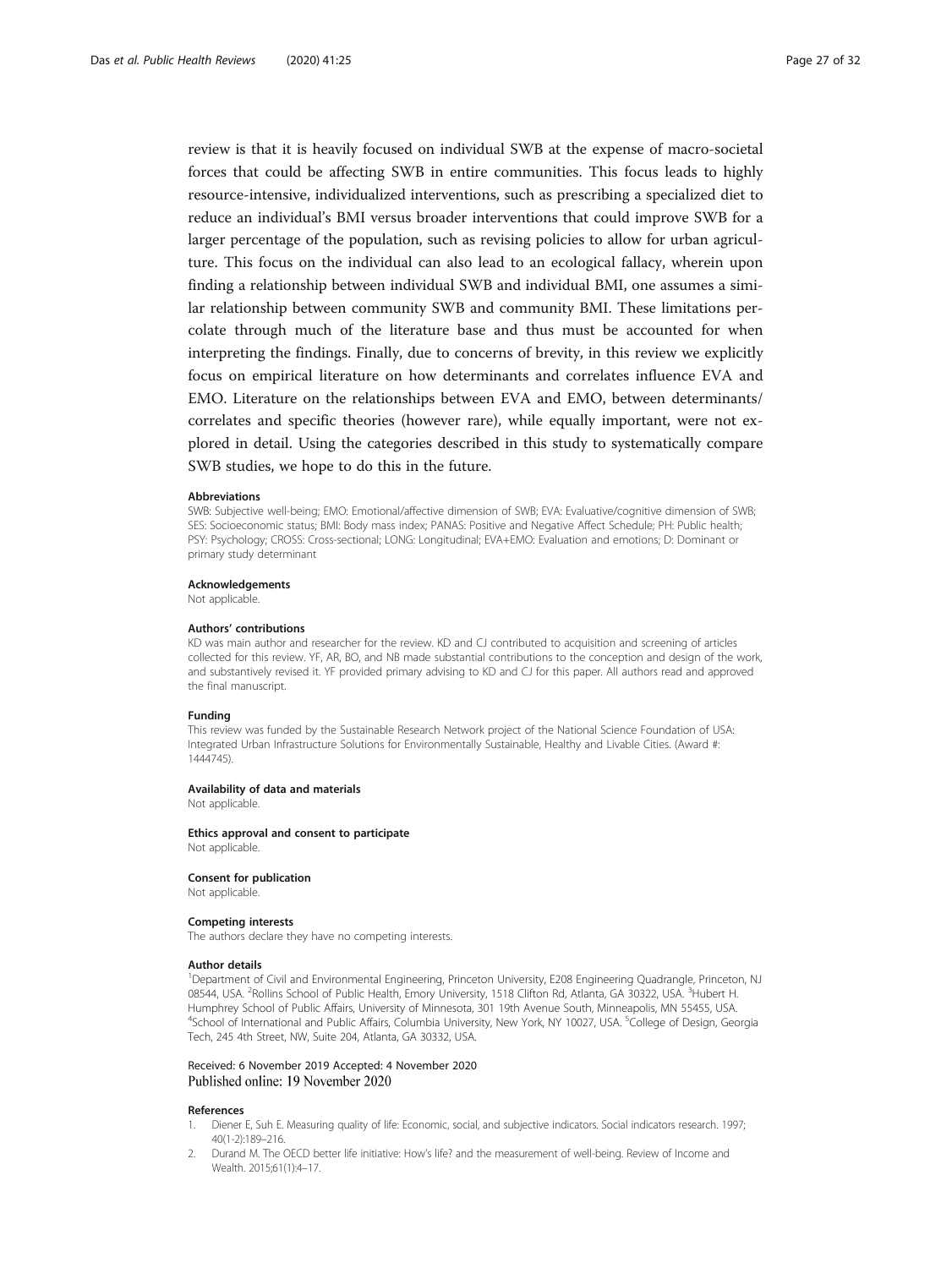- <span id="page-27-0"></span>3. Diener E. The science of well-being: The collected works of Ed Diener: Springer; 2009.
- 4. Kahneman D, Diener E, Schwarz N. Well-being: foundations of hedonic psychology: Russell Sage Foundation; 1999.
- 5. Ryan RM, Deci EL. On happiness and human potentials: a review of research on hedonic and eudaimonic well-being. Annual review of psychology. 2001;52(1):141–66.
- 6. Sirgy MJ, Michalos AC, Ferriss AL, Easterlin RA, Patrick D, Pavot W. The qualityity-of-life (QOL) research movement: past, present, and future. Social indicators research. 2006;76(3):343–466.
- 7. Ryff CD. Happiness is everything, or is it? Explorations on the meaning of psychological well-being. Journal of personality and social psychology. 1989;57(6):1069.
- 8. Vanhoutte B, Nazroo J. Cognitive, affective and eudemonic well-being in later life: measurement equivalence over gender and life stage. Sociological Research Online. 2014;19(2):1–14.
- 9. Jin RL, Shah CP, Svoboda TJ. The impact of unemployment on health: a review of the evidence. CMAJ: Canadian Medical Association Journal. 1995;153(5):529.
- 10. Moskowitz JT, Hult JR, Bussolari C, Acree M. What works in coping with HIV? A meta-analysis with implications for coping with serious illness. Psychological bulletin. 2009;135(1):121.
- 11. Zautra A, Hempel A. Subjective well-being and physical health: a narrative literature review with suggestions for future research. The International Journal of Aging and Human Development. 1984;19(2):95–110.
- 12. Murphy S, Bennett P. Psychology and health promotion. Health promotion: Routledge; 2003. p. 45-66.
- 13. Bunton R, Macdonald G. Health promotion: disciplines and diversity: Routledge; 2003.
- 14. Bennett P. Psychology and health promotion: McGraw-Hill Education (UK); 1997.
- 15. Diener E. Subjective well-being. Psychological bulletin. 1984;95(3):542.
- 16. Patrick DL, Bergner M. Measurement of health status in the 1990s. Annual review of public health. 1990;11(1):165–83.
- 17. Persoskie A, Ferrer RA, Nelson WL, Klein WM. Precancer risk perceptions predict postcancer subjective well-being. Health Psychology. 2014;33(9):1023.
- 18. Tay L, Diener E. Needs and subjective well-being around the world. Journal of personality and social psychology. 2011; 101(2):354.
- 19. Binder M, Coad A. I'm afraid I have bad news for you…. Estimating the impact of different health impairments on subjective well-being. Social Science & Medicine. 2013;87:155–67.
- 20. Maslow A, Lewis KJ. Maslow's hierarchy of needs. Salenger Incorporated. 1987;14:987.
- 21. Wilson WR. An attempt to determine some correlates and dimensions of hedonic tone; 1961.
- 22. Michalos AC. Satisfaction and happiness. Social indicators research. 1980;8(4):385–422.
- 23. Tatarkiewicz W. Analysis of happiness. The Hague, the Netherlands: Martinus Nijhoff. Diener, E(1984) Subjective wellbeing Psychological Bulletin. 1976;95(3):558.
- 24. Houston J. The Pursuit of Happiness (Scott Foresman, Glenview, IL). 1981.
- 25. Solomon RL. The opponent-process theory of acquired motivation: the costs of pleasure and the benefits of pain. American psychologist. 1980;35(8):691.
- 26. Csikszentmihalyi M. Beyond boredom and anxiety. San Francisco. Jossey-Bass.: CA, US; 1975.
- 27. Csikszentmihalyi M, Figurski TJ. Self-awareness and aversive experience in everyday life. Journal of personality. 1982; 50(1):15–9.
- 28. Wahba MA, Bridwell LG. Maslow reconsidered: a review of research on the need hierarchy theory. Organizational behavior and human performance. 1976;15(2):212–40.
- 29. Diener E, Suh EM, Lucas RE, Smith HL. Subjective well-being: three decades of progress. Psychological bulletin. 1999; 125(2):276.
- 30. Siedlecki KL, Tucker-Drob EM, Oishi S, Salthouse TA. Life satisfaction across adulthood: Different determinants at different ages? The Journal of Positive Psychology. 2008;3(3):153–64.
- 31. Lykken D, Tellegen A. Happiness is a stochastic phenomenon. Psychological science. 1996;7(3):186–9.
- 32. Headey B, Wearing AJ. Understanding happiness: a theory of subjective well-being: Longman Cheshire; 1992.
- 33. Conceição P, Bandura R. Measuring subjective wellbeing: a summary review of the literature. United nations development programme (UNDP) development studies, working paper. 2008.
- 34. Goldberg LR. An alternative" description of personality": the big-five factor structure. Journal of personality and social psychology. 1990;59(6):1216.
- 35. DeNeve KM, Cooper H. The happy personality: a meta-analysis of 137 personality traits and subjective well-being. Psychological bulletin. 1998;124(2):197.
- 36. Diener E, Oishi S, Lucas RE. Personality, culture, and subjective well-being: emotional and cognitive evaluations of life. Annual review of psychology. 2003;54(1):403–25.
- 37. Gray JA. The psychophysiological basis of introversion-extraversion. Behaviour research and therapy. 1970;8(3):249–66.
- 38. Tellegen A. Structures of mood and personality and their relevance to assessing anxiety, with an emphasis on selfreport; 1985.
- 39. Rusting CL, Larsen RJ. Extraversion, neuroticism, and susceptibility to positive and negative affect: a test of two theoretical models. Personality and individual differences. 1997;22(5):607–12.
- 40. Carp FM, Carp A. Test of a model of domain satisfactions and well-being: equity considerations. Research on Aging. 1982;4(4):503–22.
- 41. Emmons RA, Diener E. Factors predicting satisfaction judgments: a comparative examination. Social Indicators Research. 1985;16(2):157–67.
- 42. Brickman P, Coates D, Janoff-Bulman R. Lottery winners and accident victims: Is happiness relative? Journal of personality and social psychology. 1978;36(8):917.
- 43. Parducci A. The relativism of absolute judgments. Scientific American. 1968;219(6):84–93.
- 44. Parducci A. Category ratings: still more contextual effects. Social attitudes and psychophysical measurement. 1982:89–105.
- 45. Meadow HL, Mentzer JT, Rahtz DR, Sirgy MJ. A life satisfaction measure based on judgment theory. Social Indicators Research. 1992;26(1):23–59.
- 46. Berger P, Luckmann T. The social construction of reality anchor books. New-York: Garden City; 1966.
- 47. Michalos AC. Multiple discrepancies theory (MDT). Social indicators research. 1985;16(4):347–413.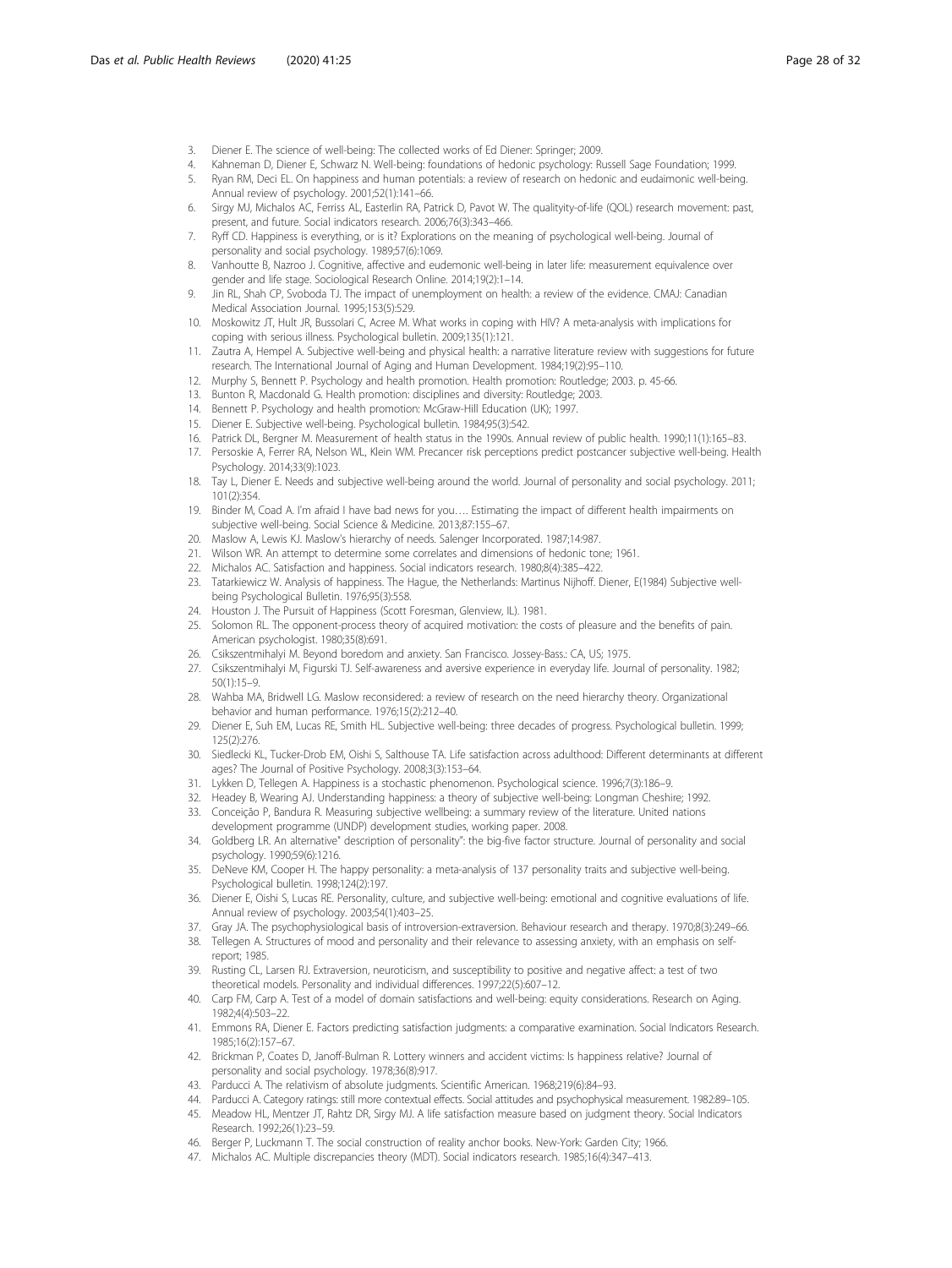- <span id="page-28-0"></span>48. Brickman P. Hedonic relativism and planning the good society. Adaptation level theory. 1971:287–301.
- 49. Fredrickson BL. The role of positive emotions in positive psychology: the broaden-and-build theory of positive emotions. American psychologist. 2001;56(3):218.
- 50. Fredrickson BL. The broaden–and–build theory of positive emotions. Philosophical Transactions of the Royal Society of London Series B: Biological Sciences. 2004;359(1449):1367–77.
- 51. Bower GH. Mood and memory. American psychologist. 1981;36(2):129.
- 52. Zajonc RB. Feeling and thinking: Preferences need no inferences. American psychologist. 1980;35(2):151.
- 53. Abbott GR, Do M, Byrne LK. Diminished subjective wellbeing in schizotypy is more than just negative affect. Personality and individual differences. 2012;52(8):914–8.
- 54. Abdel-Khalek AM. Subjective well-being and religiosity in Egyptian college students. Psychological Reports. 2011;108(1): 54–8.
- 55. Allen AB, Goldwasser ER, Leary MR. Self-compassion and well-being among older adults. Self and Identity. 2012;11(4): 428–53.
- 56. Andrews F. Research on the Quality of Life (Ann Arbor. Survey Research Center, Institute for Social Research, University of Michigan Press. 1986.
- 57. Ardelt M, Edwards CA. Wisdom at the end of life: an analysis of mediating and moderating relations between wisdom and subjective well-being. Journals of Gerontology Series B: Psychological Sciences and Social Sciences. 2015;71(3):502–13.
- 58. Arent SM, Landers DM, Etnier JL. The effects of exercise on mood in older adults: a meta-analytic review. Journal of Aging and physical Activity. 2000;8(4):407–30.
- 59. Bradburn NM, Caplovitz D. Reports on happiness: a pilot study of behavior related to mental health: Aldine Pub. Co.; 1965.
- 60. Bradburn NM. The structure of psychological well-being; 1969.
- 61. Braun PMW. Psychological well-being and location in the social structure; 1978.
- 62. Brdarić D, Jovanović V, Gavrilov-Jerković V. The relationship between body mass index and subjective well-being: the moderating role of body dissatisfaction. Medicinski pregled. 2015;68(9-10):316–23.
- 63. Calys-Tagoe B, Hewlett SA, Dako-Gyeke P, Yawson AE, Bad-Doo NA, Seneadza NAH, et al. Predictors of subjective wellbeing among older Ghanaians. Ghana medical journal. 2014;48(4):178–84.
- 64. Campbell A, Converse PE, Rodgers WL. The quality of American life: perceptions, evaluations, and satisfactions: Russell Sage Foundation: 1976.
- 65. Campbell A. The sense of well-being in America: recent patterns and trends1981.
- 66. Cantril H. Pattern of human concerns; 1965.
- 67. Chen X, Page A. Stability and instability of subjective well-being in the transition from adolescence to young adulthood: longitudinal evidence from 20991 young Australians. PloS one. 2016;11(5):e0156399.
- 68. Cheng S-T. Age and subjective well-being revisited: a discrepancy perspective. Psychology and Aging. 2004;19(3):409.
- 69. Chou K-L. Social support and subjective well-being among Hong Kong Chinese young adults. The Journal of Genetic Psychology. 1999;160(3):319–31.
- 70. Clemente F, Sauer WJ. Racial differences in life satisfaction. Journal of Black Studies. 1976;7(1):3–10.
- 71. Clemente F, Sauer WJ. Life satisfaction in the United States. Social Forces. 1976;54(3):621–31.
- 72. Costa PT, McCrae RR. Influence of extraversion and neuroticism on subjective well-being: happy and unhappy people. Journal of personality and social psychology. 1980;38(4):668.
- 73. Cramm J, Møller V, Nieboer A. Improving subjective well-being of the poor in the Eastern Cape. Journal of Health Psychology. 2010;15(7):1012–9.
- 74. Cubí-Mollá P, De Vries J, Devlin N. A study of the relationship between health and subjective well-being in Parkinson's disease patients. Value in Health. 2014;17(4):372–9.
- 75. Derdikman-Eiron R, Indredavik MS, Bratberg GH, Taraldsen G, Bakken IJ, Colton M. Gender differences in subjective wellbeing, self-esteem and psychosocial functioning in adolescents with symptoms of anxiety and depression: findings from the Nord-Trøndelag health study. Scandinavian Journal of Psychology. 2011;52(3):261–7.
- 76. Deserno MK, Borsboom D, Begeer S, Geurts HM. Multicausal systems ask for multicausal approaches: a network perspective on subjective well-being in individuals with autism spectrum disorder. Autism. 2017;21(8):960–71.
- 77. Dierk J-M, Conradt M, Rauh E, Schlumberger P, Hebebrand J, Rief W. What determines well-being in obesity? Associations with BMI, social skills, and social support. Journal of psychosomatic research. 2006;60(3):219–27.
- 78. Edelstein K, Coate L, Massey C, Jewitt NC, Mason WP, Devins GM. Illness intrusiveness and subjective well-being in patients with glioblastoma. Journal of neuro-oncology. 2016;126(1):127–35.
- 79. Emerson E, Hatton C. Self-reported well-being of women and men with intellectual disabilities in England. American Journal on Mental Retardation. 2008;113(2):143–55.
- 80. Freudiger P. Life satisfaction among three categories of married women. Journal of Marriage and the Family. 1983:213–9.
- 81. Frey BS, Stutzer A. Happiness and economics: how the economy and institutions affect human well-being: Princeton University Press; 2010.
- 82. George LK, Landerman R. Health and subjective well-being: a replicated secondary data analysis. The international journal of aging and human development. 1984;19(2):133–56.
- 83. Grant S, Langan-Fox J, Anglim J. The big five traits as predictors of subjective and psychological well-being. Psychological reports. 2009;105(1):205–31.
- 84. Guite H, Clark C, Ackrill G. The impact of the physical and urban environment on mental well-being. Public health. 2006; 120(12):1117–26.
- 85. Gull F, Dawood S. Religiosity and subjective well-being amongst institutionalized elderly in Pakistan. Health promotion perspectives. 2013;3(1):124.
- 86. Hamilton NA, Gallagher MW, Preacher KJ, Stevens N, Nelson CA, Karlson C, et al. Insomnia and well-being. Journal of consulting and clinical psychology. 2007;75(6):939.
- 87. Hammond T, Weinberg MK, Cummins RA. The dyadic interaction of relationships and disability type on informal carer subjective well-being. Quality of Life Research. 2014;23(5):1535–42.
- 88. Hnilica K. Discrimination and subjective well-being: protective influences of membership in a discriminated category. Central European journal of public health. 2011;19(1):3.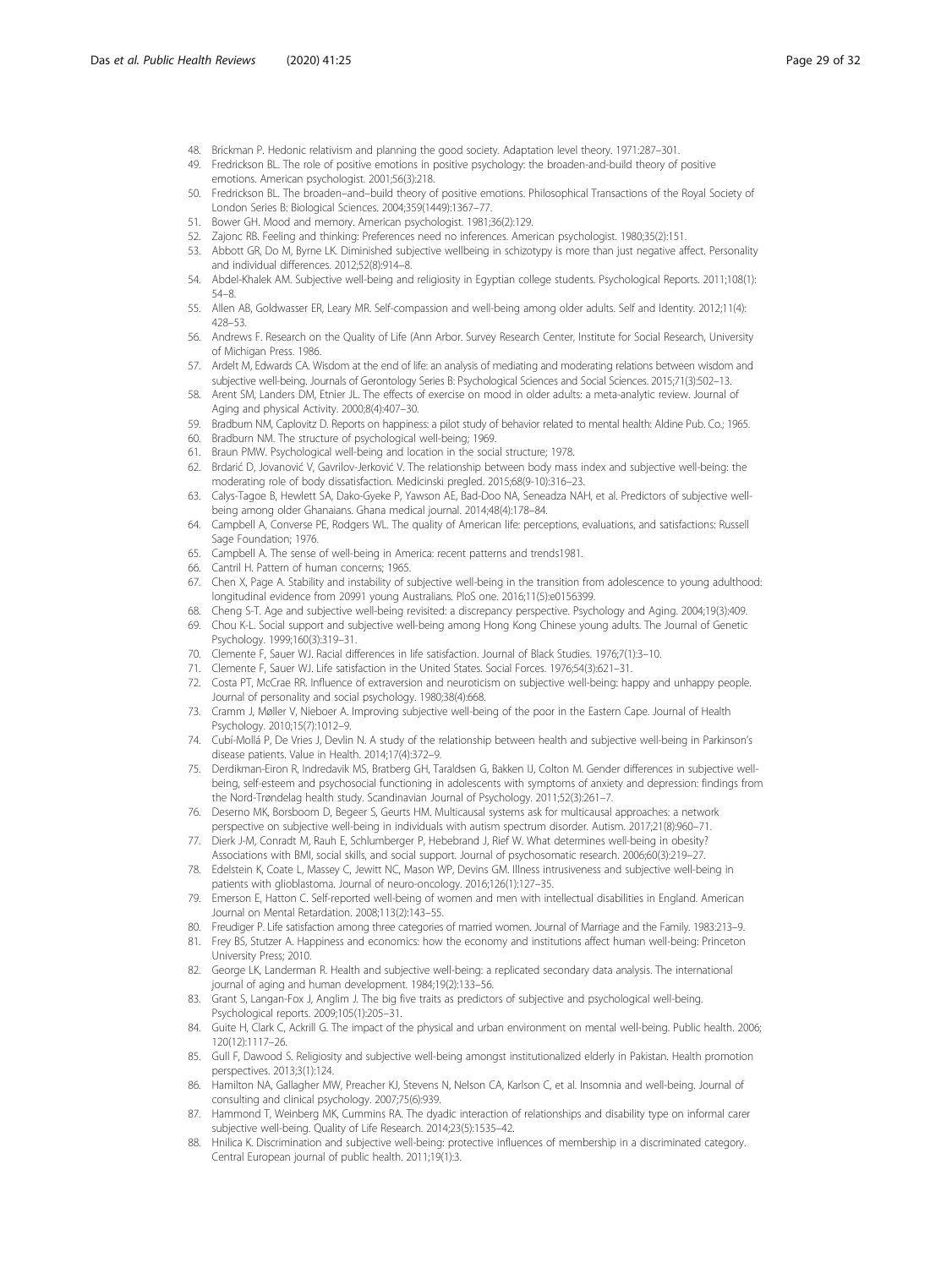- <span id="page-29-0"></span>89. Ickovics JR, Milan S, Boland R, Schoenbaum E, Schuman P, Vlahov D, et al. Psychological resources protect health: 5-year survival and immune function among HIV-infected women from four US cities. Aids. 2006;20(14):1851–60.
- 90. Jia X, Liu X, Shi B. Perceived discrimination and subjective well-being in Chinese migrant adolescents: collective and personal self-esteem as mediators. Frontiers in psychology. 2017;8:1213.
- 91. Jivraj S, Nazroo J, Vanhoutte B, Chandola T. Aging and subjective well-being in later life. Journals of Gerontology Series B: Psychological Sciences and Social Sciences. 2014;69(6):930–41.
- 92. Ju H, Shin JW. Kim C-w, Hyun M-h, Park J-w. Mediational effect of meaning in life on the relationship between optimism and well-being in community elderly. Archives of Gerontology and Geriatrics. 2013;56(2):309–13.
- 93. Kahneman D, Deaton A. High income improves evaluation of life but not emotional well-being. Proceedings of the national academy of sciences. 2010;107(38):16489–93.
- 94. Lipovčan LK, Brkljačić T, Šakić V. Monthly income and subjective well-being of Croatian citizens. Croatian medical journal. 2007;48(5):727.
- 95. Kasl SV, Harburg E. Mental health and the urban environment: Some doubts and second thoughts. Journal of Health and Social Behavior. 1975:268–82.
- 96. Khan A, Husain A. Social support as a moderator of positive psychological strengths and subjective well-being. Psychological Reports. 2010;106(2):534–8.
- 97. Kim Y-H, Cai H, Gilliland M, Chiu C-Y, Xia S, Tam K-P. Standing in the glory or shadow of the past self: cultures differ in how much the past self affects current subjective well-being. Emotion. 2012;12(5):1111.
- 98. Krause N. Religious meaning and subjective well-being in late life. The Journals of Gerontology Series B: Psychological Sciences and Social Sciences. 2003;58(3):S160–S70.
- 99. Kunzmann U, Little TD, Smith J. Is age-related stability of subjective well-being a paradox? Cross-sectional and longitudinal evidence from the Berlin Aging Study. Psychology and aging. 2000;15(3):511.
- 100. Kutek SM, Turnbull D, Fairweather-Schmidt AK. Rural men's subjective well-being and the role of social support and sense of community: evidence for the potential benefit of enhancing informal networks. Australian Journal of Rural Health. 2011;19(1):20–6.
- 101. Lamu AN, Olsen JA. The relative importance of health, income and social relations for subjective well-being: an integrative analysis. Social Science & Medicine. 2016;152:176–85.
- 102. Lee A, Browne MO. Subjective well-being, sociodemographic factors, mental and physical health of rural residents. Australian Journal of Rural Health. 2008;16(5):290–6.
- 103. Lemola S, Ledermann T, Friedman EM. Variability of sleep duration is related to subjective sleep quality and subjective well-being: an actigraphy study. PloS one. 2013;8(8):e71292.
- 104. Li T, Fung HH. How avoidant attachment influences subjective well-being: an investigation about theageandgender differences. Aging & mental health. 2014;18(1):4–10.
- 105. Li B, Li A, Wang X, Hou Y. The money buffer effect in China: a higher income cannot make you much happier but might allow you to worry less. Frontiers in psychology. 2016;7:234.
- 106. Linna MS, Kaprio J, Raevuori A, Sihvola E, Keski-Rahkonen A, Rissanen A. Body mass index and subjective well-being in young adults: a twin population study. BMC public health. 2013;13(1):231.
- 107. Liu Z, Wu D, Huang J, Qian D, Chen F, Xu J, et al. Visual impairment, but not hearing impairment, is independently associated with lower subjective well-being among individuals over 95 years of age: a population-based study. Archives of gerontology and geriatrics. 2016;62:30–5.
- 108. Lu N, Liu J, Lou VW. Caring for frail elders with musculoskeletal conditions and family caregivers' subjective well-being: the role of multidimensional caregiver burden. Archives of gerontology and geriatrics. 2015;61(3):411–8.
- 109. Lu L. " Cultural fit": individual and societal discrepancies in values, beliefs, and subjective well-being. The Journal of Social Psychology. 2006;146(2):203-221.
- 110. Ludwig J, Duncan GJ, Gennetian LA, Katz LF, Kessler RC, Kling JR, et al. Neighborhood effects on the long-term wellbeing of low-income adults. Science. 2012;337(6101):1505–10.
- 111. Ma Z-W, Zeng W-N, Ye K-Y. Gender differences in Chinese adolescents' subjective well-being: the mediating role of selfefficacy. Psychological reports. 2015;116(1):311–21.
- 112. Magallares A, de Valle PB, Irles JA, Jauregui-Lobera I. Overt and subtle discrimination, subjective well-being and physical health-related quality of life in an obese sample. The Spanish journal of psychology. 2014;17.
- 113. Malathi A, Damodaran A, Shah N, Patil N, Maratha S. Effect of yogic practices on subjective well being. Indian journal of physiology and pharmacology. 2000;44(2):202–6.
- 114. McDonough MH, Sabiston CM, Wrosch C. Predicting changes in posttraumatic growth and subjective well-being among breast cancer survivors: the role of social support and stress. Psycho-Oncology. 2014;23(1):114–20.
- 115. Medley ML. Life satisfaction across four stages of adult life. The International Journal of Aging and Human Development. 1980;11(3):193–209.
- 116. Mhaoláin AMN, Gallagher D, Connell HO, Chin A, Bruce I, Hamilton F, et al. Subjective well-being amongst communitydwelling elders: what determines satisfaction with life? Findings from the Dublin Healthy Aging Study. International psychogeriatrics. 2012;24(2):316–23.
- 117. Olsson LA, Hurtig-Wennlöf A, Nilsson TK. Subjective well-being in Swedish active seniors and its relationship with physical activity and commonly available biomarkers. Clinical interventions in aging. 2014;9:1233.
- 118. Ozcakir A, Dogan FO, Cakir YT, Bayram N, Bilgel N. Subjective well-being among primary health care patients. PloS one. 2014;9(12):e114496.
- 119. Palmore E. Predictors of successful aging. The gerontologist. 1979;19(5\_Part\_1):427-31.
- 120. Pérez-Garín D, Molero F, Bos AE. Internalized mental illness stigma and subjective well-being: the mediating role of psychological well-being. Psychiatry research. 2015;228(3):325–31.
- 121. Pinquart M, Sörensen S. Influences of socioeconomic status, social network, and competence on subjective well-being in later life: a meta-analysis. Psychology and aging. 2000;15(2):187.
- 122. Reis ACRdS, Guerra MNP, Lencastre LMdFQe. Treatment adherence and subjective well-being in HIV/AIDS infection. AIDS care. 2013;25(12):1604-1611.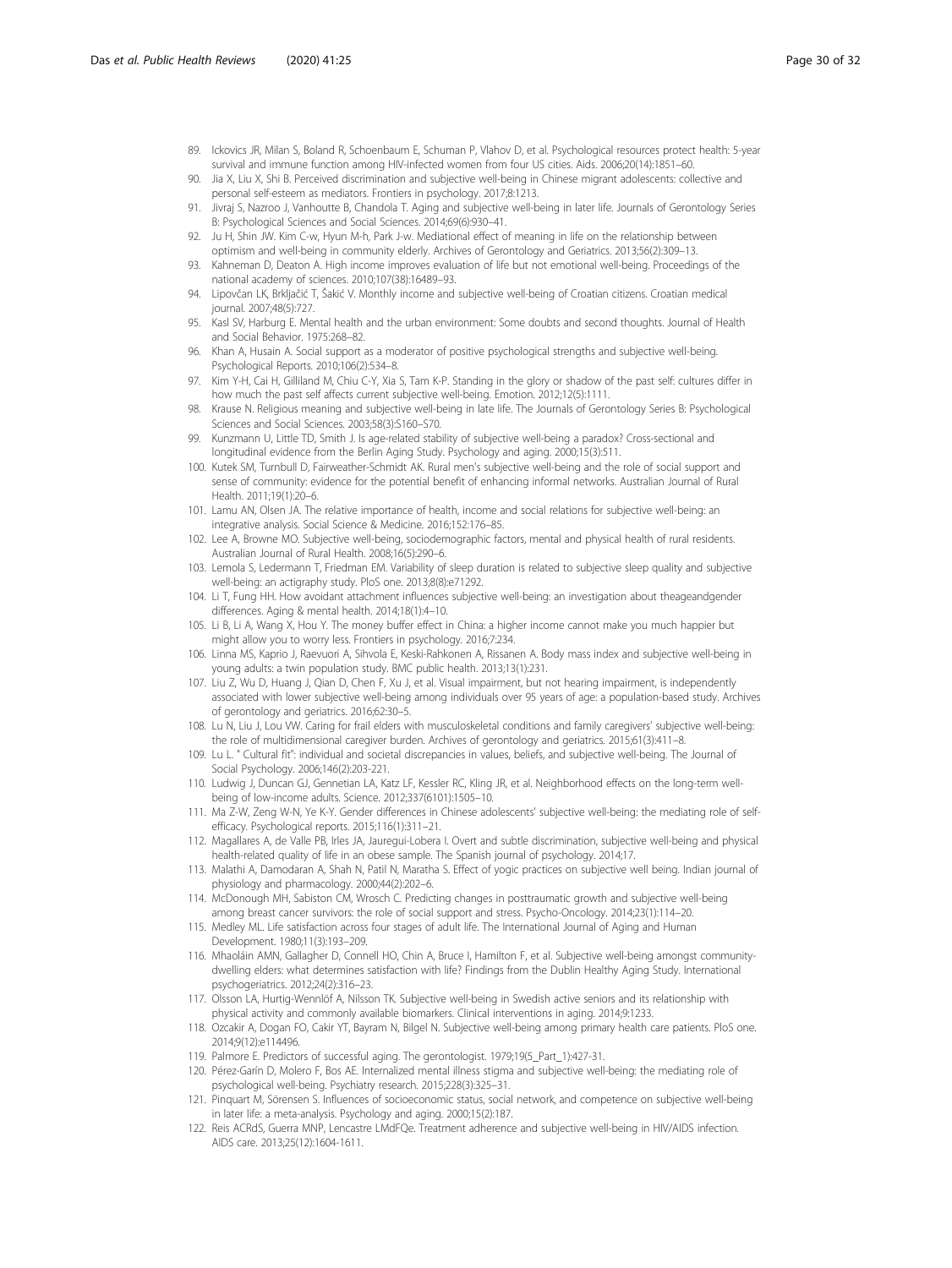- <span id="page-30-0"></span>123. Riddick C. The life satisfaction of retired and employed older women. A (Doctoral dissertation, Opensylvanian State University, 1980). Dissertation Abstracts International. 1980;41:80–24.
- 124. Rijken M, Komproe IH, Ros WJ, Winnubst JA, van Heesch NC. Subjective well-being of elderly women: conceptual differences between cancer patients, women suffering from chronic ailments and healthy women. British Journal of Clinical Psychology. 1995;34(2):289–300.
- 125. Sand G, Gruber S. Differences in subjective well-being between older migrants and natives in Europe. Journal of immigrant and minority health. 2018;20(1):83–90.
- 126. Sandstrom GM, Dunn EW. Social interactions and well-being: The surprising power of weak ties. Personality and Social Psychology Bulletin. 2014;40(7):910–22.
- 127. Sharma R, Gupta N, Bijlani RL. Effect of yoga based lifestyle intervention on subjective well-being. Indian J Physiol Pharmacol. 2008;52(2):123–31.
- 128. Shiah Y-J, Chang F, Chiang S-K, Tam W-CC. Religion and subjective well-being: Western and Eastern religious groups achieved subjective well-being in different ways. Journal of religion and health. 2016;55(4):1263–9.
- 129. Soto CJ. Is happiness good for your personality? Concurrent and prospective relations of the big five with subjective well-being. Journal of personality. 2015;83(1):45–55.
- 130. Spinhoven P, Elzinga BM, Giltay E, Penninx BW. Anxious or depressed and still happy? PloS one. 2015;10(10):e0139912.
- 131. Spreitzer E, Snyder EE. Correlates of life satisfaction among the aged. Journal of gerontology. 1974;29(4):454–8.
- 132. Steverink N, Westerhof GJ, Bode C, Dittmann-Kohli F. The personal experience of aging, individual resources, and subjective well-being. The Journals of Gerontology Series B: Psychological Sciences and Social Sciences. 2001;56(6):P364–P73.
- 133. Strobel M, Tumasjan A, Spörrle M. Be yourself, believe in yourself, and be happy: self-efficacy as a mediator between personality factors and subjective well-being. Scandinavian Journal of Psychology. 2011;52(1):43–8.
- 134. Strózik D, Strózik T, Szwarc K. The subjective well-being of school children. The first findings from the children's worlds study in Poland. Child Indicators Research. 2016;9(1):39–50.
- 135. Tanksale D. Big Five personality traits: Are they really important for the subjective well-being of Indians? International Journal of Psychology. 2015;50(1):64–9.
- 136. Taylor SE, Kemeny ME, Reed GM, Bower JE, Gruenewald TL. Psychological resources, positive illusions, and health. American psychologist. 2000;55(1):99.
- 137. Tian Q. Intergeneration social support affects the subjective well-being of the elderly: mediator roles of self-esteem and loneliness. Journal of health psychology. 2016;21(6):1137–44.
- 138. Uppal S. Impact of the timing, type and severity of disability on the subjective well-being of individuals with disabilities. Social science & medicine. 2006;63(2):525–39.
- 139. van Campen C, de Boer AH, Iedema J. Are informal caregivers less happy than noncaregivers? Happiness and the intensity of caregiving in combination with paid and voluntary work. Scandinavian journal of caring sciences. 2013;27(1): 44–50.
- 140. Vos P, De Cock P, Petry K, Van Den Noortgate W, Maes B. What makes them feel like they do? Investigating the subjective well-being in people with severe and profound disabilities. Research in developmental disabilities. 2010;31(6): 1623–32.
- 141. Wadsworth T, Pendergast PM. Obesity (sometimes) matters: the importance of context in the relationship between obesity and life satisfaction. Journal of Health and Social Behavior. 2014;55(2):196–214.
- 142. Wang X. Subjective well-being associated with size of social network and social support of elderly. Journal of health psychology. 2016;21(6):1037–42.
- 143. Winstanley A, Lamb ME, Ellis-Davies K, Rentfrow PJ. The subjective well-being of adults born preterm. Journal of Research in Personality. 2015;59:23–30.
- 144. Wolinsky FD, Coe RM, Miller DK, Prendergast JM. Correlates of change in subjective well-being among the elderly. Journal of Community Health. 1985;10(2):93–107.
- 145. Wyller TB, Sveen U, Sødring KM, Pettersen AM, Bautz-Holter E. Subjective well-being one year after stroke. Clinical rehabilitation. 1997;11(2):139–45.
- 146. You S, Shin K. Relationships among exercise beliefs, physical exercise, and subjective well-being: Evidence from Korean middle-aged adults. Health care for women international. 2017;38(12):1263–74.
- 147. Yu Z, Chen L. Income and well-being: relative income and absolute income weaken negative emotion, but only relative income improves positive emotion. Frontiers in psychology. 2016;7:2012.
- 148. Yue XD, Hiranandani NA, Jiang F, Hou Z, Chen X. Unpacking the gender differences on mental health: the effects of optimism and gratitude. Psychological reports. 2017;120(4):639–49.
- 149. Zank S, Leipold B. The relationship between severity of dementia and subjective well-being. Aging & mental health. 2001;5(2):191–6.
- 150. Jivraj S, Nazroo J. Determinants of socioeconomic inequalities in subjective well-being in later life: a cross-country comparison in England and the USA. Quality of Life Research. 2014;23(9):2545–58.
- 151. Cameron P. Mood as an indicant of happiness: Age, sex, social class, and situational differences. Journal of Gerontology. 1975;30(2):216–24.
- 152. Diener E, Biswas-Diener R. Will money increase subjective well-being? Social indicators research. 2002;57(2):119–69.
- 153. Catalano R. Dooley CD. Journal of Health and Social Behavior: Economic predictors of depressed mood and stressful life events in a metropolitan community; 1977.
- 154. Bryce R, Irvine KN, Church A, Fish R, Ranger S, Kenter JO. Subjective well-being indicators for large-scale assessment of cultural ecosystem services. Ecosystem Services. 2016;21:258–69.
- 155. Altamura AC, Porcellana M, Marinaccio PM, Ciabatti M, Nocito EP, Magri L, et al. Is it possible to assess subjective wellbeing among bipolar inpatients? An 18-week follow-up study. General hospital psychiatry. 2011;33(2):185–90.
- 156. Sherman LKG. THE CORRELATES OF HAPPINESS IN POST-SEPARATION ADJUSTMENT. 1980.
- 157. VanCoevering VGR. An exploratory study of middle-aged and older widows to investigate thosevariables which differentiate high and low life satisfactioN; 1974.
- 158. Wiltsey RG. Some relationships between verbal reports of pleasant and unpleasant moods, sleep duration and sleep quality variables in college students; 1968.